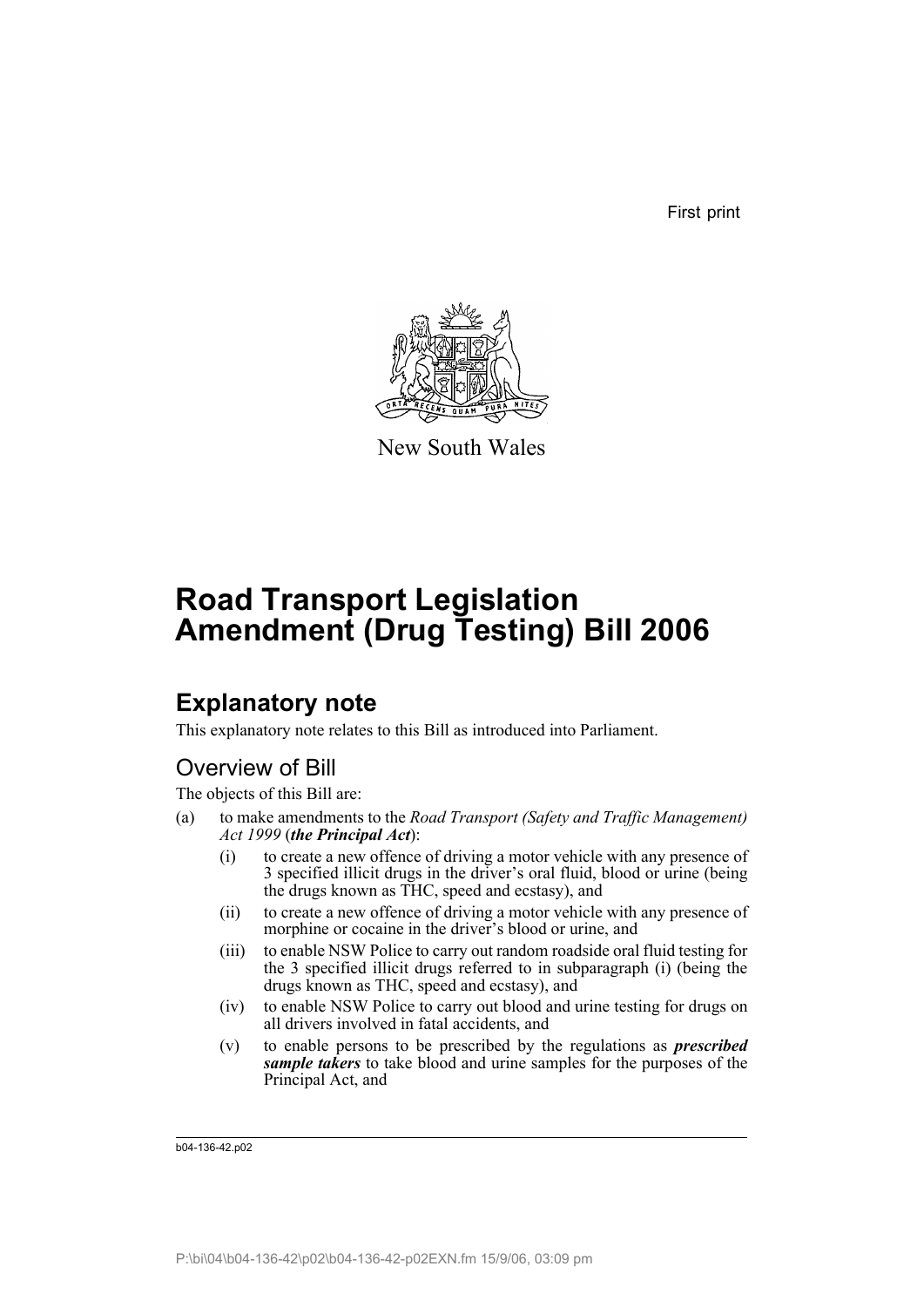Explanatory note

- (vi) to increase the period of time after driving during which a person can be required to submit to sobriety assessment or be required to provide blood and urine samples after such an assessment or if they have refused to undergo such an assessment from 2 to 4 hours after driving, and
- (b) to amend the *Crimes Act 1900* to enable evidence from blood and urine analysis undertaken in accordance with the proposed new provisions relating to sampling of drivers involved in fatal accidents (as referred to in paragraph (a) (iv) above) to be used in certain prosecutions under section 52A of that Act (which relates to dangerous driving), and
- (c) to amend the *Criminal Procedure Act 1986* to enable certain certificate evidence from blood and urine analysis undertaken in accordance with the proposed new provisions to be used in all criminal proceedings (other than proceedings under the *Drug Misuse and Trafficking Act 1985* relating to the use or administration of prohibited drugs), and
- (d) to amend the *Law Enforcement (Powers and Responsibilities) Act 2002* to enable police officers to prohibit a person who has failed an oral fluid test, or has refused or failed to undergo an oral fluid test, or has refused to provide an oral fluid sample, from driving the person's vehicle for a period of 24 hours or from supervising a learner driver for such a period, and
- (e) to make consequential amendments to the provisions of the *Road Transport (General) Act 2005* that relate to driver disqualification to take account of the amendments to the Principal Act referred to above.

# Outline of provisions

**Clause 1** sets out the name (also called the short title) of the proposed Act.

**Clause 2** provides for the commencement of the proposed Act on a day or days to be appointed by proclamation.

**Clause 3** is a formal provision that gives effect to the amendments to the *Road Transport (Safety and Traffic Management) Act 1999* set out in Schedule 1.

**Clause 4** is a formal provision that gives effect to the amendments to the Acts set out in Schedule 2.

**Clause 5** provides for the repeal of the proposed Act after all the amendments made by the proposed Act have commenced. Once the amendments have commenced the Act will be spent and section 30 of the *Interpretation Act 1987* provides that the repeal of an amending Act does not affect the amendments made by that Act.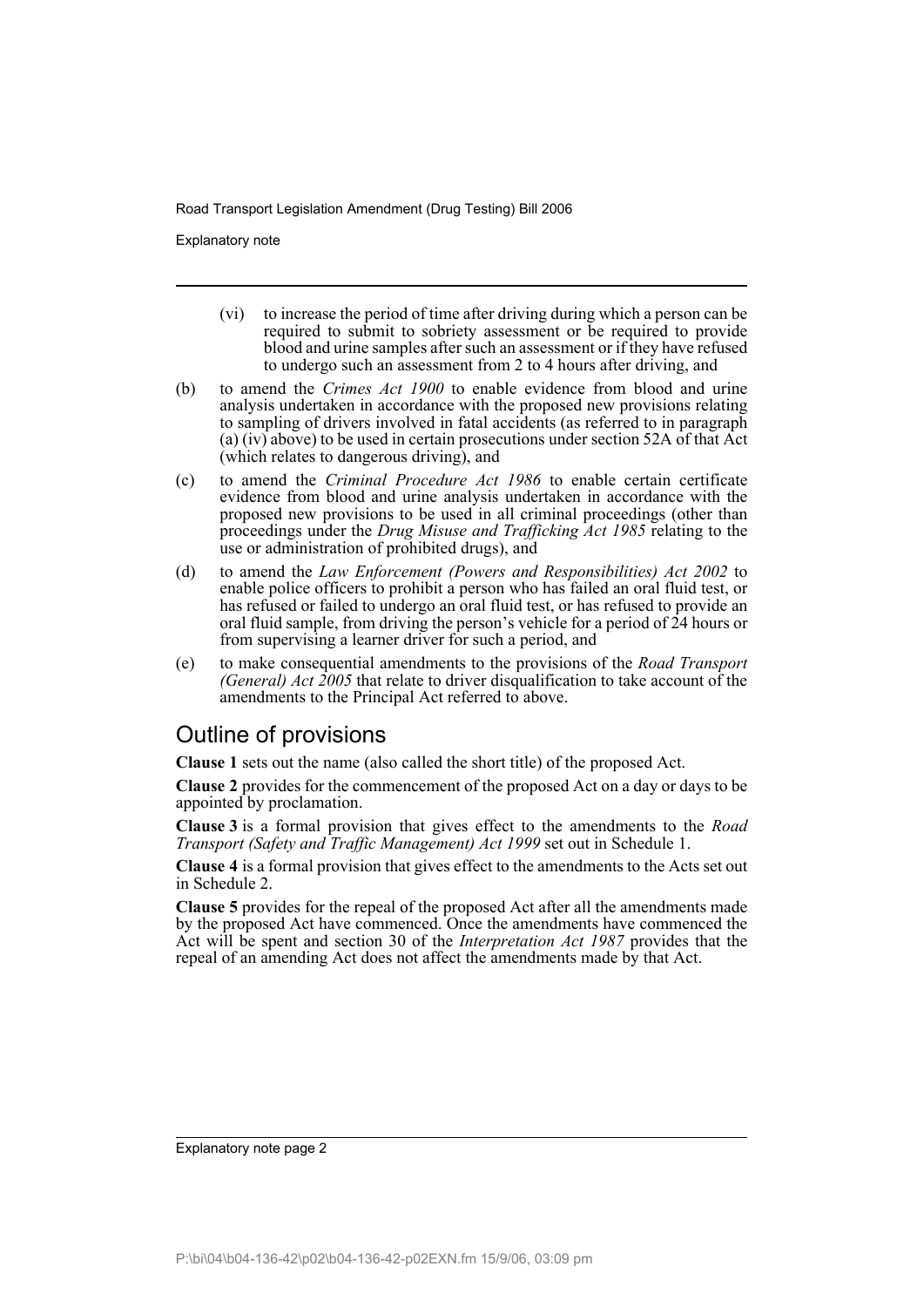Explanatory note

### **Schedule 1 Amendment of Road Transport (Safety and Traffic Management) Act 1999**

**Schedule 1 [1]** inserts proposed Division 1A (proposed section 11B) into Part 2 of the Principal Act to give effect to paragraph (a) (i) and (ii) of the Overview above.

Proposed section 11B (1) provides that a person must not, while there is present in his or her oral fluid, blood or urine any prescribed illicit drug (being the drugs known as THC, speed and ecstasy), drive or attempt to drive a motor vehicle or, while holding a driver licence, sit next to a learner driver driving a motor vehicle.

Contravention of the proposed subsection is to be an offence with a maximum penalty of 10 penalty units in the case of a first offence (currently \$1,100) or 20 penalty units in the case of a second or subsequent offence (currently \$2,200).

**Schedule 1 [27]** amends the Dictionary to the Principal Act to provide that a *prescribed illicit drug* is any of the following:

- (a) delta-9-tetrahydrocannabinol (also known as THC),
- (b) methylamphetamine (also known as speed),
- (c) methylenedioxymethylamphetamine (also known as ecstasy).

Proposed section 11B (3) provides that a person must not, while there is present in his or her blood or urine any morphine or cocaine, drive or attempt to drive a motor vehicle or, while holding a driver licence, sit next to a learner driver driving a motor vehicle.

Contravention of the proposed subsection is to be an offence with a maximum penalty of 10 penalty units in the case of a first offence (currently \$1,100) or 20 penalty units in the case of a second or subsequent offence (currently \$2,200).

Proposed section 11B (5) and (6) provide that it is a defence to a prosecution for an offence under proposed section 11B (3) if the defendant proves that the presence in the defendant's blood or urine of morphine was caused by the consumption of a substance for medicinal purposes. A substance taken to be consumed for medicinal purposes only if it is:

- (a) a drug prescribed by a medical practitioner taken in accordance with a medical practitioner's prescription, or
- (b) a codeine-based medicinal drug purchased from a pharmacy that has been taken in accordance with the manufacturer's instructions.

**Schedule 1 [2]** makes a law revision amendment so that the Principal Act refers consistently to "home" throughout instead of the archaic "place of abode".

**Schedule 1 [3]** inserts proposed Division 3A (proposed sections 18A–18H) into the Principal Act to give effect to paragraph (a) (iii) of the Overview above.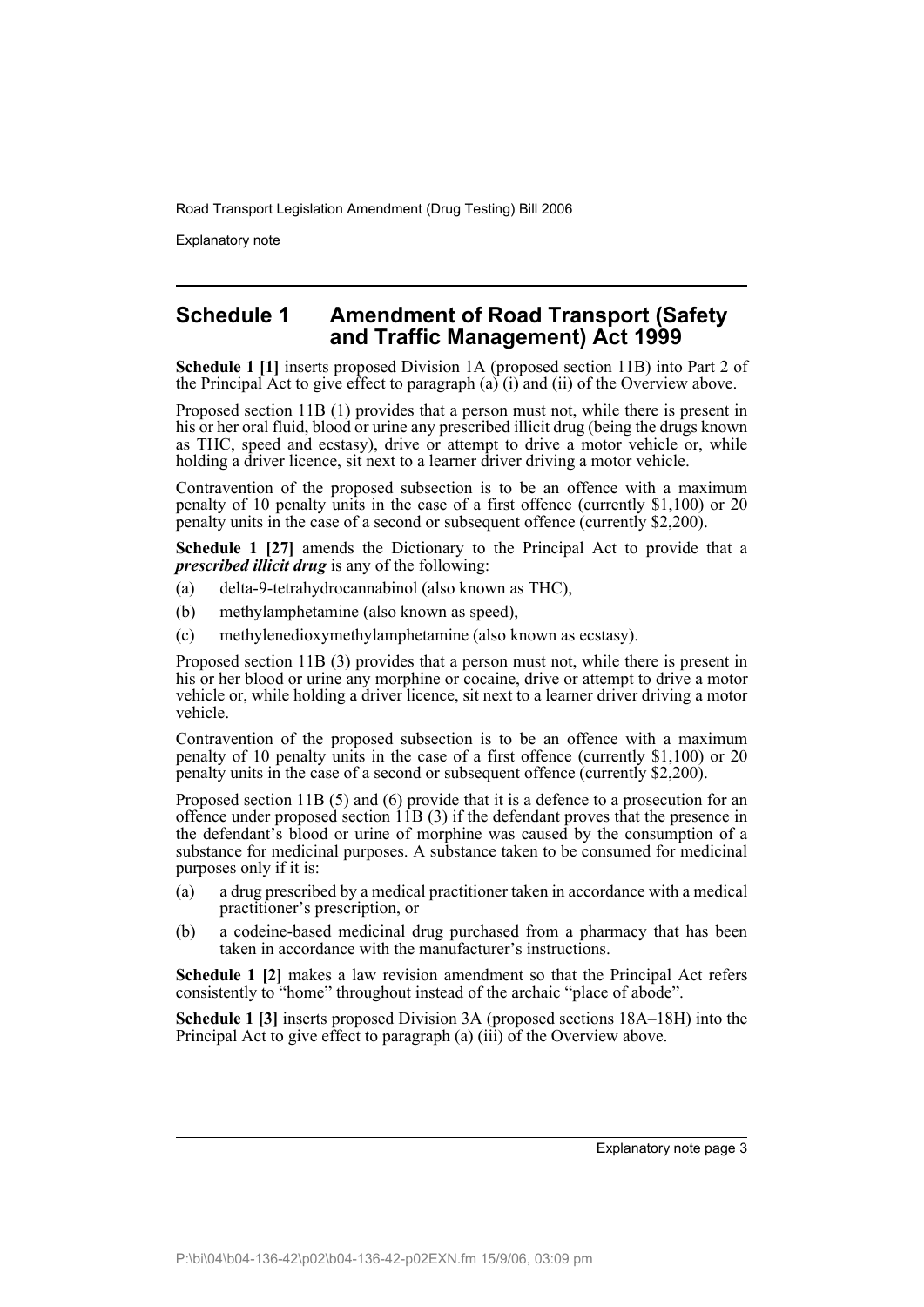Explanatory note

Proposed section 18A sets out certain definitions that are to be used in the proposed Division, including *oral fluid test* which is defined to mean a test carried out by an approved oral fluid testing device for the purpose of ascertaining whether any prescribed illicit drugs are present in a person's oral fluid.

Proposed section 18B enables a police officer to conduct one or more random oral fluid tests of a person if the police officer has reasonable cause to believe that the person is or was driving or attempting to drive a motor vehicle on a road or road related area or that the person was the holder of a driver licence sitting next to a learner driver. A failure to undergo a random oral fluid test when required will be an offence for which the maximum penalty will be 10 penalty units (currently \$1,100). It will be a defence to a prosecution for this offence if the defendant satisfies the court that the defendant was unable, on medical grounds, to undergo the oral fluid test at the time the defendant was required to do so.

Proposed section 18C authorises a police officer to arrest and detain a person so that the person may provide oral fluid samples if an oral fluid test indicates that there may be one or more prescribed illicit drugs in his or her oral fluid or if the person refuses to undergo an oral fluid test.

Proposed section 18D enables a police officer to require a person arrested under proposed section 18C to provide an oral fluid sample. A refusal or failure to do so will be an offence for which the maximum penalty will be 30 penalty units (currently \$3,300) in the case of a first offence or 50 penalty units (currently \$5,500) or imprisonment for 18 months or both in the case of a second or subsequent offence. It will be a defence to a prosecution for the offence if the defendant satisfies the court that the defendant was unable, on medical grounds, to provide an oral fluid sample at the time the defendant was required to do so.

Proposed section 18E enables, except in the circumstances set out in proposed section 18F, a police officer to require a person who has attempted to provide an oral fluid sample as directed but has been unable to comply (for example, because no oral fluid was physically able to be produced) to provide a sample of the person's blood (whether or not the person consents to the provision of the sample) in accordance with the directions of a medical practitioner, registered nurse or prescribed sample taker. A refusal or failure to do so will be an offence for which the maximum penalty will be 30 penalty units (currently \$3,300) in the case of a first offence or 50 penalty units (currently \$5,500) or imprisonment for 18 months or both in the case of a second or subsequent offence.

Proposed section 18F specifies the circumstances where a police officer cannot require a person to undergo an oral fluid test or provide an oral fluid or blood sample.

Proposed section 18G makes it an offence for a person to wilfully introduce, or alter the amount of, any prescribed illicit drug in his or her oral fluid or blood following a request for an oral fluid test or for an oral fluid or blood sample. The maximum penalty for such an offence will be 30 penalty units in the case of a first offence (currently \$3,300) or 50 penalty units in the case of a second or subsequent offence  $($  currently \$5,500 $).$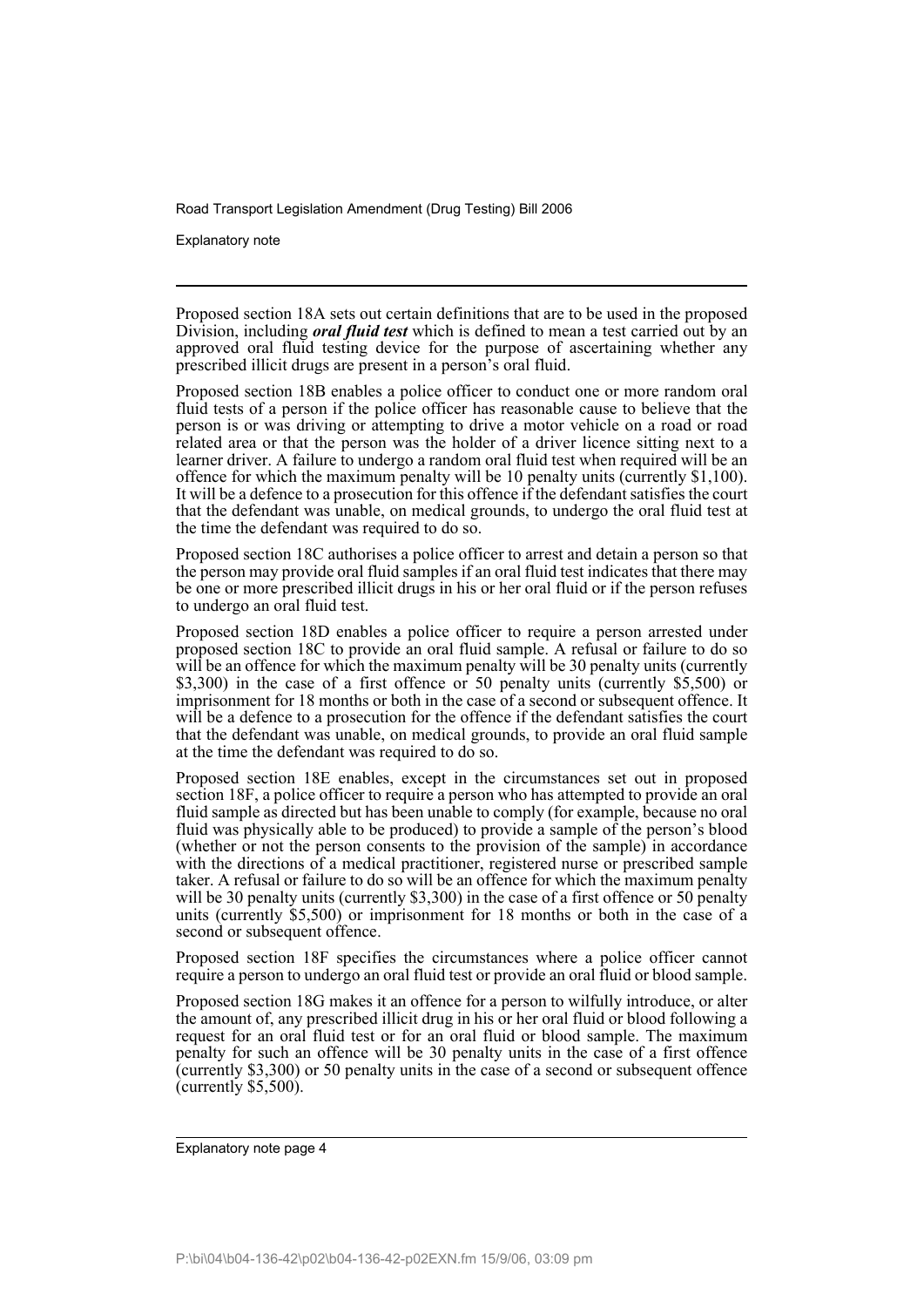Explanatory note

Proposed section 18H creates an offence that prohibits:

- (a) samples of oral fluid or blood taken or provided under proposed Division 3A (a *Division 3A sample*) being supplied for prohibited analysis (being any analysis other than one for the permitted purpose of determining whether any prescribed illicit drugs are present in the sample), and
- (b) the carrying out of prohibited analyses of Division 3A samples, and
- (c) the inclusion of information derived from prohibited analyses on DNA databases kept under the law of this State or the Commonwealth or of another State or a Territory.

Contravention of the proposed section carries a maximum penalty of 30 penalty units (currently \$3,300).

**Schedule 1 [5]** amends section 23 (6) of the Principal Act to enable a blood sample taken from a patient admitted to hospital as a result of a fatal accident, who was driving or attempting to drive a motor vehicle or the holder of a driver licence sitting next to a learner driver driving a motor vehicle involved in the accident, to be tested for drugs other than alcohol. Currently, a blood sample taken from a hospital accident patient may only be so tested if:

- (a) a police officer has reasonable grounds to believe that, at the time of the accident concerned, the person from whom the sample was taken was under the influence of a drug other than alcohol, and
- (b) no police officer attended the scene of the accident that led to the taking of the sample or, although a police officer or police officers attended the scene of the accident, there was no reasonable opportunity to require the person from whom the sample was taken to submit to an assessment of his or her sobriety.

**Schedule 1 [6]** inserts proposed Division 4A (proposed sections 24A–24D) into Part 2 of the Principal Act to give effect to paragraph (a) (iv) of the Overview above.

Proposed section 24A enables a police officer to arrest certain persons involved in accidents that the police officer believes are fatal accidents (or accidents that more likely than not will lead to a person dying within 30 days) so that blood and urine tests for drugs can be carried out. Those persons must be at least 15 years of age and at the time of the accident driving or attempting to drive a motor vehicle involved in the accident or the holder of a driver licence sitting next to a learner driver who was driving a motor vehicle involved in the accident. The proposed section will not apply to persons who are admitted to hospital as a consequence of the accident. Those persons are dealt with under the current Division 4 of Part 2 of the Principal Act.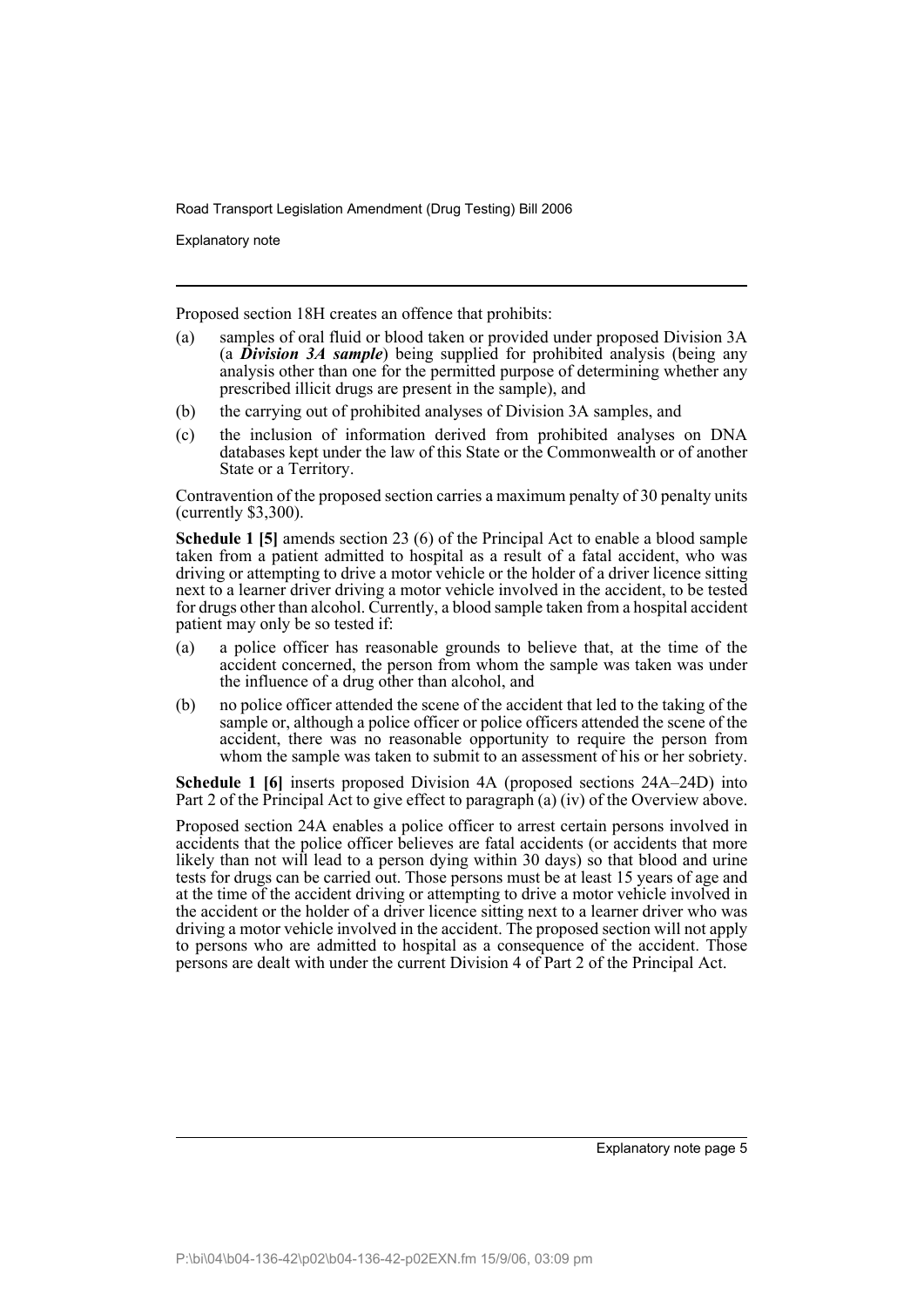Explanatory note

Proposed section 24B enables a police officer to require a person arrested under proposed section 24A to provide blood and urine samples in accordance with the directions of a medical practitioner, registered nurse or prescribed sample taker for drug testing. The proposed section also deals with the taking of those samples and the analysis of those samples. (Note: *prescribed sample taker* is to be defined in the Dictionary—see paragraph (a) (v) of the Overview above and **Schedule 1 [27]** below).

Such a sample may only be analysed if a police officer has notified the analyst in writing:

- (a) that a person involved in the accident has died within 30 days of the accident, or
- (b) that a person involved in the accident has died during the period beginning 30 days after the accident and ending 12 months after the accident and a medical practitioner has given advice that the person died as a result of the accident.

A blood or urine sample that has been provided under this proposed section must be destroyed without being analysed if, at the expiry of 13 months after the accident concerned, no police officer has made such a death notification.

Proposed section 24C specifies the circumstances where a police officer cannot require a person to provide blood and urine samples under the proposed Division.

Proposed section 24D creates certain offences relating to the drug testing under the proposed Division.

**Schedule 1 [4]** makes an amendment to the heading to Division 4 of Part 2 of the Principal Act consequential on the insertion of proposed Division 4A into that Part.

**Schedule 1 [7] and [8]** make amendments to give effect to paragraph (a) (v) of the Overview above. The items amend various provisions in Division 5 (Sobriety assessments and related drug analysis) of Part 2 of the Principal Act to enable prescribed sample takers, in addition to medical practitioners and registered nurses, to take blood and urine samples under that Division.

**Schedule 1 [9]** amends section 28 (When sobriety assessment and taking of samples not permitted) of the Principal Act to give effect to paragraph (a) (vi) of the Overview above. **Schedule 1 [10] and [13]** make consequential amendments.

**Schedule 1 [11]** inserts proposed sections 33A–33D into the Principal Act.

Proposed section 33A facilitates the admission into evidence in proceedings for an offence under proposed section 11B of the presence of a prescribed illicit drug in the defendant's oral fluid if the oral fluid sample analysed was provided within 2 hours after the event that occasioned the analysis unless the defendant proves that the absence of the drug at the time of the event.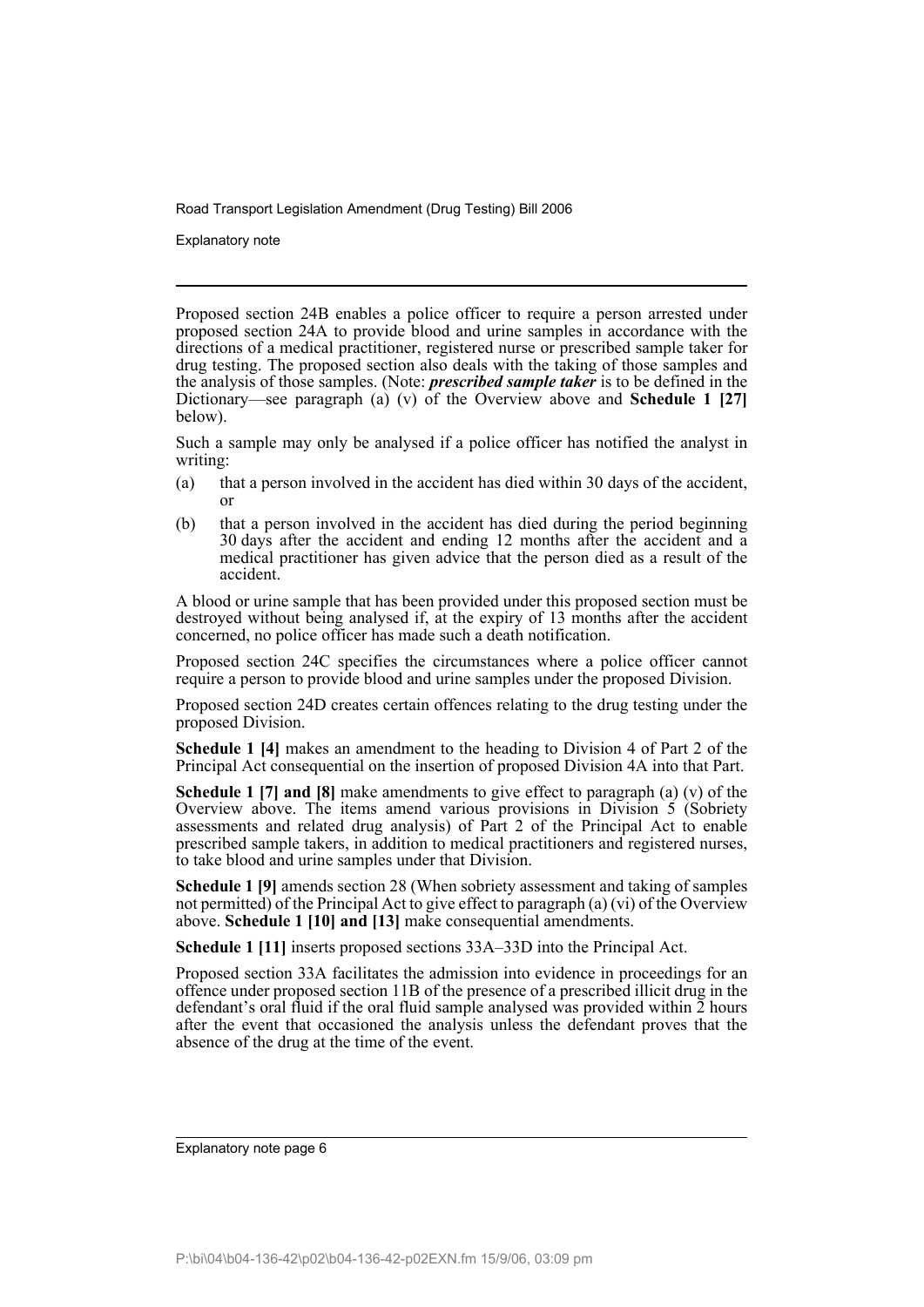Explanatory note

Proposed section 33B enables certificate evidence concerning oral fluid sampling and analysis to be used as evidence in proceedings for offences under proposed section 11B.

Proposed section 33C facilitates the admission into evidence in proceedings for an offence under proposed section 11B of the presence of a prescribed illicit drug, morphine or cocaine in the defendant's blood or urine if the blood or urine sample analysed was provided within 4 hours after the event that occasioned the analysis unless the defendant proves that the absence of the drug at the time of the event.

Proposed section 33D enables certificate evidence concerning blood and urine sampling and analysis to be used as evidence in proceedings for offences under proposed section 11B.

**Schedule 1 [12] and [15]** are consequential amendments to enable sections 34 and 35 of the Principal Act to apply to blood and urine samples and analyses taken under proposed Divisions 3A and 4A.

**Schedule 1 [14] and [22]–[24]** are consequential amendments related to the new provisions allowing prescribed sample takers to take blood and urine samples for the purposes of the Principal Act.

**Schedule 1 [16]–[21]** are consequential amendments related to the creation of new offences in proposed Divisions 1A, 3A and 4A.

**Schedule 1 [25]** inserts proposed section 39A into the Principal Act.

Proposed section 39A makes it clear that nothing in the Principal Act prevents a police officer requiring a person to undergo both breath testing and oral fluid testing. The proposed section also provides that if a police officer requests or signals a driver of a motor vehicle to stop for the purpose of both section 13 (Power to conduct random breath testing) and proposed section 18B (Power to conduct random oral fluid testing) and the driver fails to comply with the request or signal, the driver may be convicted of an offence under section 13 (5) or an offence under proposed section 18B (5), but not both.

**Schedule 1 [26]** amends Schedule 2 (Savings, transitional and other provisions) to the Principal Act to enable regulations of a savings or transitional nature consequent on the enactment of the proposed Act to be made.

**Schedule 1 [27]** inserts a provision into Schedule 2 (Savings, transitional and other provisions) to the Principal Act to provide that the Minister for Roads is to conduct a review of the proposed Act 12 months after the significant amendments made by that Act have commenced. A report of the review is to be tabled in Parliament.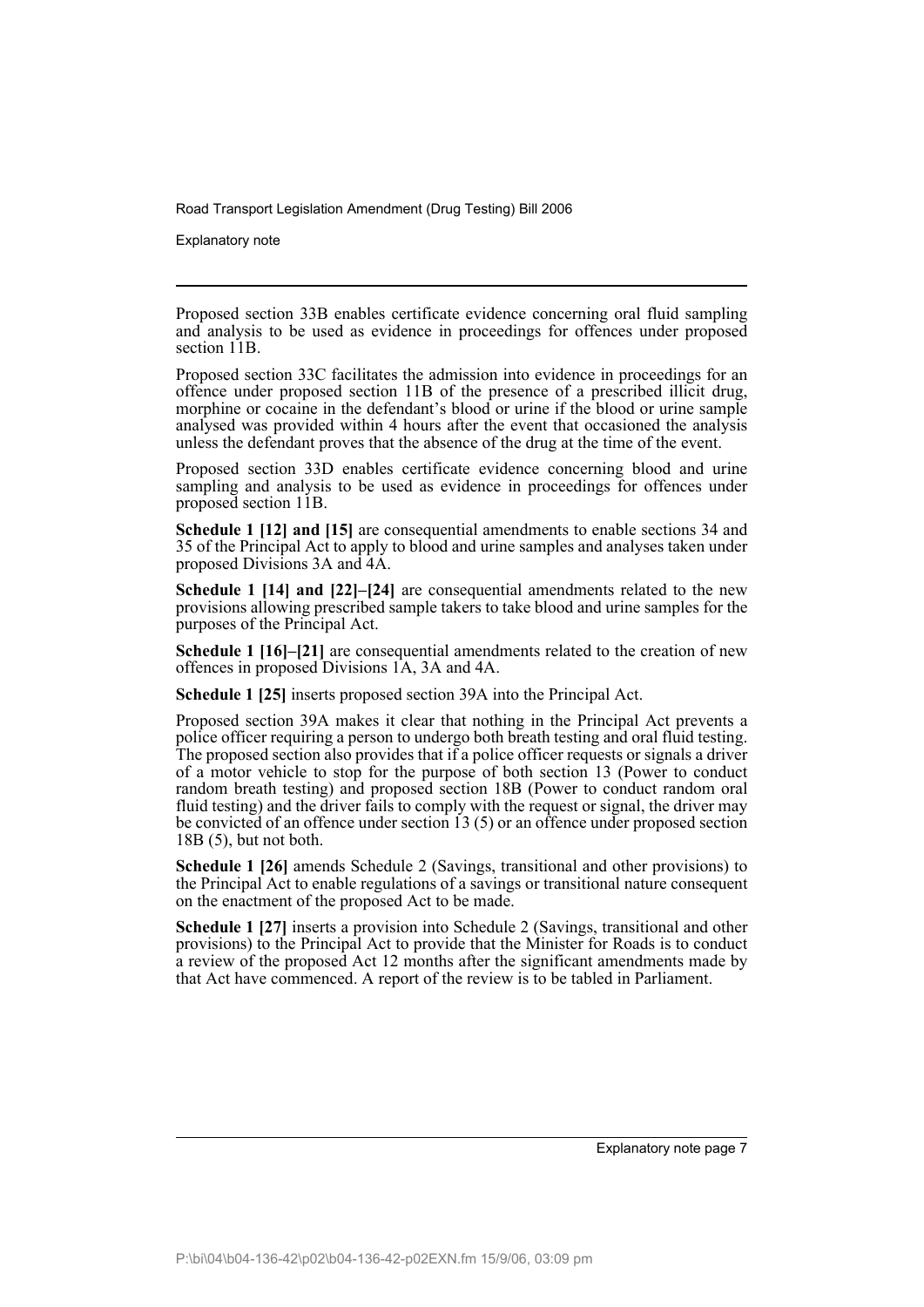Explanatory note

**Schedule 1 [28]** inserts certain definitions into the Dictionary to the Principal Act. The Dictionary will define a *prescribed sample taker* to be a person, or class of persons, prescribed by the regulations as authorised to take samples of blood for the purposes of proposed Division 3A of Part 2 of the Principal Act and samples of blood or urine or both for the purposes of proposed Divisions 4A and 5 of Part 2 of the Principal Act.

## **Schedule 2 Amendment of other Acts**

**Schedule 2.1 [1]–[3]** amend the *Crimes Act 1900* to give effect to paragraph (b) of the Overview above. Specifically, the amendments insert proposed section 52AA (3A) and (3B) and amend other provisions of section 52AA of the *Crimes Act 1900* to enable evidence from blood and urine analysis undertaken in accordance with the proposed new provisions relating to sampling of drivers involved in fatal accidents to be used in certain prosecutions under section 52A of that Act (which relates to dangerous driving).

**Schedule 2.2** amends the *Criminal Procedure Act 1986* to give effect to paragraph (c) of the Overview above. Specifically, section 283 of the *Criminal Procedure Act 1986* is amended to enable certificate evidence from blood and urine analysis undertaken in accordance with the proposed new provisions that would be admissible in proceedings for an offence under the Principal Act to be used in all criminal proceedings (other than proceedings under the *Drug Misuse and Trafficking Act 1985* relating to the use or administration of prohibited drugs).

**Schedule 2.3** amends the *Law Enforcement (Powers and Responsibilities) Act 2002* to give effect to paragraph (d) of the Overview above.

**Schedule 2.3 [1]** inserts proposed sections 189A–189C into the *Law Enforcement (Powers and Responsibilities) Act 2002*. Proposed section 189B enables a police officer to prohibit a driver from driving a motor vehicle for a period of 24 hours if the driver has:

- (a) undergone an oral fluid test and the test has indicated that one or more prescribed illicit drugs may be present in the driver's oral fluid, or
- (b) refused or failed to undergo an oral fluid test, or
- (c) refused or failed to provide an oral fluid sample in accordance with the directions of a police officer.

The proposed section also deals with the handing over of ignition keys and the movement or immobilisation of the vehicle.

Proposed sections 189A and 189C make similar provision in relation to supervisors of learner drivers who are intoxicated, or who have failed or refused to undergo oral fluid tests, or refused or failed to provide oral fluid samples, as current section 189 and proposed section 189B make in relation to drivers in those situations.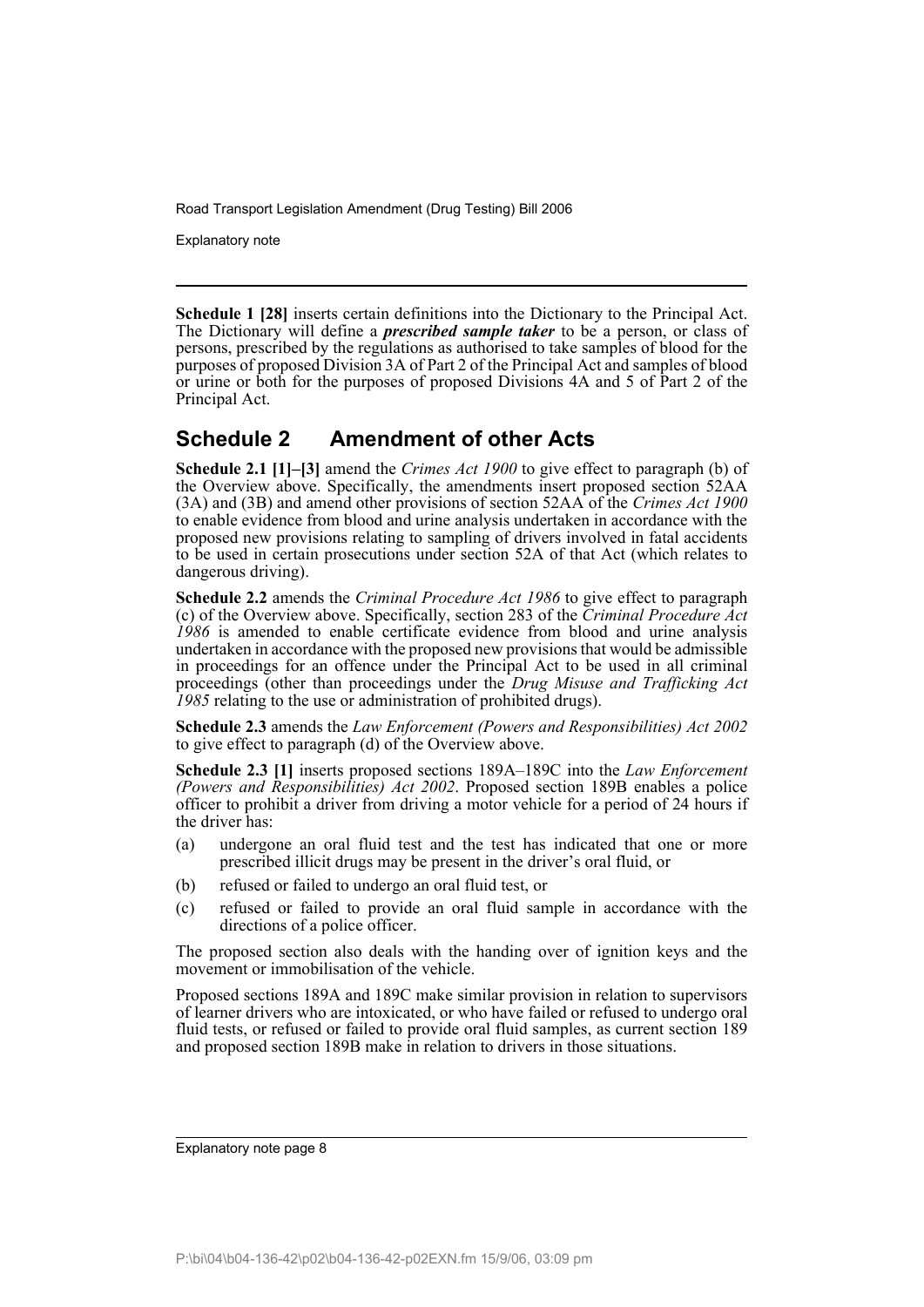Explanatory note

Section 191 of the *Law Enforcement (Powers and Responsibilities) Act 2002* makes it an offence with a maximum penalty of 10 penalty units (currently \$1,100) to contravene any prohibition or requirement made by a police officer under the proposed sections or attempt in any manner to obstruct a police officer in the exercise of any such power conferred on the police officer. Section 192 of the *Law Enforcement (Powers and Responsibilities) Act 2002* provides that expenses incurred in connection with such an immobilisation, removal or detention of a motor vehicle may be recovered from the person who was driving (or about to drive) the vehicle, or from the owner of the vehicle, as a debt in a court of competent jurisdiction.

**Schedule 2.3 [2]–[4]** make consequential amendments.

**Schedule 2.4 [1]–[7]** amend the *Road Transport (General) Act 2005* to give effect to paragraph (e) of the Overview above. Specifically, provisions of section 187 and 188 of the *Road Transport (General) Act 2005* (that relate to driver disqualification) are amended to take account of certain of the proposed new offences contained in the proposed Act.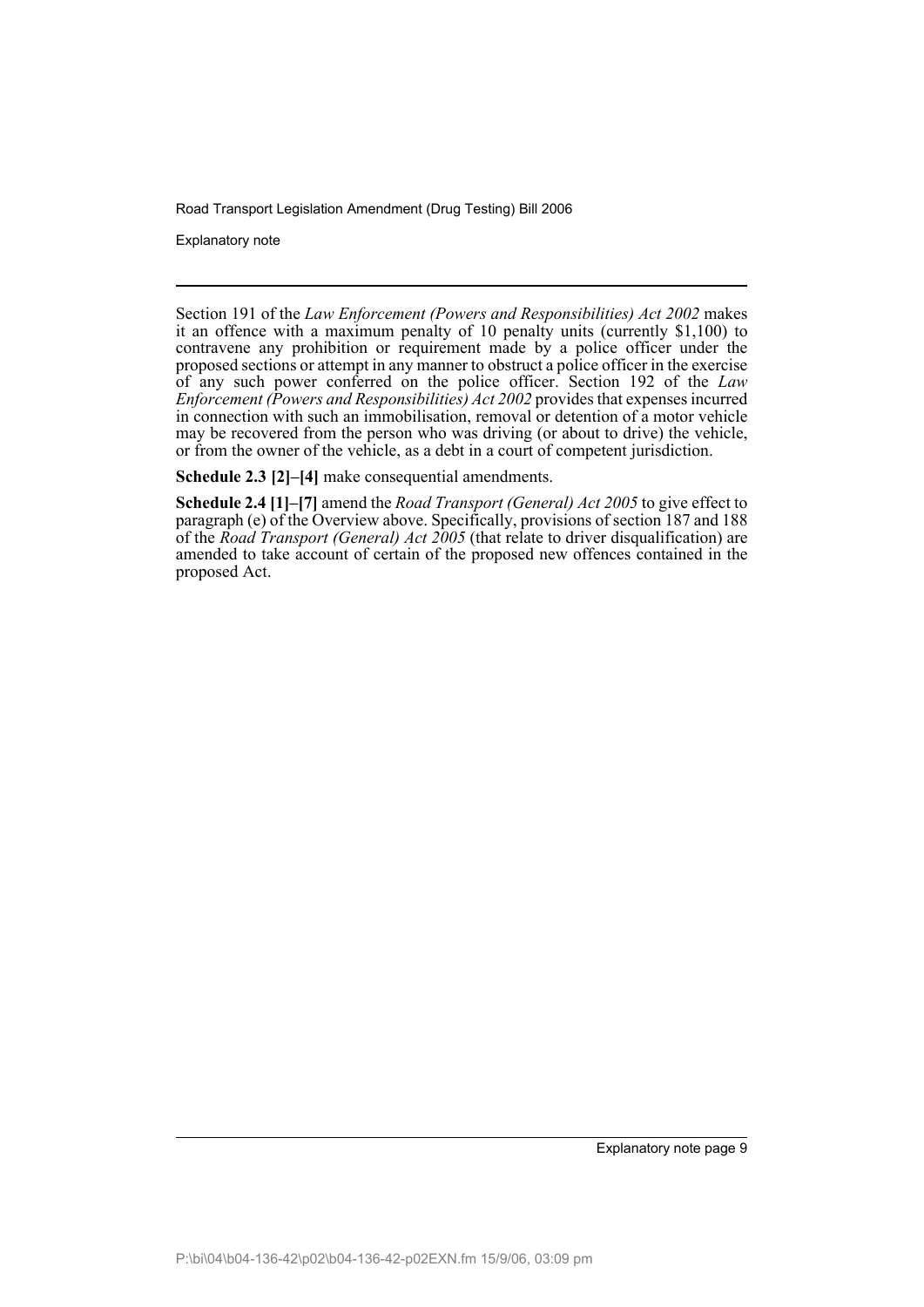Explanatory note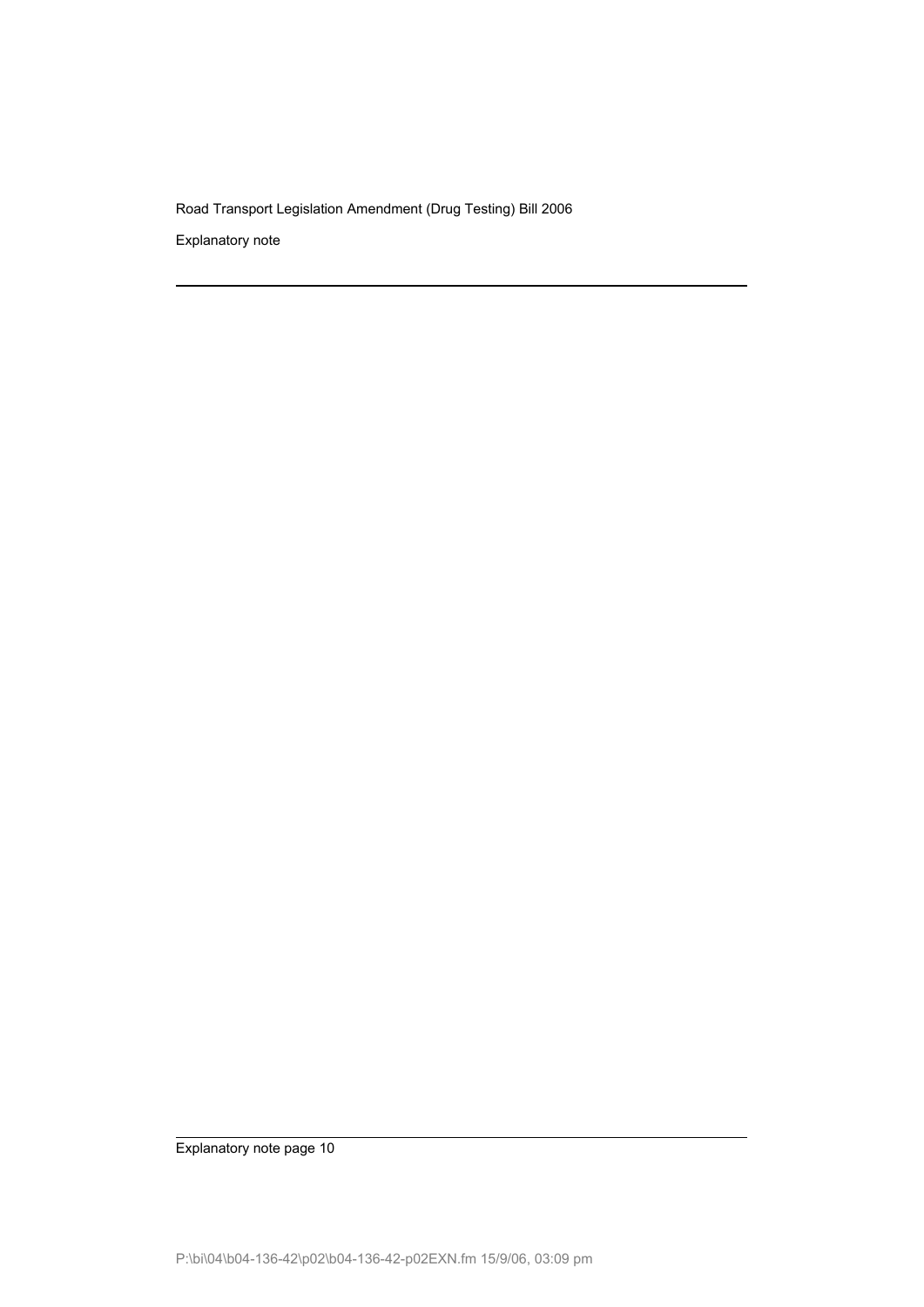First print



New South Wales

# **Road Transport Legislation Amendment (Drug Testing) Bill 2006**

# **Contents**

|            |                                                 | Page |
|------------|-------------------------------------------------|------|
|            | Name of Act                                     |      |
|            | Commencement                                    |      |
| 3          | Amendment of Road Transport (Safety and Traffic |      |
|            | Management) Act 1999 No 20                      |      |
| 4          | Amendment of other Acts                         |      |
| 5          | Repeal of Act                                   |      |
| Schedule 1 | Amendment of Road Transport (Safety and Traffic |      |
|            | Management) Act 1999                            | 3    |
| Schedule 2 | Amendment of other Acts                         |      |

b04-136-42.p02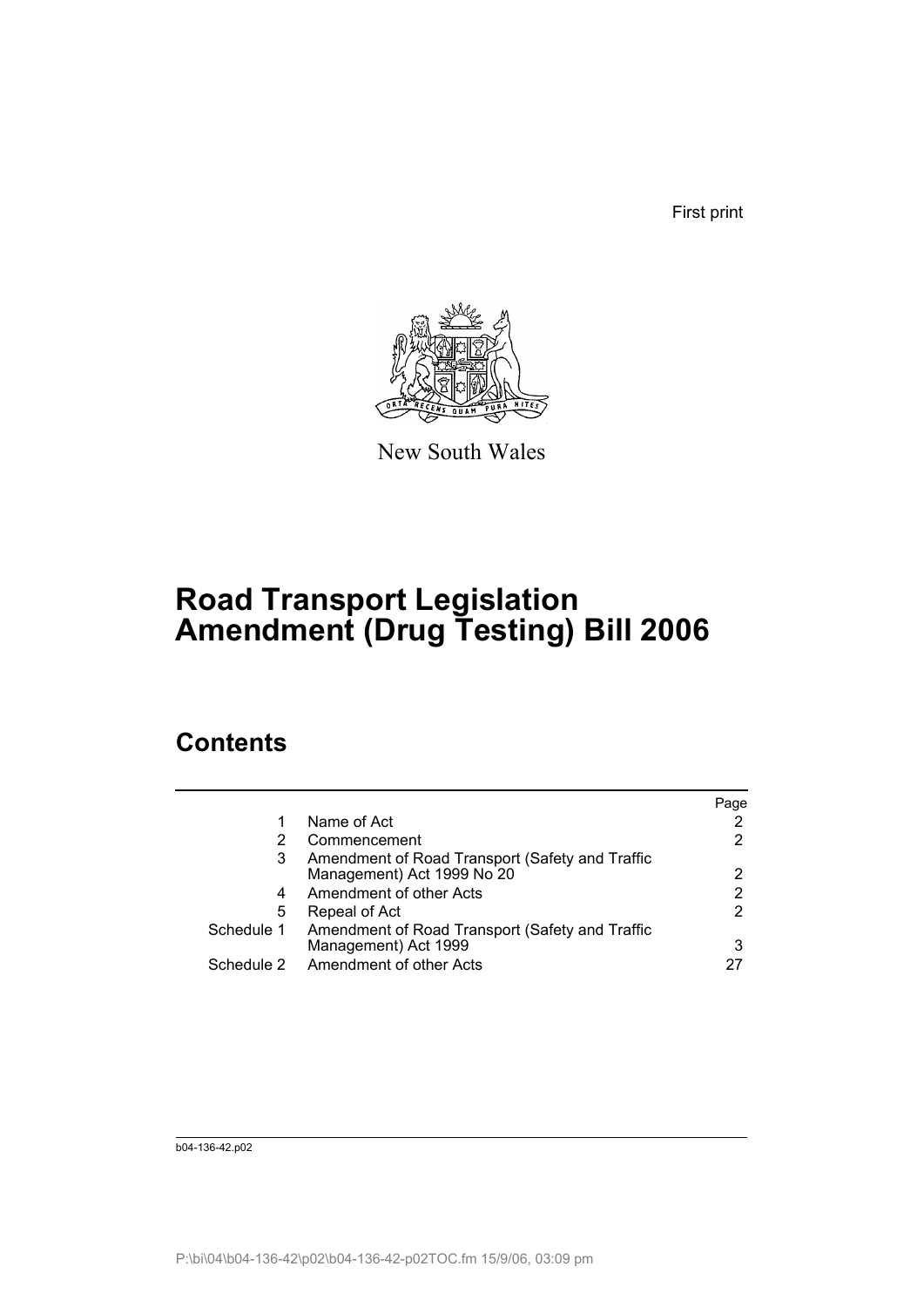Contents

Page

Contents page 2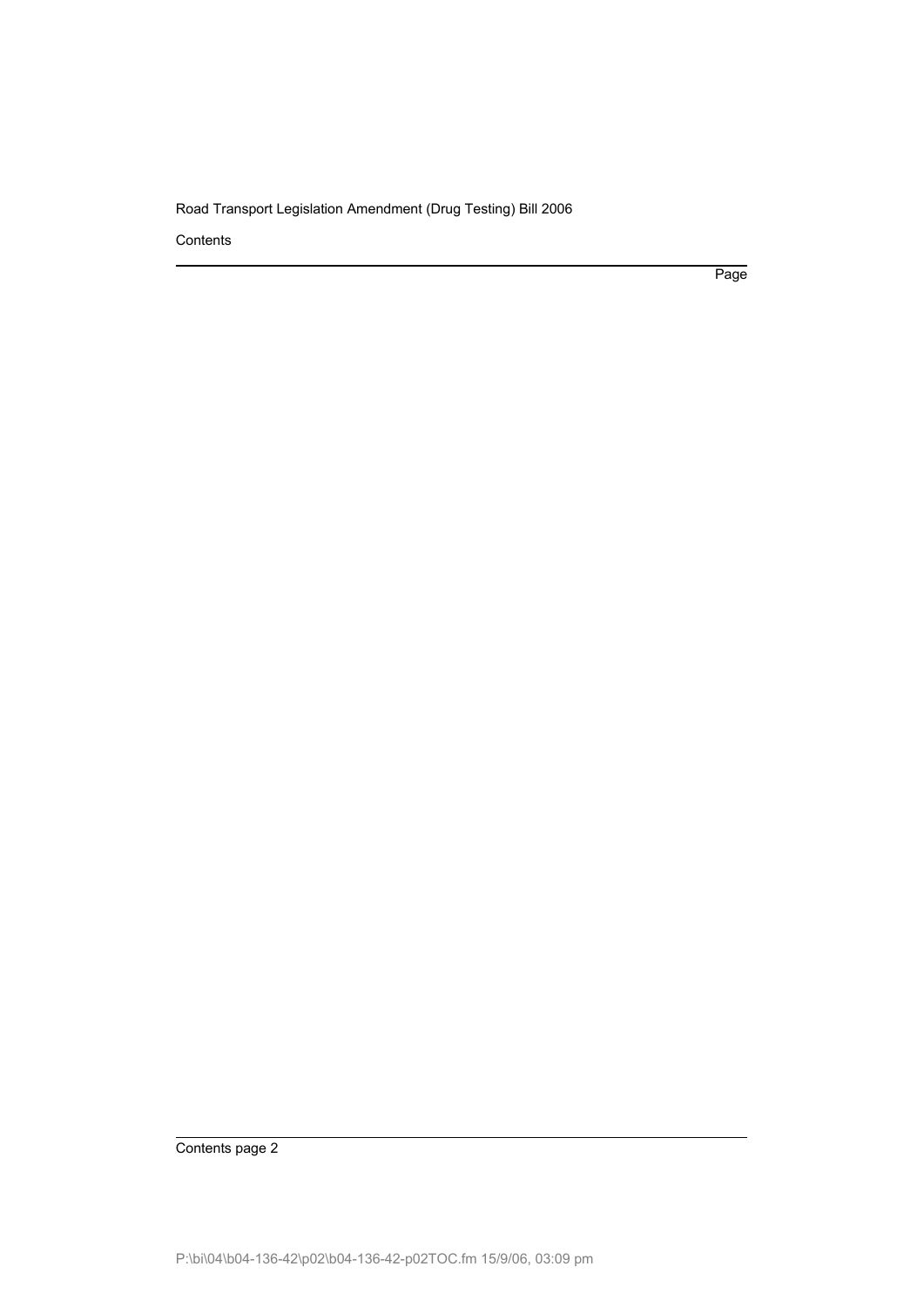

New South Wales

# **Road Transport Legislation Amendment (Drug Testing) Bill 2006**

No , 2006

### **A Bill for**

An Act to amend the *Road Transport (Safety and Traffic Management) Act 1999* and certain other Acts with respect to random roadside oral fluid drug testing, drug testing persons involved in fatal motor vehicle accidents, and offences relating to driving a motor vehicle with any presence of certain drugs in the driver's oral fluid, blood or urine; and for other purposes.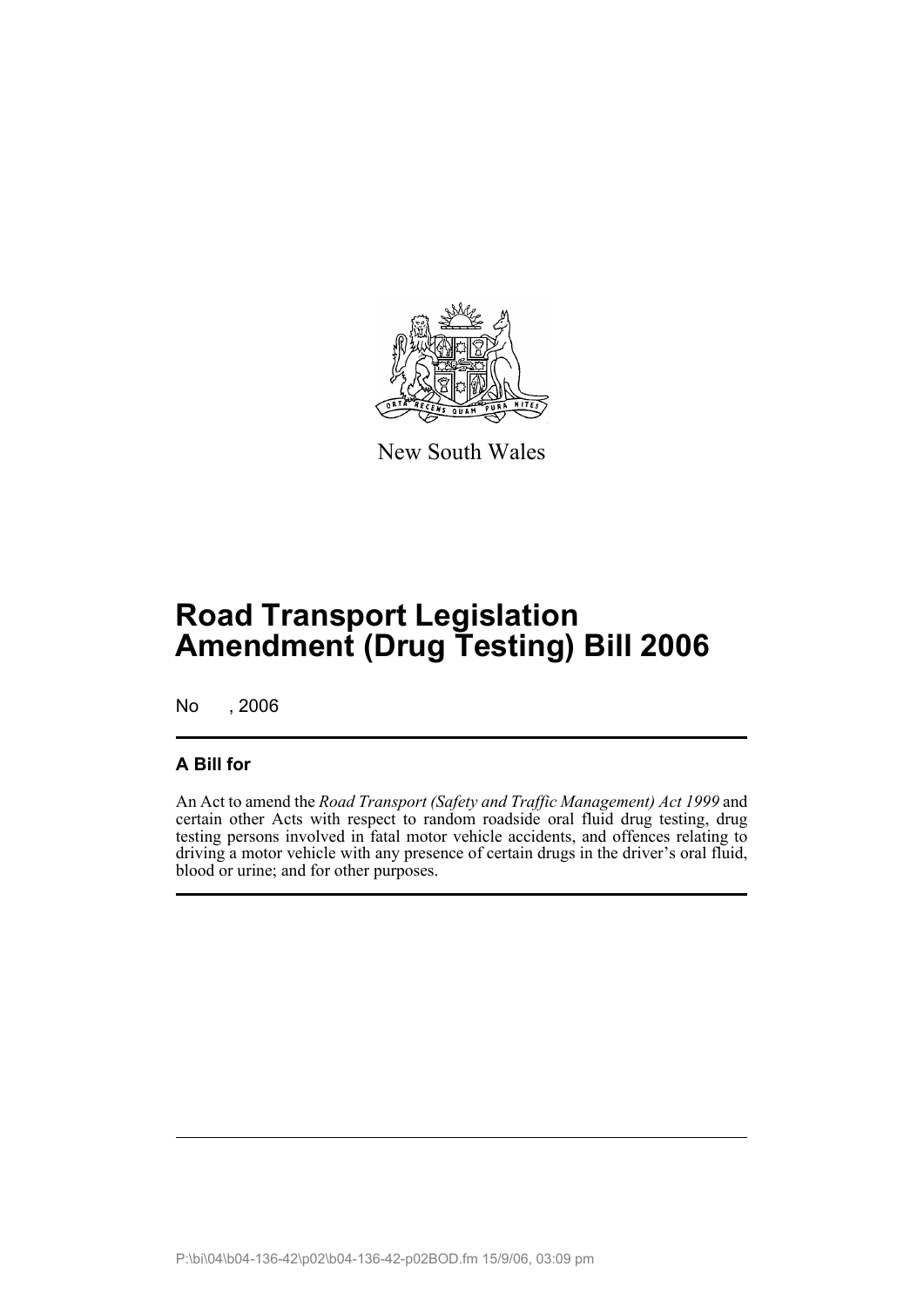<span id="page-13-4"></span><span id="page-13-3"></span><span id="page-13-2"></span><span id="page-13-1"></span><span id="page-13-0"></span>

|                |             | The Legislature of New South Wales enacts:                                                                                                                | 1                            |  |  |  |  |
|----------------|-------------|-----------------------------------------------------------------------------------------------------------------------------------------------------------|------------------------------|--|--|--|--|
| 1              | Name of Act |                                                                                                                                                           |                              |  |  |  |  |
|                |             | This Act is the Road Transport Legislation Amendment (Drug Testing)<br>Act 2006.                                                                          | 3<br>$\overline{\mathbf{4}}$ |  |  |  |  |
| $\overline{2}$ |             | <b>Commencement</b>                                                                                                                                       | 5                            |  |  |  |  |
|                |             | This Act commences on a day or days to be appointed by proclamation.                                                                                      | 6                            |  |  |  |  |
| 3              |             | Amendment of Road Transport (Safety and Traffic Management) Act<br>1999 No 20                                                                             | $\overline{7}$<br>8          |  |  |  |  |
|                |             | The Road Transport (Safety and Traffic Management) Act 1999 is<br>amended as set out in Schedule 1.                                                       | 9<br>10                      |  |  |  |  |
| 4              |             | <b>Amendment of other Acts</b>                                                                                                                            | 11                           |  |  |  |  |
|                |             | The Acts specified in Schedule 2 are amended as set out in that<br>Schedule.                                                                              | 12<br>13                     |  |  |  |  |
| 5              |             | <b>Repeal of Act</b>                                                                                                                                      | 14                           |  |  |  |  |
|                | (1)         | This Act is repealed on the day following the day on which all of the<br>provisions of this Act have commenced.                                           | 15<br>16                     |  |  |  |  |
|                | (2)         | The repeal of this Act does not, because of the operation of section 30<br>of the <i>Interpretation Act 1987</i> , affect any amendment made by this Act. | 17<br>18                     |  |  |  |  |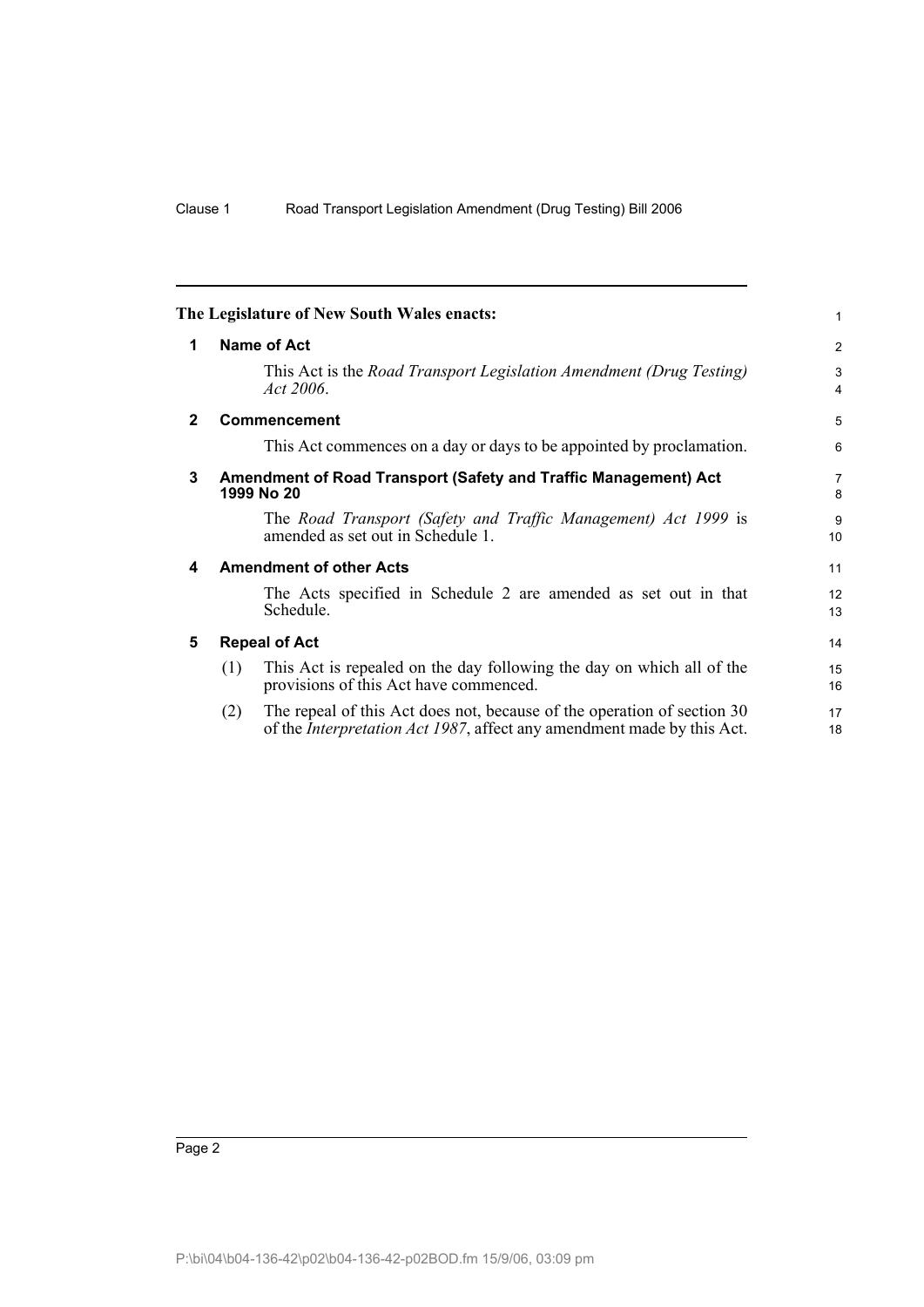Amendment of Road Transport (Safety and Traffic Management) Act 1999 Schedule 1

### <span id="page-14-0"></span>**Schedule 1 Amendment of Road Transport (Safety and Traffic Management) Act 1999**

1 2

|     |     |                     |           | (Section 3)                                                                                                                                                                                                                                                                                                                       | $\mathfrak{S}$                   |
|-----|-----|---------------------|-----------|-----------------------------------------------------------------------------------------------------------------------------------------------------------------------------------------------------------------------------------------------------------------------------------------------------------------------------------|----------------------------------|
| [1] |     | Part 2, Division 1A |           |                                                                                                                                                                                                                                                                                                                                   | 4                                |
|     |     |                     |           | Insert after Division 1 of Part 2:                                                                                                                                                                                                                                                                                                | 5                                |
|     |     | <b>Division 1A</b>  |           | Offences involving certain drugs (other than<br>alcohol) in oral fluid, blood or urine                                                                                                                                                                                                                                            | 6<br>$\overline{7}$              |
|     | 11B | or urine            |           | Presence of certain drugs (other than alcohol) in oral fluid, blood                                                                                                                                                                                                                                                               | 8<br>9                           |
|     |     | (1)                 | or urine  | Presence of prescribed illicit drug in person's oral fluid, blood                                                                                                                                                                                                                                                                 | 10<br>11                         |
|     |     |                     |           | A person must not, while there is present in his or her oral fluid,<br>blood or urine any prescribed illicit drug:                                                                                                                                                                                                                | 12<br>13                         |
|     |     |                     | (a)       | drive a motor vehicle, or                                                                                                                                                                                                                                                                                                         | 14                               |
|     |     |                     | (b)       | occupy the driving seat of a motor vehicle and attempt to<br>put the motor vehicle in motion, or                                                                                                                                                                                                                                  | 15<br>16                         |
|     |     |                     | (c)       | if the person is the holder of a driver licence (other than a<br>provisional licence or a learner licence issued under the<br>Road Transport (Driver Licensing) Act 1998)-occupy<br>the seat in a motor vehicle next to a holder of a learner<br>licence who is driving the vehicle.                                              | 17<br>18<br>19<br>20<br>21       |
|     |     |                     | offence). | Maximum penalty: 10 penalty units (in the case of a first offence)<br>or 20 penalty units (in the case of a second or subsequent                                                                                                                                                                                                  | 22<br>23<br>24                   |
|     |     | (2)                 |           | If a person is charged with an offence under subsection (1):                                                                                                                                                                                                                                                                      | 25                               |
|     |     |                     | (a)       | the court attendance notice may allege that more than one<br>prescribed illicit drug was present in the oral fluid, blood<br>or urine of the person and the proceedings are not liable to<br>be dismissed on the ground of uncertainty or duplicity if<br>each of those drugs is described in the court attendance<br>notice, and | 26<br>27<br>28<br>29<br>30<br>31 |
|     |     |                     | (b)       | the offence is proved if the court is satisfied beyond<br>reasonable doubt that there was present in the oral fluid,<br>blood or urine of the defendant:<br>(i)<br>a drug described in the court attendance notice, or                                                                                                            | 32<br>33<br>34<br>35             |
|     |     |                     |           |                                                                                                                                                                                                                                                                                                                                   |                                  |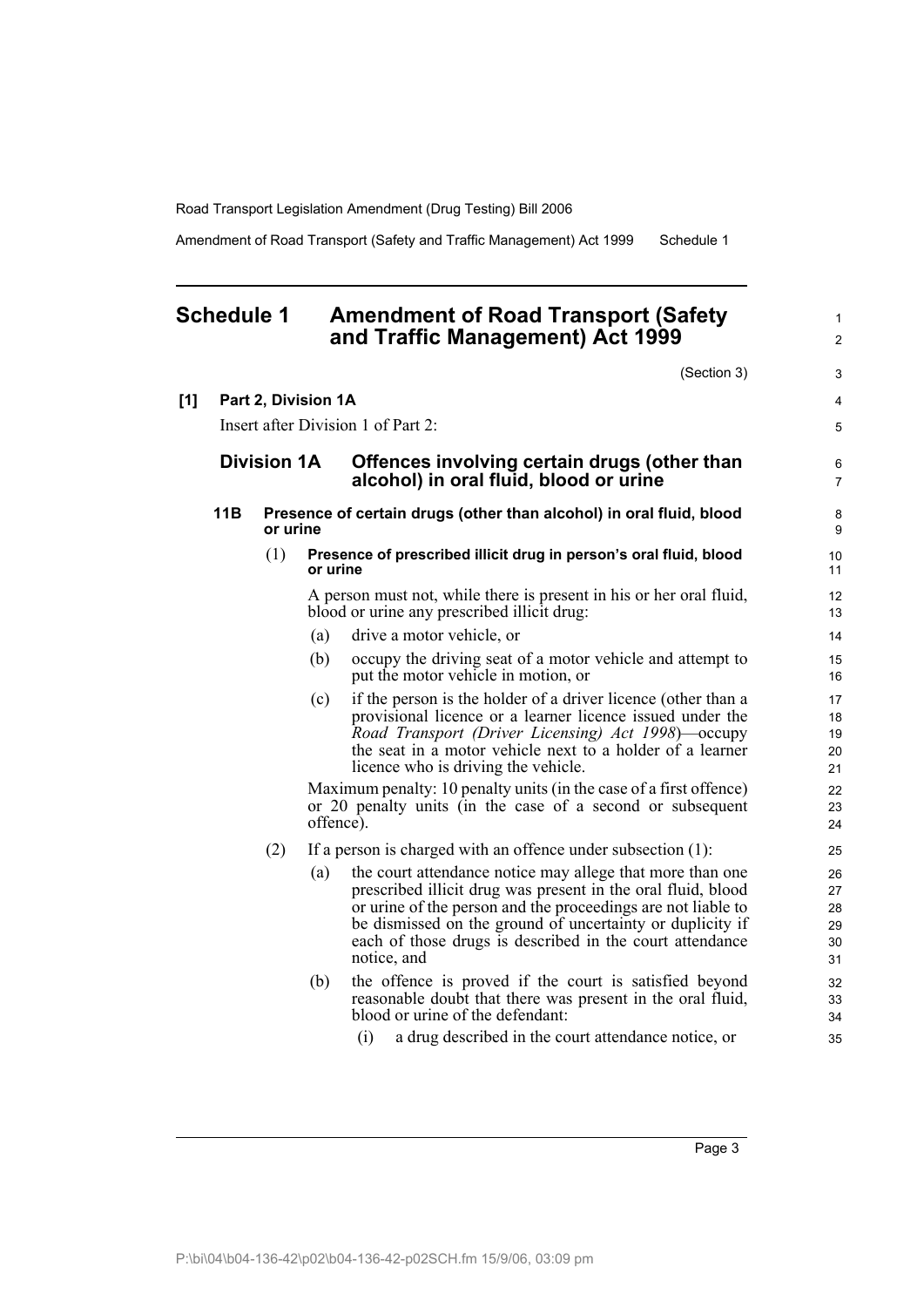Schedule 1 Amendment of Road Transport (Safety and Traffic Management) Act 1999

|     | (ii)<br>notice.                                                                                                                                                                                                                                                                                                                                 | a combination of drugs any one or more of which<br>was or were described in the court attendance                                                                                                                                              | 1<br>2<br>3                |
|-----|-------------------------------------------------------------------------------------------------------------------------------------------------------------------------------------------------------------------------------------------------------------------------------------------------------------------------------------------------|-----------------------------------------------------------------------------------------------------------------------------------------------------------------------------------------------------------------------------------------------|----------------------------|
| (3) | Presence of morphine or cocaine in person's blood or urine                                                                                                                                                                                                                                                                                      |                                                                                                                                                                                                                                               | $\overline{4}$             |
|     | A person must not, while there is present in his or her blood or<br>urine any morphine or cocaine:                                                                                                                                                                                                                                              |                                                                                                                                                                                                                                               | 5<br>6                     |
|     | drive a motor vehicle, or<br>(a)                                                                                                                                                                                                                                                                                                                |                                                                                                                                                                                                                                               | $\overline{7}$             |
|     | (b)<br>put the motor vehicle in motion, or                                                                                                                                                                                                                                                                                                      | occupy the driving seat of a motor vehicle and attempt to                                                                                                                                                                                     | 8<br>9                     |
|     | (c)<br>licence who is driving the vehicle.                                                                                                                                                                                                                                                                                                      | if the person is the holder of a driver licence (other than a<br>provisional licence or a learner licence issued under the<br>Road Transport (Driver Licensing) Act 1998)—occupy<br>the seat in a motor vehicle next to a holder of a learner | 10<br>11<br>12<br>13<br>14 |
|     | Maximum penalty: 10 penalty units (in the case of a first offence)<br>or 20 penalty units (in the case of a second or subsequent<br>offence).                                                                                                                                                                                                   |                                                                                                                                                                                                                                               | 15<br>16<br>17             |
| (4) | If a person is charged with an offence under subsection $(3)$ :                                                                                                                                                                                                                                                                                 |                                                                                                                                                                                                                                               | 18                         |
|     | (a)<br>drugs is described in the court attendance notice, and                                                                                                                                                                                                                                                                                   | the court attendance notice may allege that both morphine<br>and cocaine were present in the blood or urine of the<br>person and the proceedings are not liable to be dismissed<br>on the ground of uncertainty or duplicity if each of those | 19<br>20<br>21<br>22<br>23 |
|     | (b)<br>urine of the defendant:                                                                                                                                                                                                                                                                                                                  | the offence is proved if the court is satisfied beyond<br>reasonable doubt that there was present in the blood or                                                                                                                             | 24<br>25<br>26             |
|     | (i)                                                                                                                                                                                                                                                                                                                                             | a drug described in the court attendance notice, or                                                                                                                                                                                           | 27                         |
|     | (ii)<br>notice.                                                                                                                                                                                                                                                                                                                                 | a combination of drugs any one or more of which<br>was or were described in the court attendance                                                                                                                                              | 28<br>29<br>30             |
| (5) | Defence for offence relating to presence of morphine in<br>person's blood or urine                                                                                                                                                                                                                                                              |                                                                                                                                                                                                                                               | 31<br>32                   |
|     | It is a defence to a prosecution for an offence under subsection $(3)$<br>if the defendant proves that, at the time the defendant did the act<br>referred to in subsection $(3)$ $(a)$ , $(b)$ or $(c)$ , the presence in the<br>defendant's blood or urine of morphine was caused by the<br>consumption of a substance for medicinal purposes. |                                                                                                                                                                                                                                               | 33<br>34<br>35<br>36<br>37 |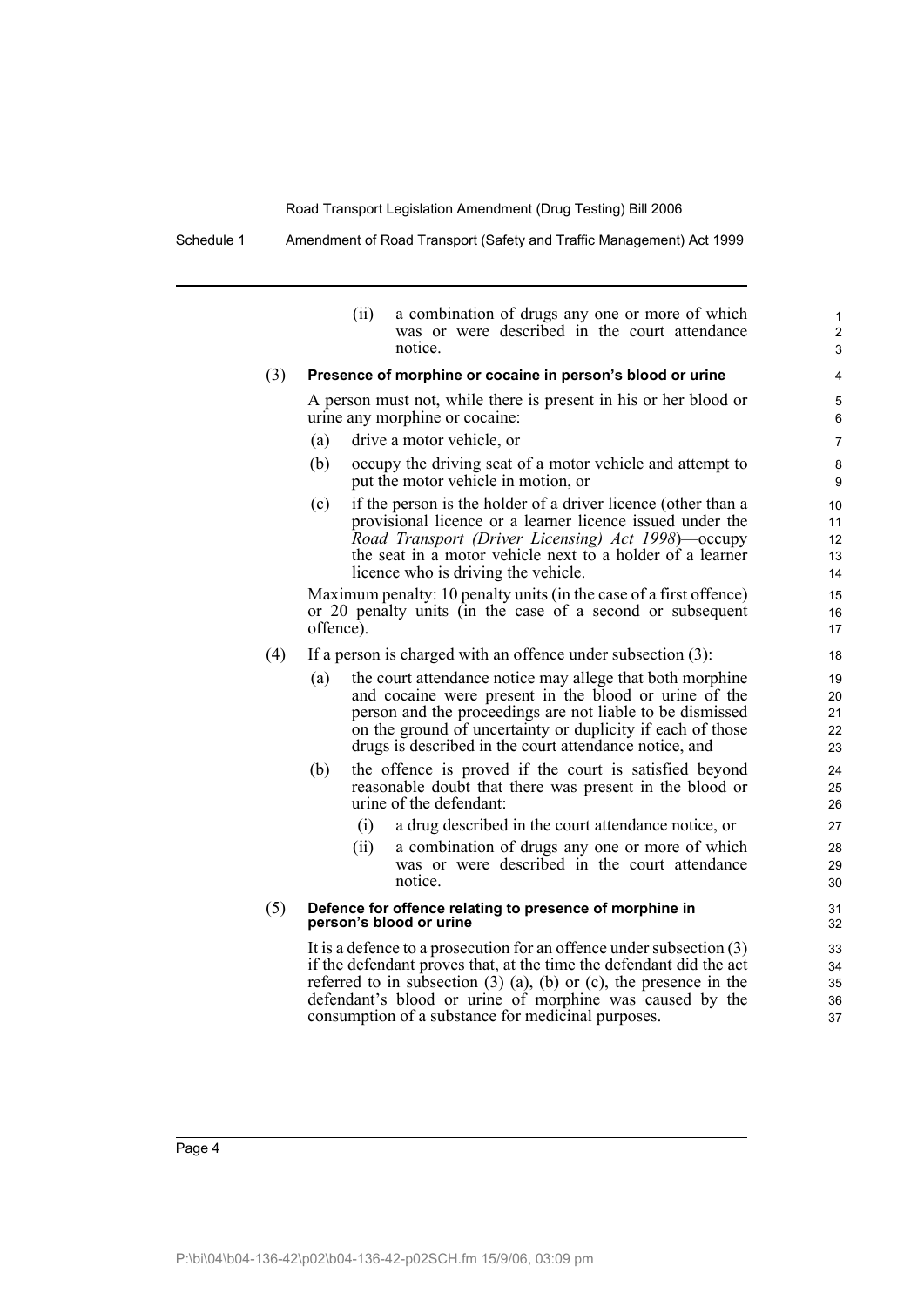Amendment of Road Transport (Safety and Traffic Management) Act 1999 Schedule 1

|     | (6)                 | In this section, a substance is consumed for medicinal purposes<br>only if it is:                                                                                                                                                             | $\mathbf{1}$<br>2        |
|-----|---------------------|-----------------------------------------------------------------------------------------------------------------------------------------------------------------------------------------------------------------------------------------------|--------------------------|
|     |                     | a drug prescribed by a medical practitioner taken in<br>(a)<br>accordance with a medical practitioner's prescription, or                                                                                                                      | 3<br>$\overline{4}$      |
|     |                     | a codeine-based medicinal drug purchased from a<br>(b)<br>pharmacy that has been taken in accordance with the<br>manufacturer's instructions.                                                                                                 | 5<br>6<br>$\overline{7}$ |
|     |                     | Note. Division 1 of Part 5.4 of the Road Transport (General) Act 2005<br>provides for the disqualification of persons from holding driver licences<br>for certain offences (including offences under this section).                           | 8<br>9<br>10             |
|     |                     | The offences of driving with a prescribed concentration of alcohol in the<br>blood, and of driving under the influence of alcohol or any other drug, are<br>dealt with in sections 9 and 12, respectively.                                    | 11<br>12<br>13           |
| [2] |                     | Section 17 When breath test or breath analysis not permitted                                                                                                                                                                                  | 14                       |
|     |                     | Omit "place of abode" from section 17 (d). Insert instead "home".                                                                                                                                                                             | 15                       |
| [3] | Part 2, Division 3A |                                                                                                                                                                                                                                               | 16                       |
|     |                     | Insert after Division 3 of Part 2:                                                                                                                                                                                                            | 17                       |
|     | <b>Division 3A</b>  | Random oral fluid testing for prescribed illicit<br>drugs                                                                                                                                                                                     | 18<br>19                 |
|     |                     |                                                                                                                                                                                                                                               |                          |
|     | 18A                 | <b>Definitions</b>                                                                                                                                                                                                                            | 20                       |
|     |                     | In this Division:                                                                                                                                                                                                                             | 21                       |
|     |                     | <i>approved oral fluid analysing instrument</i> means any instrument<br>designed to ascertain, by analysis of a person's oral fluid, the<br>presence of any prescribed illicit drug in that person's oral fluid,<br>being an instrument that: | 22<br>23<br>24<br>25     |
|     |                     | meets the standards prescribed by the regulations for such<br>(a)<br>instruments, and                                                                                                                                                         | 26<br>27                 |
|     |                     | is approved by the Governor by order published in the<br>(b)<br>Gazette.                                                                                                                                                                      | 28<br>29                 |
|     |                     | <i>approved oral fluid testing device</i> means a device designed to<br>indicate the presence of any prescribed illicit drug in a person's<br>oral fluid, being a device that:                                                                | 30<br>31<br>32           |
|     |                     | meets the standards prescribed by the regulations for such<br>(a)<br>devices, and                                                                                                                                                             | 33<br>34                 |
|     |                     | is approved by the Governor by order published in the<br>(b)<br>Gazette.                                                                                                                                                                      | 35<br>36                 |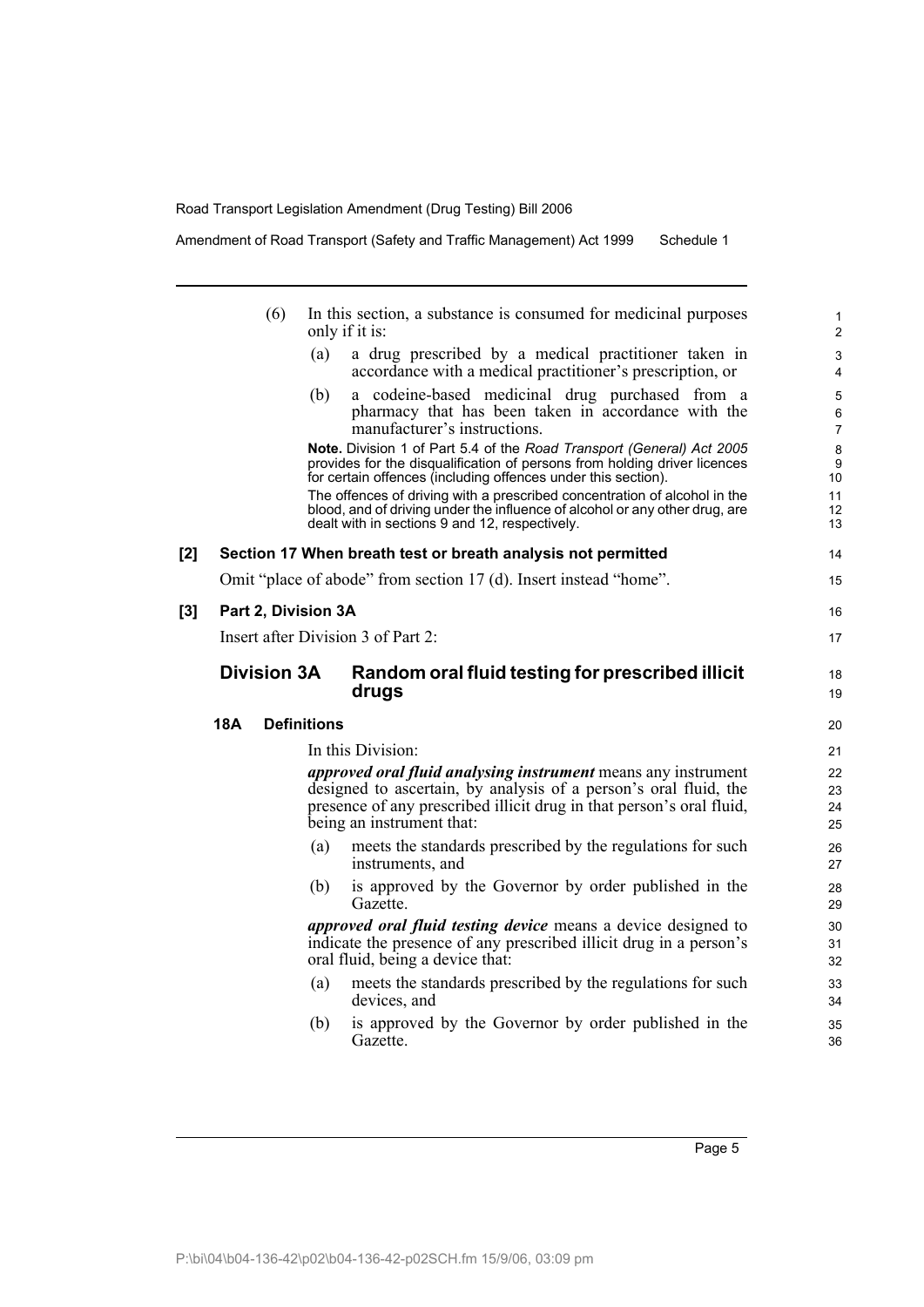Schedule 1 Amendment of Road Transport (Safety and Traffic Management) Act 1999

*oral fluid analysis* means a test carried out by an approved oral fluid analysing instrument for the purpose of ascertaining, by analysis of a person's oral fluid, the presence of prescribed illicit drugs in that person's oral fluid.

*oral fluid test* means a test carried out by an approved oral fluid testing device for the purpose of ascertaining whether any prescribed illicit drugs are present in that person's oral fluid.

#### **18B Power to conduct random oral fluid testing**

- (1) A police officer may require a person to undergo one or more oral fluid tests for prescribed illicit drugs in accordance with the officer's directions if the officer has reasonable cause to believe that the person:
	- (a) is or was driving a motor vehicle on a road or road related area, or
	- (b) is or was occupying the driving seat of a motor vehicle on a road or road related area and attempting to put the motor vehicle in motion, or
	- (c) being the holder of a driver licence, is or was occupying the seat in a motor vehicle next to a holder of a learner licence while the holder of the learner licence is or was driving the vehicle on a road or road related area.
- (2) A person must not, when required by a police officer to undergo an oral fluid test under subsection (1), refuse or fail to undergo the oral fluid test in accordance with the directions of the officer. Maximum penalty: 10 penalty units.
- (3) It is a defence to a prosecution for an offence under subsection (2) if the defendant satisfies the court that the defendant was unable, on medical grounds, to undergo an oral fluid test at the time the defendant was required to do so.
- (4) Without limiting any other power or authority, a police officer may, for the purposes of this section, request or signal the driver of a motor vehicle to stop the vehicle.
- (5) A person must comply with any request or signal made or given to the person by a police officer under subsection (4). Maximum penalty: 10 penalty units.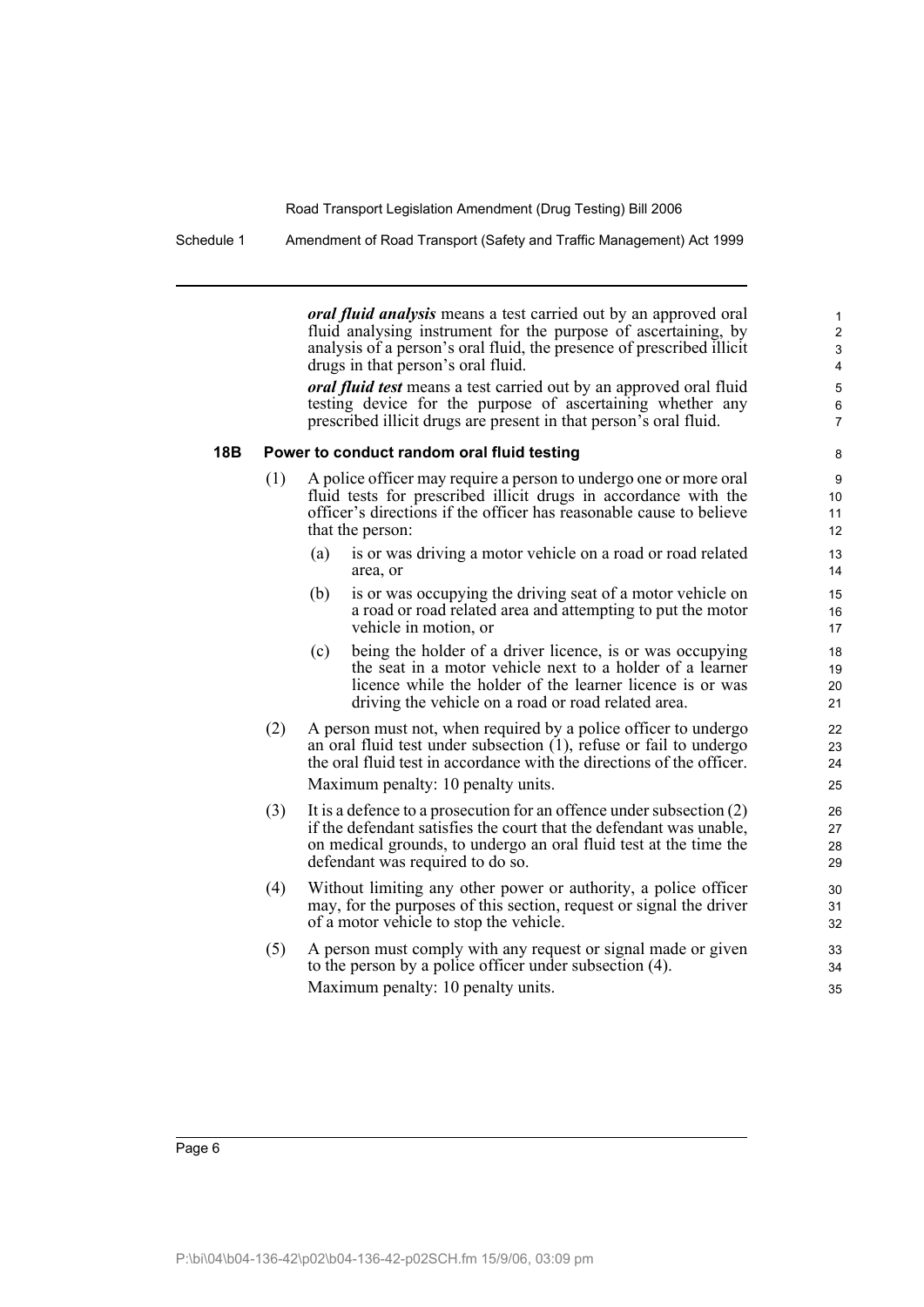Amendment of Road Transport (Safety and Traffic Management) Act 1999 Schedule 1

#### **18C Arrest following failed oral fluid test or refusal or inability to undergo test**

- (1) A police officer may exercise the powers referred to in subsection (2) in respect of a person if:
	- (a) it appears to the officer from one or more oral fluid tests carried out under section 18B (1) by the officer that the device by means of which the test was carried out indicates that there may be one or more prescribed illicit drugs present in the person's oral fluid, or
	- (b) the person refused to undergo an oral fluid test required by an officer under section  $18\overline{B}(1)$  or fails to undergo that test in accordance with the directions of the officer.
- (2) A police officer may:
	- (a) arrest a person referred to in subsection (1) without warrant, and
	- (b) take the person (or cause the person to be taken) with such force as may be necessary to a police station or such other place as the officer considers desirable and there detain the person (or cause the person to be detained) for the purpose of the person providing oral fluid samples in accordance with this Division, and
	- (c) if section 18E permits the taking of a blood sample from the person—take the person (or cause the person to be taken) with such force as may be necessary to a hospital or a place prescribed by the regulations and there detain the person (or cause the person to be detained) for the purpose of the person providing such a blood sample in accordance with that section.

#### **18D Providing an oral fluid sample for oral fluid analysis following arrest**

- (1) A police officer may require a person who has been arrested under section 18C to provide an oral fluid sample in accordance with the directions of the officer.
- (2) A person who is required by a police officer under subsection (1) to provide an oral fluid sample must not refuse or fail to provide that sample in accordance with the directions of the officer. Maximum penalty: 30 penalty units (in the case of a first offence) or 50 penalty units or imprisonment for 18 months or both (in the case of a second or subsequent offence).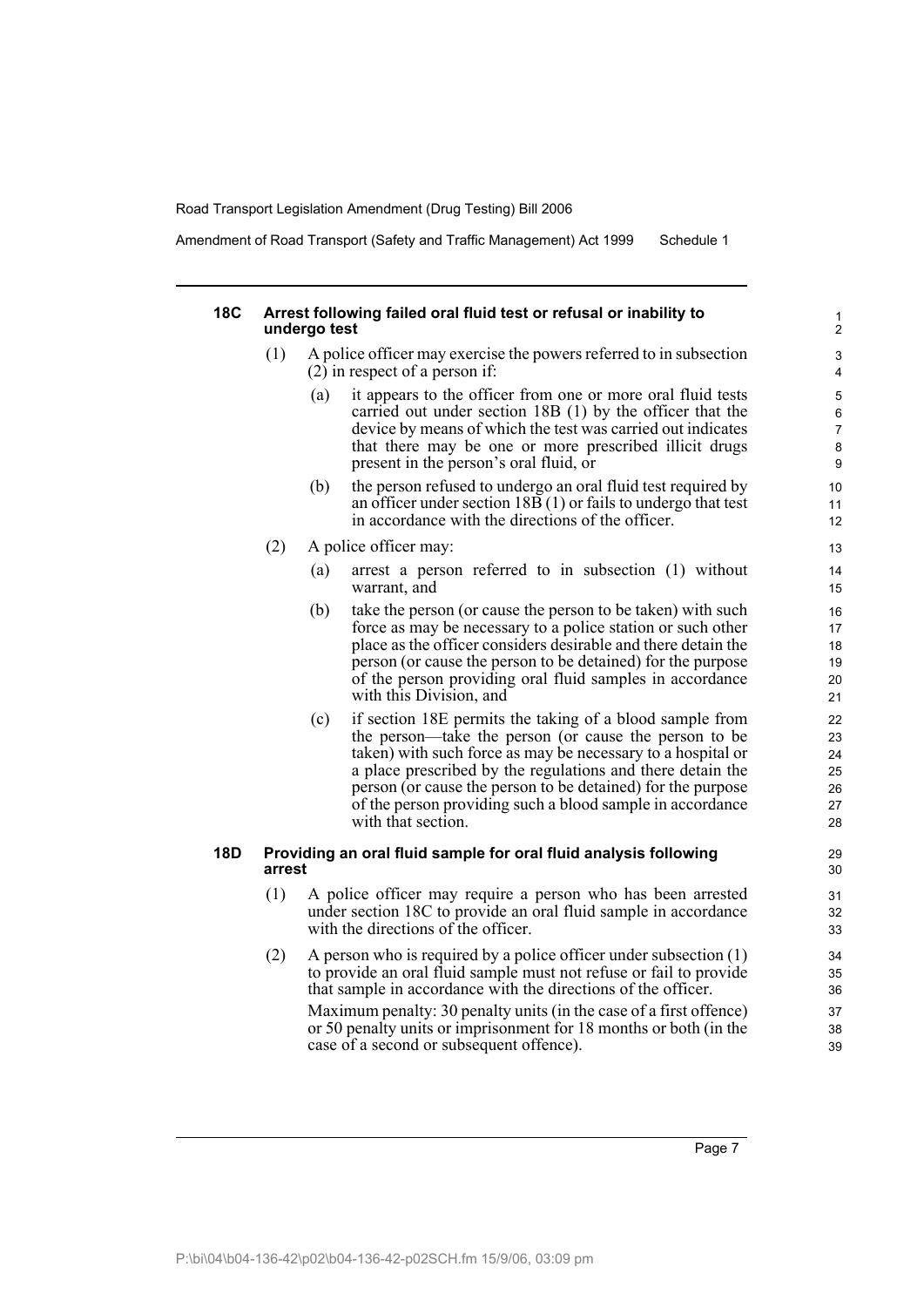Schedule 1 Amendment of Road Transport (Safety and Traffic Management) Act 1999

(3) It is a defence to a prosecution for an offence under this section if the defendant satisfies the court that the defendant was unable, on medical grounds, to provide an oral fluid sample at the time the defendant was required to do so.

- (4) A police officer who is provided with an oral fluid sample under subsection (1) must:
	- (a) place the sample into a container, and
	- (b) fasten and seal the container, and
	- (c) mark or label the container for future identification, and
	- (d) give to the person from whom the sample is taken a certificate relating to the sample that contains sufficient information to enable the sample to be identified as a sample of that person's oral fluid, and
	- (e) as soon as reasonably practicable after the sample is provided, arrange for the sample to be submitted to a laboratory prescribed by the regulations for oral fluid analysis.
- (5) The person who provided the sample may, within 6 months after the taking of the sample or such longer period as is prescribed by the regulations, apply to the laboratory prescribed under this section for a portion of the sample to be sent, for oral fluid analysis at that person's own expense, to a medical practitioner or laboratory nominated by the person.
- (6) An analyst at the laboratory to which a sample of oral fluid is submitted for oral fluid analysis under this section may carry out an analysis of the sample, or of a portion of the sample, to determine the presence of prescribed illicit drugs in the oral fluid.
- (7) An oral fluid analysis referred to in subsection (6) may be carried out, and any act, matter or thing in connection with the analysis (including the receipt of the sample of oral fluid to be analysed and the breaking of any seal securing the sample) may be done, by a person acting under the supervision of an analyst, and in that event is taken to have been carried out or done by the analyst.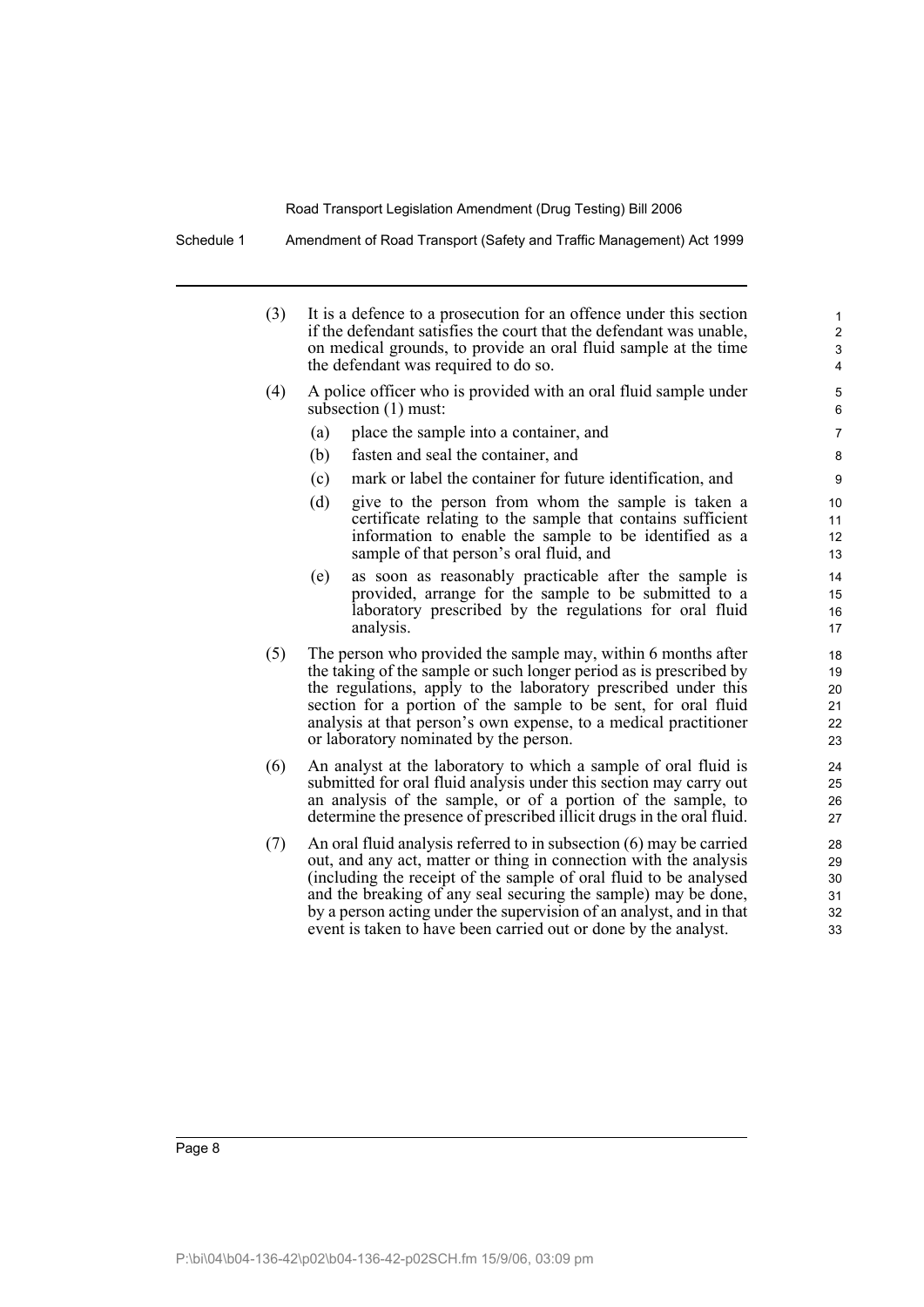Amendment of Road Transport (Safety and Traffic Management) Act 1999 Schedule 1

#### **18E Taking blood sample following arrest**

- (1) Except as provided by section 18F, a police officer may require a person who has attempted to provide an oral fluid sample as directed under section 18D (1), but has been unable to comply (for example, because no oral fluid was physically able to be produced), to provide a sample of the person's blood (whether or not the person consents to the provision of the sample) in accordance with the directions of a medical practitioner, registered nurse or prescribed sample taker.
- (2) The police officer must inform any such medical practitioner, registered nurse or prescribed sample taker that the sample is required to be taken for the purposes of this section.
- (3) The medical practitioner, registered nurse or prescribed sample taker by whom or under whose directions a sample of blood is taken in accordance with this section must:
	- (a) place the sample into a container, and
	- (b) fasten and seal the container, and
	- (c) mark or label the container for future identification, and
	- (d) give to the person from whom the sample is taken a certificate relating to the sample that contains sufficient information to enable the sample to be identified as a sample of that person's blood.
- (4) The medical practitioner, registered nurse or prescribed sample taker must, as soon as reasonably practicable after the sample of blood is taken, arrange for the sample to be submitted to a laboratory prescribed by the regulations for analysis by an analyst to determine whether the blood contains any prescribed illicit drugs.
- (5) The person from whom the sample of blood was taken may, within 12 months after the taking of the sample, apply to the laboratory prescribed under this section for a portion of the sample to be sent, for analysis at that person's own expense, to a medical practitioner or laboratory nominated by the person.
- (6) An analyst at a laboratory prescribed by the regulations to whom any blood sample is submitted for analysis under this section may carry out an analysis of the blood to determine whether it contains any prescribed illicit drugs.

Page 9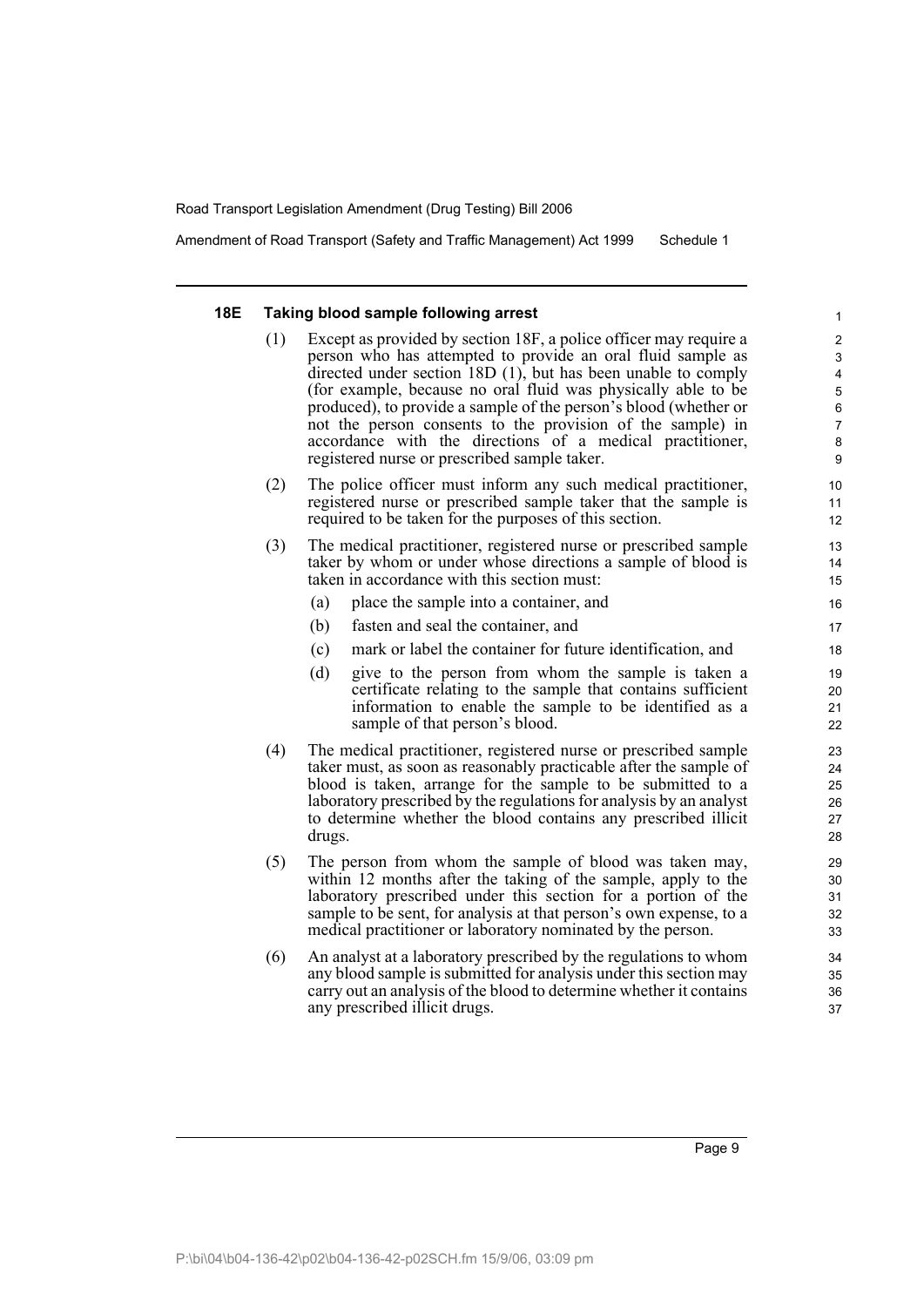Schedule 1 Amendment of Road Transport (Safety and Traffic Management) Act 1999

(7) Any duty of a medical practitioner, registered nurse or prescribed sample taker under this section and any relevant provisions of the regulations may be performed by a person acting under the supervision of the medical practitioner, registered nurse or prescribed sample taker. A duty performed by any such person is taken to have been performed by the medical practitioner, registered nurse or prescribed sample taker.

- (8) An analysis under this section may be carried out, and anything in connection with the analysis (including the receipt of the blood sample to be analysed and the breaking of any seal) may be done, by a person acting under the supervision of an analyst and, in that event, is taken to have been carried out or done by the analyst.
- (9) A person must not, on being required under this section by a police officer to provide a sample of blood, refuse or fail to submit to the taking of the sample of blood in accordance with the directions of a medical practitioner, registered nurse or prescribed sample taker.

Maximum penalty (subsection (9)): 30 penalty units (in the case of a first offence) or 50 penalty units or imprisonment for 18 months or both (in the case of a second or subsequent offence).

#### **18F When oral fluid test or sampling not permitted**

A police officer cannot require a person to undergo an oral fluid test or provide any sample under this Division:

- (a) if that person has been admitted to hospital for medical treatment, unless the medical practitioner in immediate charge of the person's treatment has been notified of the intention to make the requisition and the medical practitioner does not object on the grounds that compliance with it would be prejudicial to the proper care or treatment of the person, or
- (b) if it appears to the officer that it would, because of any injuries sustained by the person, be dangerous to that person's medical condition to undergo an oral fluid test or provide a sample, or
- (c) in relation to an oral fluid test or oral fluid sample—at any time after the expiration of 2 hours from the occurrence of the event that entitled the officer under section 18B (1) to require the person to undergo an oral fluid test or provide a sample, or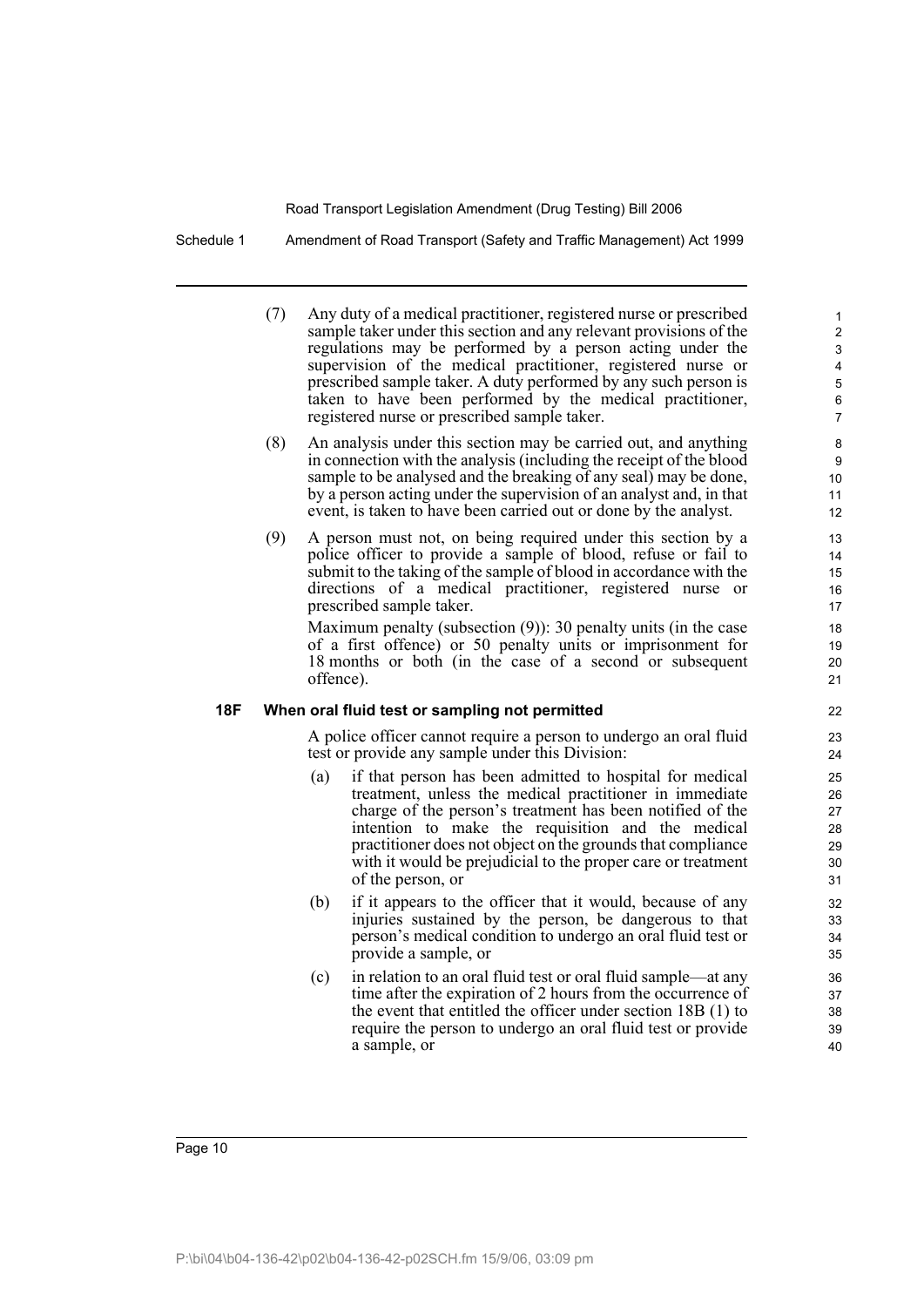Amendment of Road Transport (Safety and Traffic Management) Act 1999 Schedule 1

- (d) in relation to a blood sample—at any time after the expiration of 4 hours from the occurrence of the event that entitled the officer under section 18B (1) to require the person to undergo an oral fluid test, or
- (e) at the person's home.

#### **18G Offences related to testing and sampling for drugs**

- (1) A person must not:
	- (a) wilfully do anything to introduce, or alter the amount of, any prescribed illicit drug in the person's oral fluid between the time of the event referred to in section 18B (1) (a), (b) or (c) in respect of which the person has been required by a police officer to undergo an oral fluid test and the time when the person undergoes that test, or
	- (b) wilfully do anything to introduce, or alter the amount of, any prescribed illicit drug in the person's oral fluid or blood between the time of the event referred to in section 18B (1) (a), (b) or (c) in respect of which the person has been required by a police officer to undergo an oral fluid test and the time when the person provides a sample of the person's oral fluid or blood.

Maximum penalty: 30 penalty units (in the case of a first offence) or 50 penalty units (in the case of a second or subsequent offence).

- (2) It is a defence to a prosecution of a person for an offence under subsection (1) of wilfully doing anything to introduce, or alter the amount of, a prescribed illicit drug in the person's oral fluid if the person satisfies the court that the thing was done more than 2 hours after the time of the event referred to in section 18B (1) (a), (b) or (c).
- (3) It is a defence to a prosecution of a person for an offence under subsection (1) of wilfully doing anything to introduce, or alter the amount of, a prescribed illicit drug in the person's blood if the person satisfies the court that the thing was done more than 4 hours after the time of the event referred to in section 18B (1) (a), (b) or (c).
- (4) If a medical practitioner, registered nurse or prescribed sample taker is informed by a police officer in accordance with this Division that a blood sample is required to be taken for the purposes of this Division, the medical practitioner, registered nurse or prescribed sample taker must not:
	- (a) fail to take the sample, or

Page 11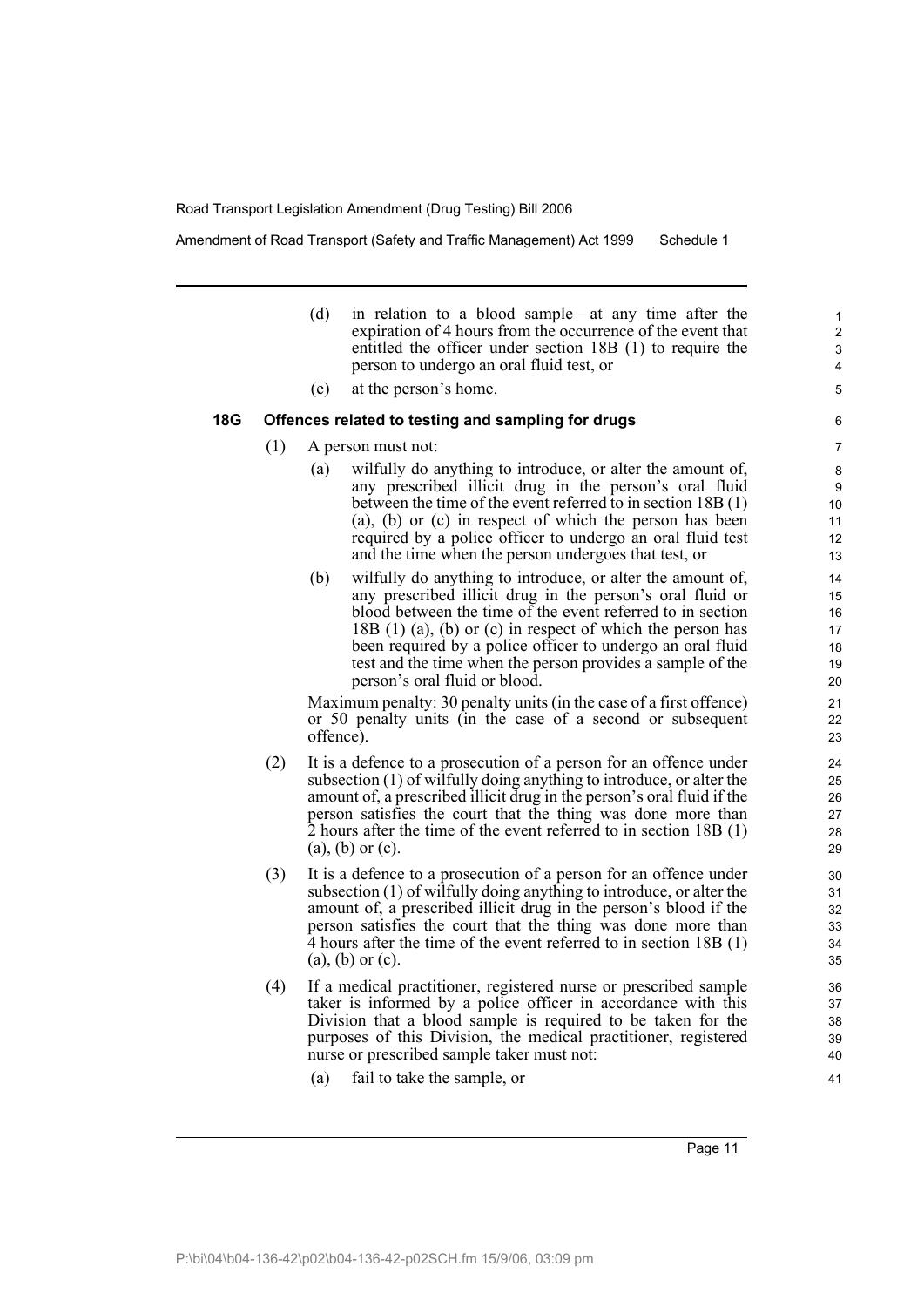Schedule 1 Amendment of Road Transport (Safety and Traffic Management) Act 1999

|     | (b)       | fail to comply with any requirement made by section 18E<br>$(3)$ or $(4)$ in relation to the sample.                                                                                                                                         | 1<br>$\overline{2}$            |
|-----|-----------|----------------------------------------------------------------------------------------------------------------------------------------------------------------------------------------------------------------------------------------------|--------------------------------|
|     |           | Maximum penalty: 20 penalty units.                                                                                                                                                                                                           | 3                              |
| (5) |           | It is a defence to a prosecution for an offence under subsection $(4)$<br>if the medical practitioner, registered nurse or prescribed sample<br>taker satisfies the court that:                                                              | 4<br>5<br>6                    |
|     | (a)       | the practitioner, nurse or prescribed sample taker believed<br>on reasonable grounds that the taking of the sample from<br>the person would be prejudicial to the proper care and<br>treatment of the person, or                             | $\overline{7}$<br>8<br>9<br>10 |
|     | (b)       | the practitioner, nurse or prescribed sample taker believed<br>on reasonable grounds that the person was less than<br>15 years of age, or                                                                                                    | 11<br>12<br>13                 |
|     | (c)       | the practitioner, nurse or prescribed sample taker was,<br>because of the behaviour of the person, unable to take the<br>sample, or                                                                                                          | 14<br>15<br>16                 |
|     | (d)       | there was other reasonable cause for the practitioner, nurse<br>or prescribed sample taker not to take the sample.                                                                                                                           | 17<br>18                       |
| (6) | Division. | A person must not hinder or obstruct a police officer in<br>attempting to administer an oral fluid test on, or take a sample of<br>oral fluid from, any other person in accordance with this                                                 | 19<br>20<br>21<br>22           |
|     |           | Maximum penalty: 20 penalty units.                                                                                                                                                                                                           | 23                             |
| (7) | Division. | A person must not hinder or obstruct a medical practitioner,<br>registered nurse or prescribed sample taker in attempting to take<br>a sample of the blood of any other person in accordance with this<br>Maximum penalty: 20 penalty units. | 24<br>25<br>26<br>27<br>28     |
|     |           | <b>Prohibited analysis</b>                                                                                                                                                                                                                   | 29                             |
| (1) |           | In this section:                                                                                                                                                                                                                             | 30                             |
|     |           | <b>Division 3A sample</b> means a sample of oral fluid or blood taken<br>from, or furnished or provided by, a person under this Division.                                                                                                    | 31<br>32                       |
|     |           | <b>DNA</b> database means any database that contains DNA data and<br>includes any DNA database system within the meaning of the<br>Crimes (Forensic Procedures) Act 2000.                                                                    | 33<br>34<br>35                 |
|     |           | <i>permitted purpose</i> , in relation to an analysis of a Division 3A<br>sample, means the purpose of determining whether any<br>prescribed illicit drugs are present in the sample.                                                        | 36<br>37<br>38                 |

**18H Prohibited analysis**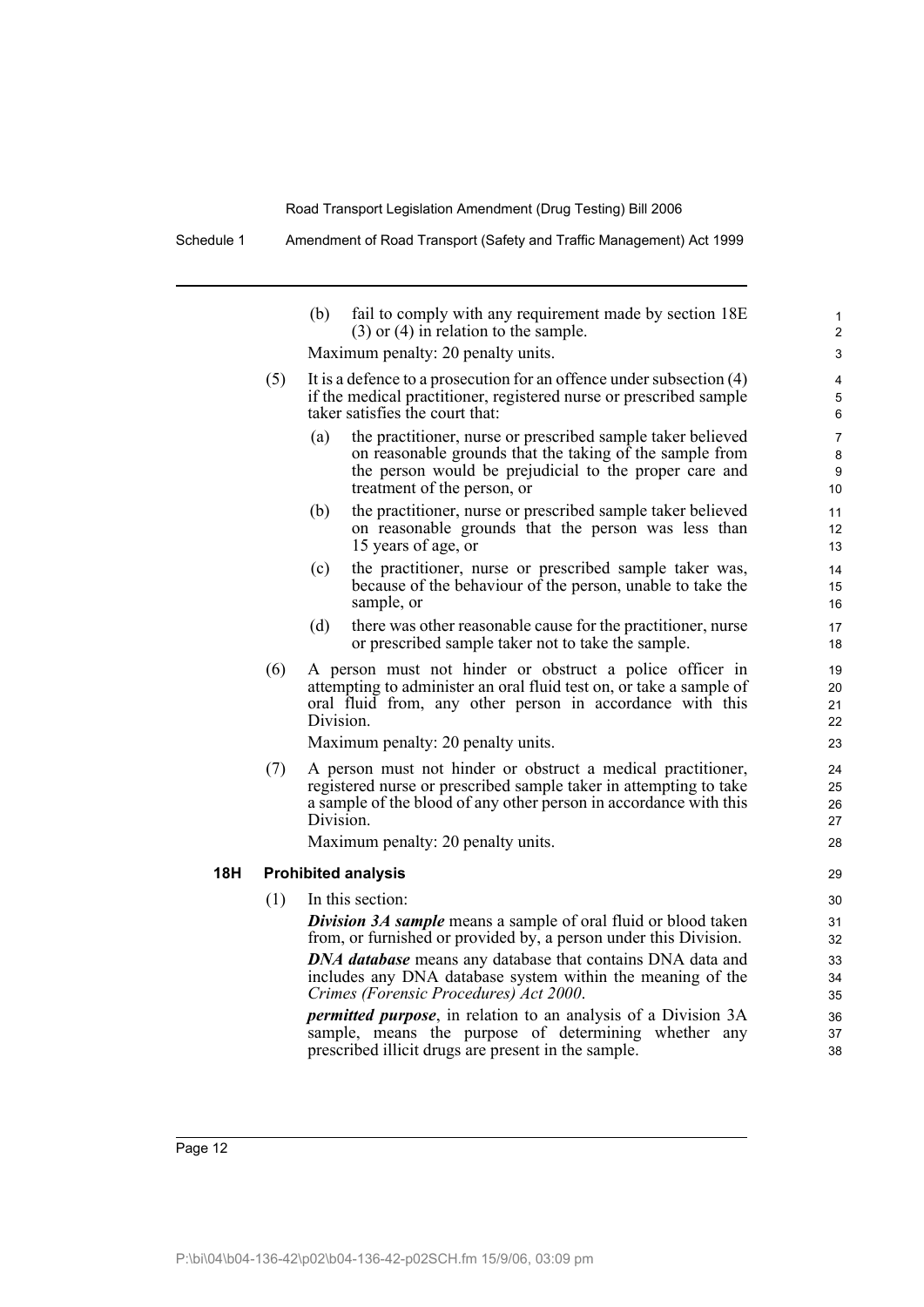Amendment of Road Transport (Safety and Traffic Management) Act 1999 Schedule 1

*prohibited analysis*, in relation to a Division 3A sample, means analysis of the sample for a purpose other than the permitted purpose. **Note.** For example, deriving a DNA profile from the sample is a purpose for which analysis is prohibited. (2) A person must not intentionally or recklessly: (a) supply a Division 3A sample, or cause or permit a Division 3A sample to be supplied, to a person for prohibited analysis, or (b) carry out, or cause or permit to be carried out, a prohibited analysis of a Division 3A sample, or (c) include, or cause the inclusion of, information derived from a prohibited analysis on a DNA database kept under a law of this State or the Commonwealth or of another State or a Territory. Maximum penalty: 30 penalty units. **[4] Part 2, Division 4, heading** Omit the heading to Division 4 of Part 2. Insert instead: **Division 4 Blood analysis of accident patients following accidents [5] Section 23 Analysis of samples of blood taken under this Division** Omit section 23 (6). Insert instead: (6) A police officer may not make arrangements under subsection (5) for analysis of a blood sample to determine the concentration in the blood of a drug other than alcohol unless: (a) the following circumstances apply: (i) the accident that caused the person to attend at or be admitted to hospital was a fatal accident, and (ii) the person from whom the sample was taken was a person referred to in section 20  $(5)$  (a), (b) or (f), or (b) the following circumstances apply: (i) the police officer has reasonable grounds to believe 1 2 3 4 5 6 7 8 9 10 11 12 13 14 15 16 17 18 19  $20$ 21 22  $23$ 24 25 26 27 28  $29$ 30 31 32 33

that, at the time of the accident concerned, the person from whom the sample was taken was under the influence of a drug other than alcohol, and

Page 13

34 35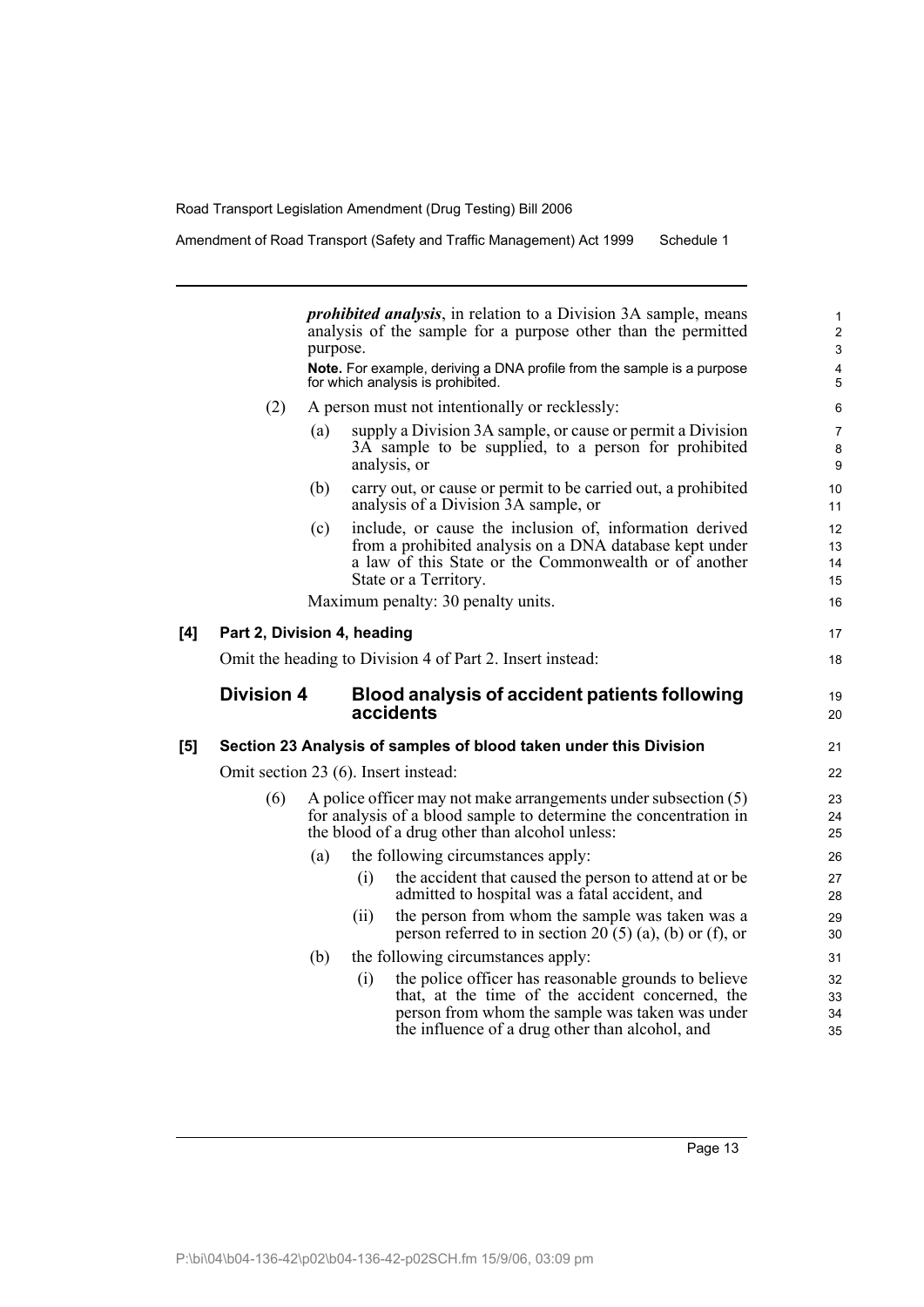|     |     |                    |                     | (ii)  | no police officer attended the scene of the accident<br>that led to the taking of the sample or, although a<br>police officer or police officers attended the scene of<br>the accident, there was no reasonable opportunity to<br>require the person from whom the sample was taken<br>to submit, in accordance with Division 5, to an<br>assessment of his or her sobriety. | $\mathbf{1}$<br>$\overline{c}$<br>$\ensuremath{\mathsf{3}}$<br>4<br>5<br>$\,6$<br>$\overline{7}$ |
|-----|-----|--------------------|---------------------|-------|------------------------------------------------------------------------------------------------------------------------------------------------------------------------------------------------------------------------------------------------------------------------------------------------------------------------------------------------------------------------------|--------------------------------------------------------------------------------------------------|
| [6] |     |                    | Part 2, Division 4A |       |                                                                                                                                                                                                                                                                                                                                                                              | 8                                                                                                |
|     |     |                    |                     |       | Insert after Division 4 of Part 2:                                                                                                                                                                                                                                                                                                                                           | 9                                                                                                |
|     |     | <b>Division 4A</b> |                     |       | Blood and urine analysis of persons who are<br>not accident patients following fatal<br>accidents                                                                                                                                                                                                                                                                            | 10<br>11<br>12                                                                                   |
|     | 24A |                    | urine tests         |       | Power to arrest persons involved in fatal accidents for blood and                                                                                                                                                                                                                                                                                                            | 13<br>14                                                                                         |
|     |     | (1)                |                     |       | This section applies to a person who:                                                                                                                                                                                                                                                                                                                                        | 15                                                                                               |
|     |     |                    | (a)                 |       | is at least 15 years old, and                                                                                                                                                                                                                                                                                                                                                | 16                                                                                               |
|     |     |                    | (b)                 |       | at the time of an accident, was:                                                                                                                                                                                                                                                                                                                                             | 17                                                                                               |
|     |     |                    |                     | (i)   | driving a motor vehicle involved in the accident, or                                                                                                                                                                                                                                                                                                                         | 18                                                                                               |
|     |     |                    |                     | (ii)  | occupying the driving seat of a motor vehicle<br>involved in the accident and attempting to put the<br>motor vehicle in motion, or                                                                                                                                                                                                                                           | 19<br>20<br>21                                                                                   |
|     |     |                    |                     | (111) | the holder of a driver licence and occupying the seat<br>in the motor vehicle next to a holder of a learner<br>licence who was driving a motor vehicle involved in<br>the accident, and                                                                                                                                                                                      | 22<br>23<br>24<br>25                                                                             |
|     |     |                    | (c)                 |       | is not an accident patient within the meaning of section 20.                                                                                                                                                                                                                                                                                                                 | 26                                                                                               |
|     |     | (2)                |                     |       | A police officer may exercise the powers referred to in subsection<br>(3) in relation to a person to whom this section applies if the<br>police officer believes that:                                                                                                                                                                                                       | 27<br>28<br>29                                                                                   |
|     |     |                    | (a)                 |       | the accident is a fatal accident, or                                                                                                                                                                                                                                                                                                                                         | 30                                                                                               |
|     |     |                    |                     |       | (b) it is more likely than not that a person will die within<br>30 days as a consequence of the accident.                                                                                                                                                                                                                                                                    | 31<br>32                                                                                         |
|     |     | (3)                |                     |       | A police officer may:                                                                                                                                                                                                                                                                                                                                                        | 33                                                                                               |
|     |     |                    | (a)                 |       | arrest the person without warrant, and                                                                                                                                                                                                                                                                                                                                       | 34                                                                                               |
|     |     |                    | (b)                 |       | take the person (or cause the person to be taken) with such<br>force as may be necessary to a hospital or other prescribed<br>place, and                                                                                                                                                                                                                                     | 35<br>36<br>37                                                                                   |

Schedule 1 Amendment of Road Transport (Safety and Traffic Management) Act 1999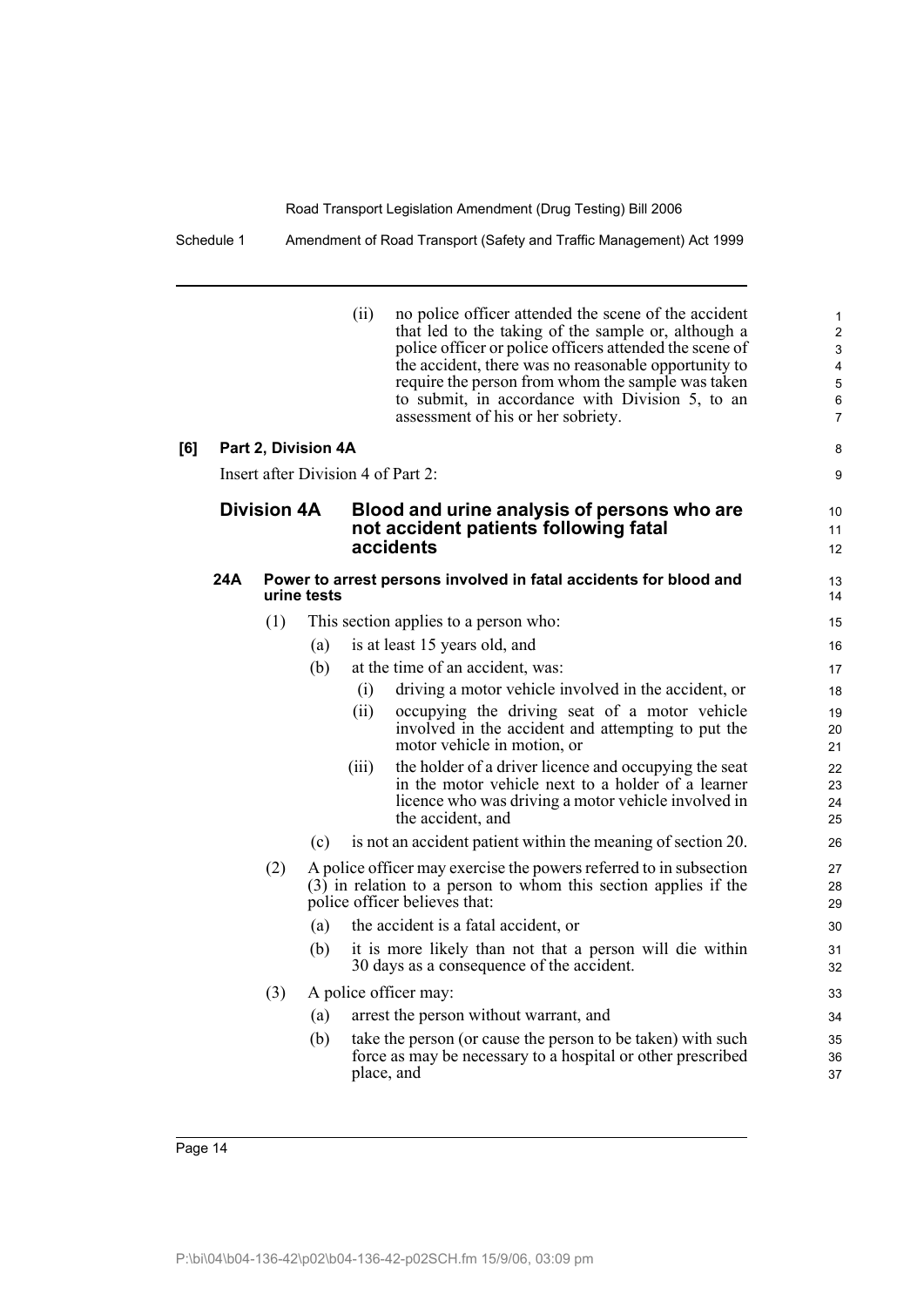Amendment of Road Transport (Safety and Traffic Management) Act 1999 Schedule 1

- (c) detain the person, or cause the person to be detained, at the hospital or other prescribed place to enable the person to provide blood and urine samples in accordance with this Division.
- (4) In this Division, *accident* means an accident on a road or road related area involving a motor vehicle or other vehicle or a horse.

#### **24B Procedure for taking samples following arrest**

- (1) Except as provided by section 24C, a police officer may require a person who has been arrested under section 24A to provide samples of the person's blood and urine (whether or not the person consents to the samples being taken) in accordance with the directions of a medical practitioner, registered nurse or prescribed sample taker.
- (2) The police officer must inform any such medical practitioner, registered nurse or prescribed sample taker that the samples are required to be taken for the purposes of this Division.
- (3) The medical practitioner, registered nurse or prescribed sample taker by whom or under whose directions a sample of blood is taken in accordance with this Division must:
	- (a) place the sample into a container, and
	- (b) fasten and seal the container, and
	- (c) mark or label the container for future identification, and
	- (d) give to the person from whom the sample is taken a certificate relating to the sample that contains sufficient information to enable the sample to be identified as a sample of that person's blood.
- (4) The medical practitioner, registered nurse or prescribed sample taker must, as soon as reasonably practicable after the sample of blood is taken, arrange for the sample to be submitted to a laboratory prescribed by the regulations for analysis by an analyst to determine whether the blood contains a drug.
- (5) The person from whom the sample of blood was taken may, within 12 months after the taking of the sample, apply to the laboratory prescribed under this section for a portion of the sample to be sent, for analysis at that person's own expense, to a medical practitioner or laboratory nominated by the person.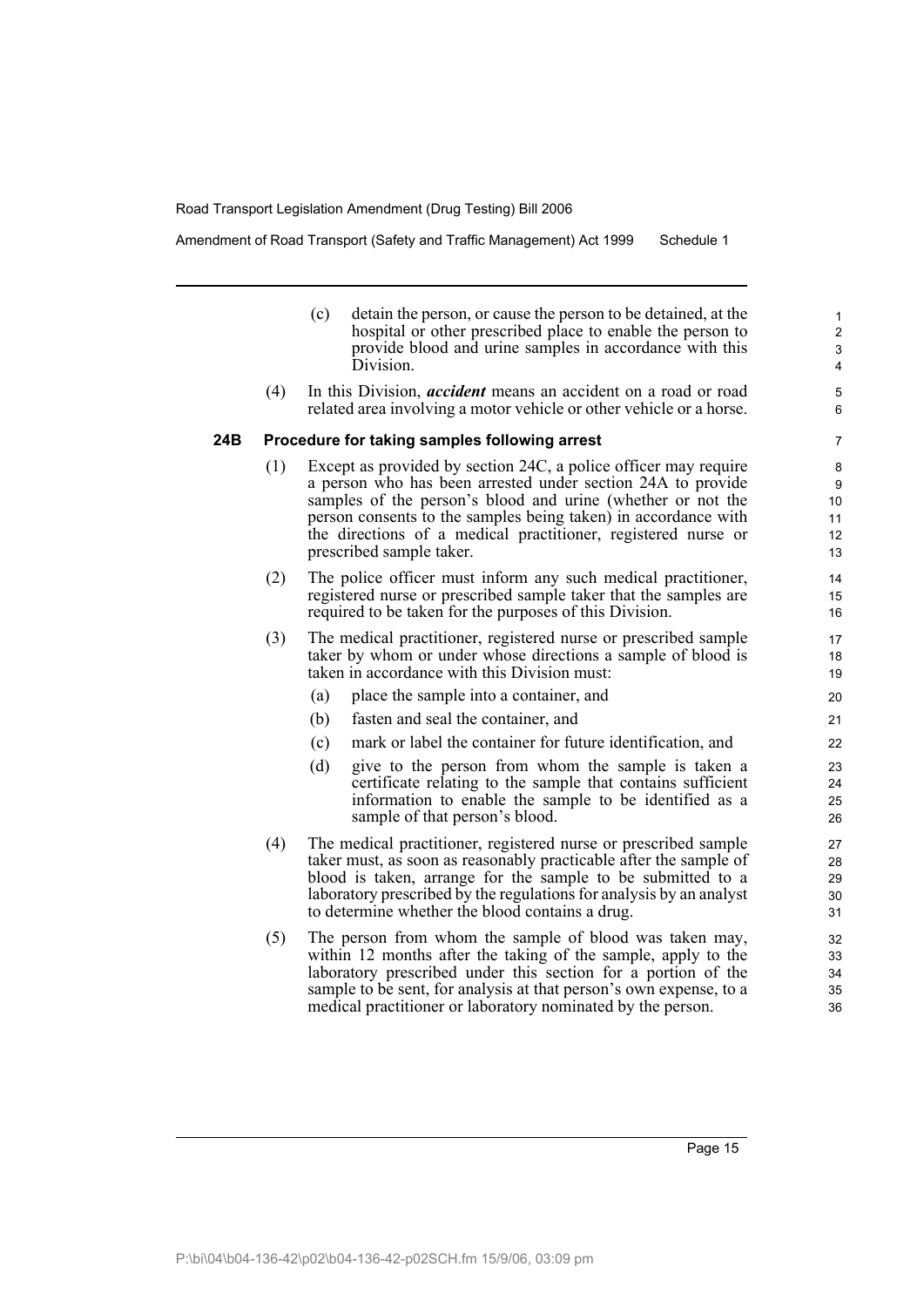Schedule 1 Amendment of Road Transport (Safety and Traffic Management) Act 1999

(6) The medical practitioner, registered nurse or prescribed sample taker under whose directions a sample of urine is provided in accordance with this Division must: (a) divide the sample into 2 approximately equal portions, and (b) place each portion into a container, and (c) fasten and seal each container, and (d) mark or label each container for future identification. (7) Of the 2 sealed containers: (a) one must be handed by the medical practitioner, registered nurse or prescribed sample taker to the person from whom it was taken or to some other person on behalf of that person, and (b) the other must be handed by the practitioner, nurse or prescribed sample taker to the police officer present when the sample was taken and forwarded to a laboratory prescribed by the regulations for analysis by an analyst to determine whether the urine contains a drug. (8) An analyst at a laboratory prescribed by the regulations to whom any blood or urine is submitted for analysis under this section may carry out an analysis of the blood or urine to determine whether it contains a drug, but only if a police officer has notified the analyst in writing that a person involved in the accident that led to the sample of blood or urine being submitted for analysis: (a) has died within 30 days of the accident, or (b) has died during the period beginning 30 days after the accident and ending 12 months after the accident and a medical practitioner has given advice that the person died as a result of the accident. (9) Any duty of a medical practitioner, registered nurse or prescribed sample taker under this Division and any relevant provisions of the regulations may be performed by a person acting under the supervision of the practitioner, nurse or prescribed sample taker. A duty performed by any such person is taken to have been performed by the medical practitioner, registered nurse or prescribed sample taker. (10) An analysis under this section may be carried out, and anything in connection with the analysis (including the receipt of the blood or urine to be analysed and the breaking of any seal) may be done, by a person acting under the supervision of an analyst and, in that event, is taken to have been carried out or done by the analyst. 1  $\overline{2}$ 3 4 5 6 7 8 9 10 11 12 13 14 15 16 17 18 19  $20$ 21  $22$ 23  $24$ 25 26 27 28 29 30 31 32 33 34 35 36 37 38 39 40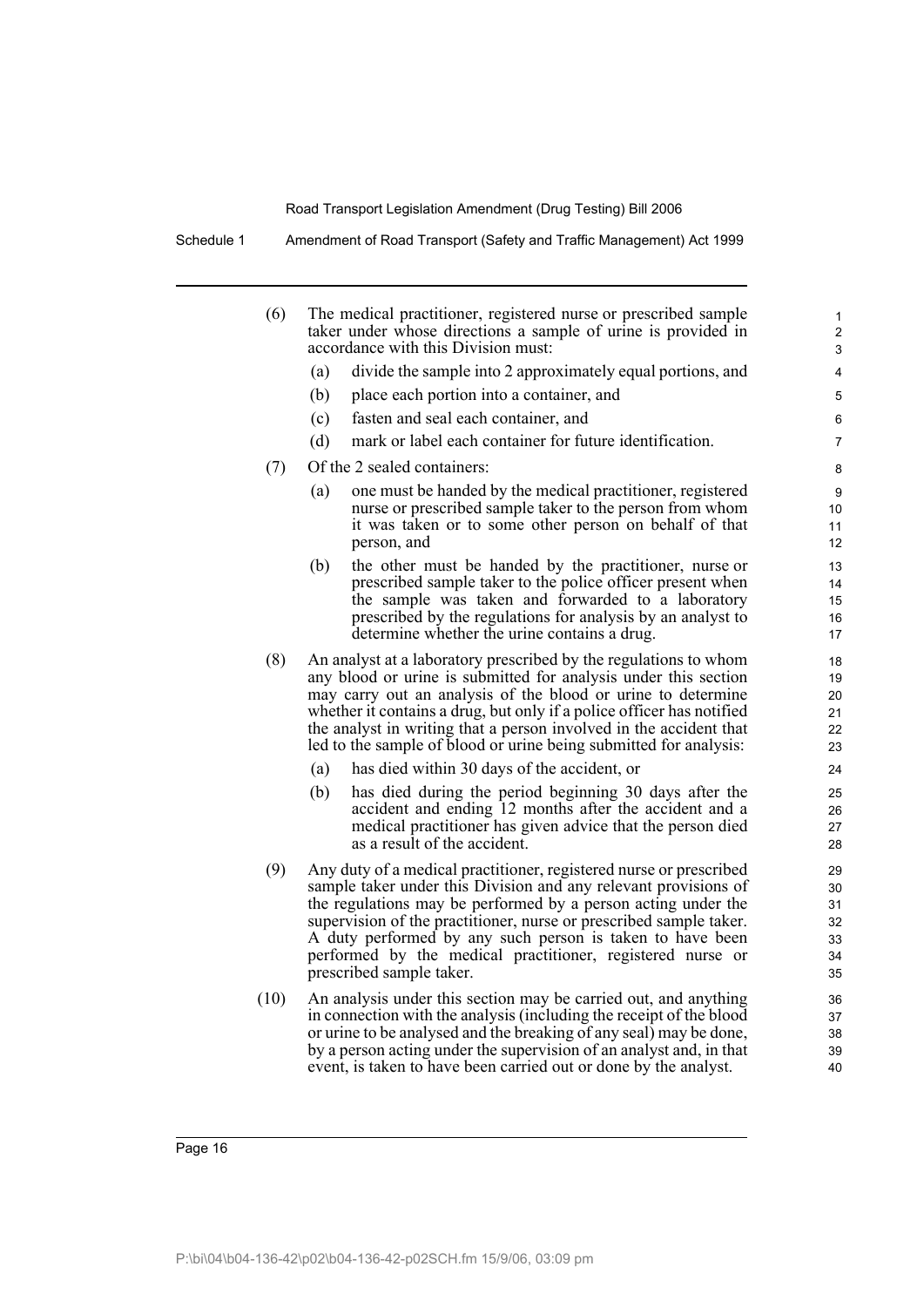Amendment of Road Transport (Safety and Traffic Management) Act 1999 Schedule 1

|     | (11) | A blood or urine sample that has been provided under this section<br>must be destroyed by or at the direction of the analyst who has<br>custody of the sample without being analysed if, at the expiry of<br>13 months after the accident concerned, no police officer has<br>made a notification relating to a death under subsection (8).                                  | $\mathbf{1}$<br>$\overline{2}$<br>3<br>4<br>5 |
|-----|------|------------------------------------------------------------------------------------------------------------------------------------------------------------------------------------------------------------------------------------------------------------------------------------------------------------------------------------------------------------------------------|-----------------------------------------------|
| 24C |      | When taking of samples not permitted                                                                                                                                                                                                                                                                                                                                         | 6                                             |
|     |      | A police officer cannot require a person to provide a sample<br>under this Division:                                                                                                                                                                                                                                                                                         | 7<br>8                                        |
|     |      | if a medical practitioner, registered nurse or prescribed<br>(a)<br>sample taker has objected on the grounds that compliance<br>would be dangerous to the person's health, or                                                                                                                                                                                                | 9<br>10<br>11                                 |
|     |      | if it appears to that officer that it would, because of any<br>(b)<br>injuries to the person, be dangerous to the person's medical<br>condition to provide the sample, or                                                                                                                                                                                                    | 12<br>13<br>14                                |
|     |      | at any time after the expiration of 4 hours from the<br>(c)<br>occurrence of the accident concerned.                                                                                                                                                                                                                                                                         | 15<br>16                                      |
| 24D |      | Offences related to testing for drugs                                                                                                                                                                                                                                                                                                                                        | 17                                            |
|     | (1)  | A person must not:                                                                                                                                                                                                                                                                                                                                                           | 18                                            |
|     |      | on being required under this Division by a police officer to<br>(a)                                                                                                                                                                                                                                                                                                          | 19                                            |
|     |      | provide samples of blood and urine:                                                                                                                                                                                                                                                                                                                                          | 20                                            |
|     |      | (i)<br>refuse or fail to submit to the taking of the sample of<br>blood, or                                                                                                                                                                                                                                                                                                  | 21<br>22                                      |
|     |      | refuse or fail to provide the sample of urine,<br>(11)                                                                                                                                                                                                                                                                                                                       | 23                                            |
|     |      | in accordance with the directions of a medical practitioner,<br>registered nurse or prescribed sample taker, or                                                                                                                                                                                                                                                              | 24<br>25                                      |
|     |      | between the time of the fatal accident concerned and the<br>(b)<br>time when the person provides a sample that the person is<br>required to provide under this Division, wilfully do<br>anything to introduce, or alter the amount of, a drug in the<br>person's blood or urine (except at the direction or under the<br>supervision of an appropriate health professional). | 26<br>27<br>28<br>29<br>30<br>31              |
|     |      | Maximum penalty: 30 penalty units or imprisonment for<br>18 months or both (in the case of a first offence) or 50 penalty<br>units or imprisonment for 2 years or both (in the case of a second<br>or subsequent offence).                                                                                                                                                   | 32<br>33<br>34<br>35                          |
|     | (2)  | It is a defence to a prosecution for an offence under subsection<br>$(1)$ (a) if the defendant satisfies the court that the defendant was<br>unable, on medical grounds, to provide a sample when the<br>defendant was required to do so.                                                                                                                                    | 36<br>37<br>38<br>39                          |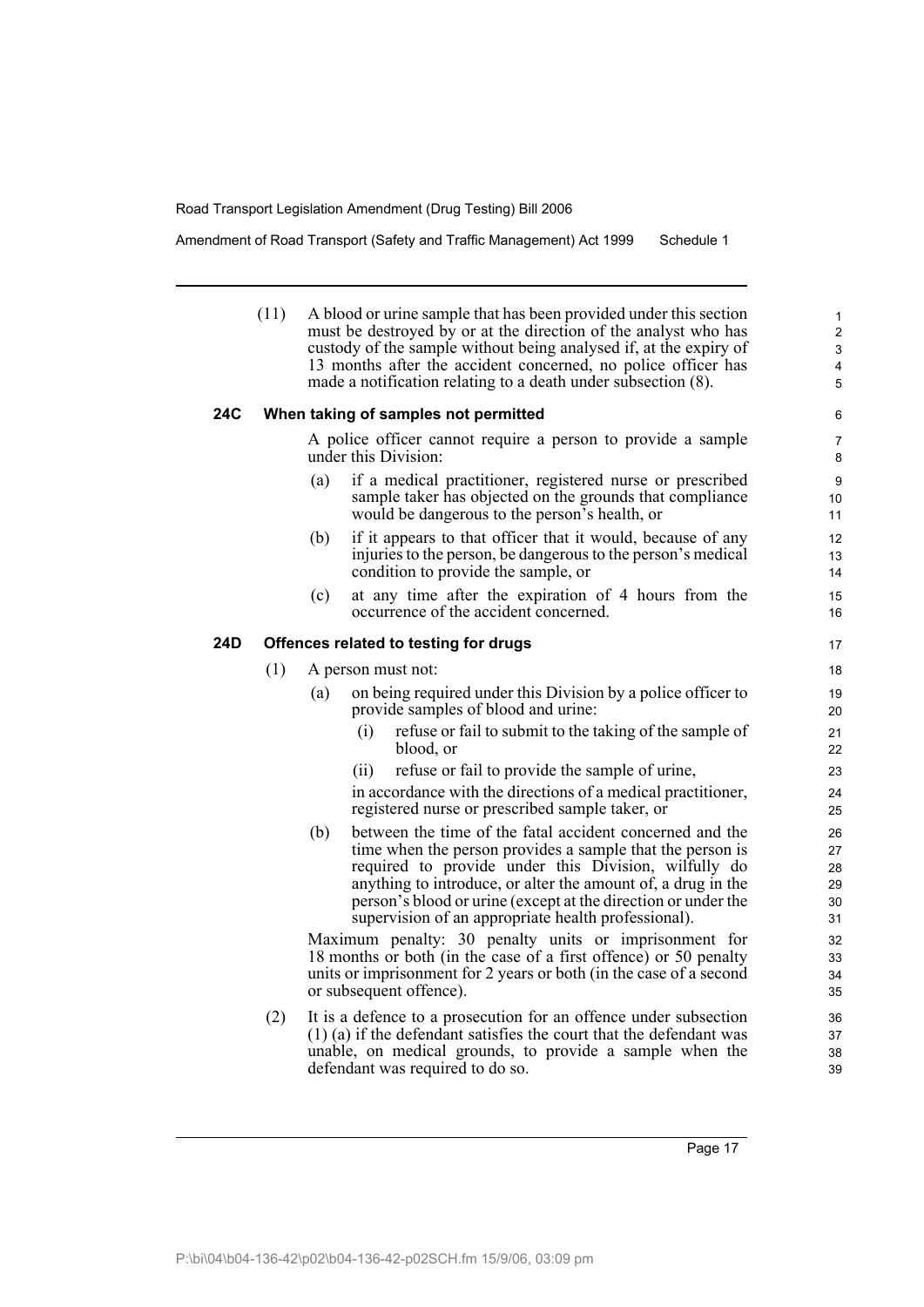Schedule 1 Amendment of Road Transport (Safety and Traffic Management) Act 1999

(3) It is a defence to a prosecution of a person for an offence under subsection  $(1)$  (b) of wilfully doing anything to introduce, or alter the amount of, a drug in the person's blood or urine if the person satisfies the court that the thing was done more than 4 hours after the time of the fatal accident concerned. (4) If a medical practitioner, registered nurse or prescribed sample taker is informed by a police officer in accordance with this Division that a sample is required to be taken for the purposes of this Division, the medical practitioner, registered nurse or prescribed sample taker must not: (a) fail to take the sample, or (b) fail to comply with any requirement made by section 24B  $(3)$ ,  $(4)$ ,  $(6)$  or  $(7)$  in relation to the sample. Maximum penalty: 20 penalty units. (5) It is a defence to a prosecution for an offence under subsection (4) if the medical practitioner, registered nurse or prescribed sample taker satisfies the court that: (a) the practitioner, nurse or prescribed sample taker believed on reasonable grounds that the taking of the sample from the person would be prejudicial to the proper care and treatment of the person, or (b) the practitioner, nurse or prescribed sample taker believed on reasonable grounds that the person was less than 15 years of age, or (c) the practitioner, nurse or prescribed sample taker was, because of the behaviour of the person, unable to take the sample, or (d) there was other reasonable cause for the practitioner, nurse or prescribed sample taker not to take the sample. (6) A person must not hinder or obstruct a medical practitioner, registered nurse or prescribed sample taker in attempting to take a sample of the blood or urine of any other person in accordance with this Division. Maximum penalty: 20 penalty units. **[7] Sections 27 (1), (2), (2A), (2B), (3), (4) (a) and (6) and 29 (2) (a), (5), (6) and (7)**  Insert ", registered nurse or prescribed sample taker" after "medical practitioner" wherever occurring. 1 2 3 4 5 6 7 8 9 10 11 12 13 14 15 16 17 18 19 20 21 22 23  $24$ 25 26 27 28 29 30 31 32 33 34 35 36 37 38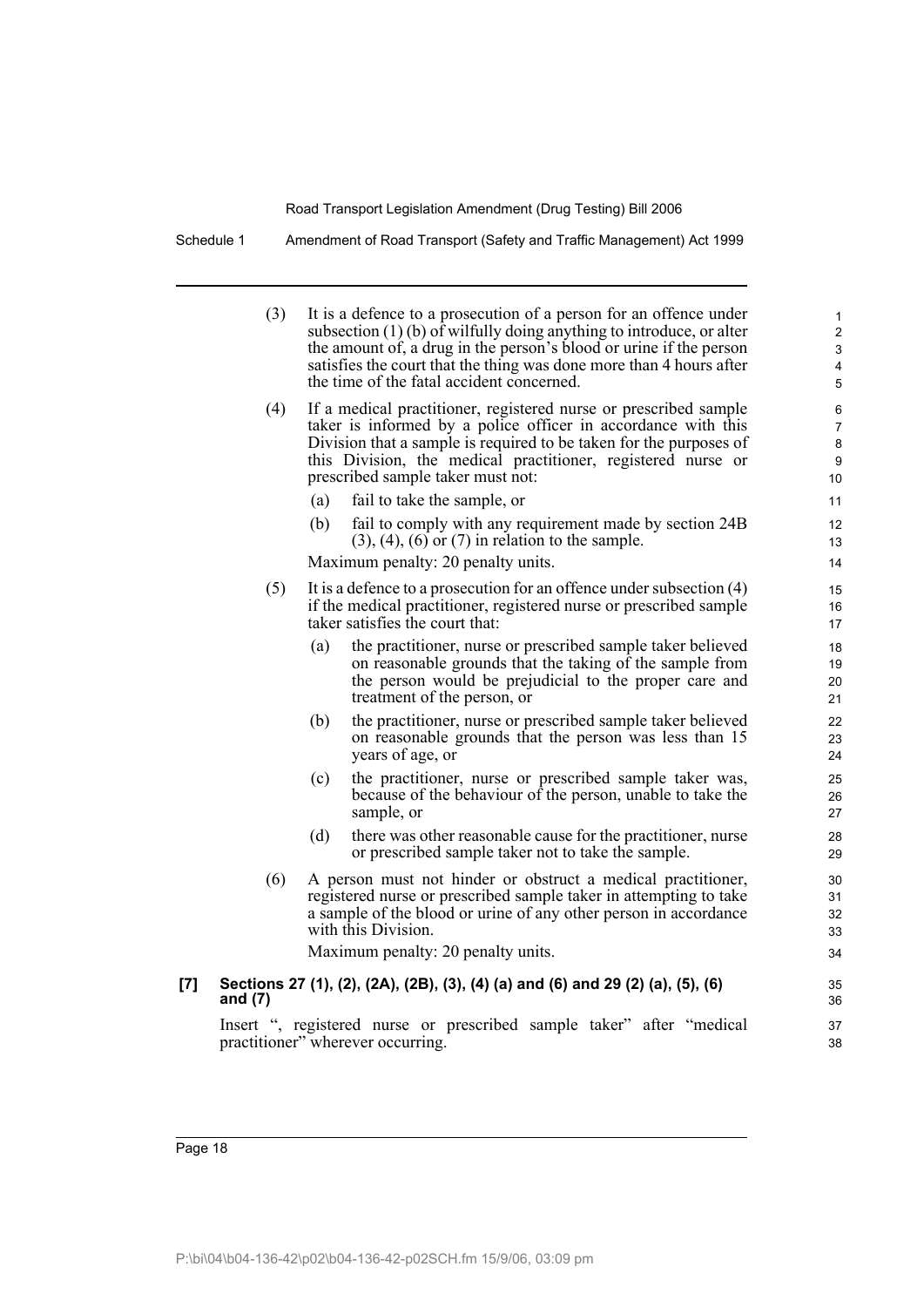Amendment of Road Transport (Safety and Traffic Management) Act 1999 Schedule 1

| [8]    |                                                                              |                          |     | Sections 27 (4) (b) and 29 (6) (a)-(d)                                                                                                                                                                                                                                                                                                                                                                                                                        | 1                                      |
|--------|------------------------------------------------------------------------------|--------------------------|-----|---------------------------------------------------------------------------------------------------------------------------------------------------------------------------------------------------------------------------------------------------------------------------------------------------------------------------------------------------------------------------------------------------------------------------------------------------------------|----------------------------------------|
|        |                                                                              | occurring.               |     | Insert ", nurse or prescribed sample taker" after "practitioner" wherever                                                                                                                                                                                                                                                                                                                                                                                     | $\overline{c}$<br>3                    |
| [9]    |                                                                              | permitted                |     | Section 28 When sobriety assessment and taking of samples not                                                                                                                                                                                                                                                                                                                                                                                                 | 4<br>5                                 |
|        |                                                                              |                          |     | Omit "2 hours" from section 28 (c). Insert instead "4 hours".                                                                                                                                                                                                                                                                                                                                                                                                 | 6                                      |
| $[10]$ | Section 29 Offences related to sobriety assessments and testing for<br>drugs |                          |     |                                                                                                                                                                                                                                                                                                                                                                                                                                                               |                                        |
|        |                                                                              |                          |     | Omit "2 hours" from section 29 (4). Insert instead "4 hours".                                                                                                                                                                                                                                                                                                                                                                                                 | 9                                      |
| $[11]$ |                                                                              | <b>Sections 33A–33D</b>  |     |                                                                                                                                                                                                                                                                                                                                                                                                                                                               | 10                                     |
|        |                                                                              | Insert after section 33: |     |                                                                                                                                                                                                                                                                                                                                                                                                                                                               | 11                                     |
|        | 33A                                                                          |                          |     | Evidence of presence of prescribed illicit drug revealed by oral<br>fluid analysis in proceedings for offence under section 11B                                                                                                                                                                                                                                                                                                                               | 12<br>13                               |
|        |                                                                              | (1)                      |     | In proceedings for an offence under section 11B in relation to a<br>prescribed illicit drug, evidence may be given of the presence of<br>a prescribed illicit drug in the oral fluid of the person charged as<br>determined by an oral fluid analysis under Division 3A of a<br>sample of the person's oral fluid.                                                                                                                                            | 14<br>15<br>16<br>17<br>18             |
|        |                                                                              | (2)                      |     | In proceedings for an offence under section 11B, the presence of<br>a prescribed illicit drug in a person's oral fluid so determined is<br>taken to show the presence of the drug at the time of the<br>occurrence of the relevant event referred to in section $11B(1)(a)$ ,<br>(b) or (c) if the oral fluid sample analysed was provided within<br>2 hours after the event, unless the defendant proves the absence<br>of the drug when the event occurred. | 19<br>20<br>21<br>22<br>23<br>24<br>25 |
|        | 33B                                                                          |                          |     | Certificate evidence about oral fluid analysis in proceedings for<br>offences under section 11B                                                                                                                                                                                                                                                                                                                                                               | 26<br>27                               |
|        |                                                                              | (1)                      |     | In proceedings for an offence under section 11B, a certificate<br>purporting to be signed by a police officer certifying any one or<br>more of the following matters is evidence (unless evidence to the<br>contrary is adduced) of the particulars certified in and by the<br>certificate:                                                                                                                                                                   | 28<br>29<br>30<br>31<br>32             |
|        |                                                                              |                          | (a) | that the officer took a sample of the oral fluid of the person<br>named in the certificate in accordance with Division 3A,<br>and any relevant provisions of the regulations, on the day<br>and at the time stated in the certificate,                                                                                                                                                                                                                        | 33<br>34<br>35<br>36                   |
|        |                                                                              |                          | (b) | that the officer dealt with the sample in accordance with<br>section 18D and any relevant provisions of the regulations,                                                                                                                                                                                                                                                                                                                                      | 37<br>38                               |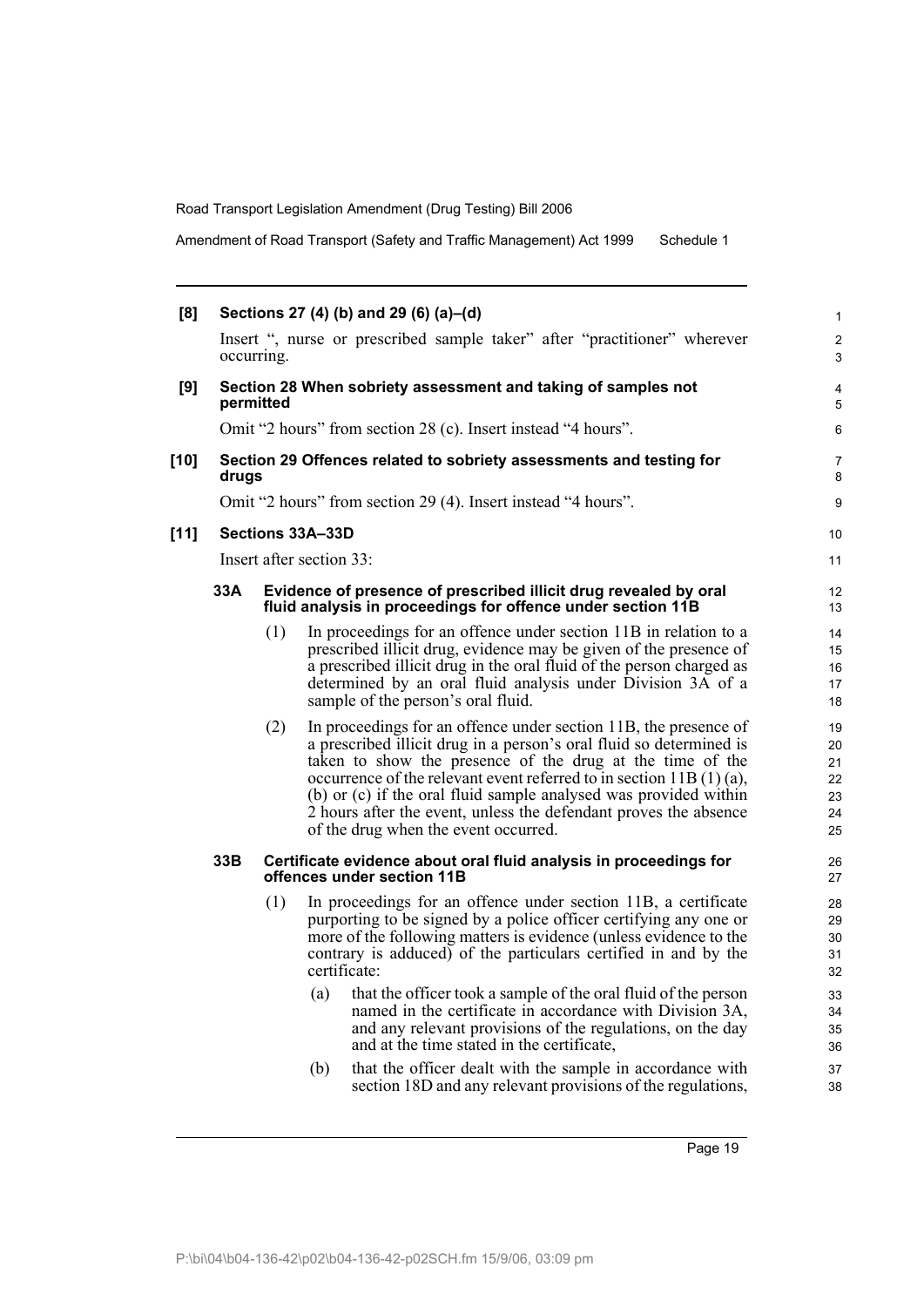Schedule 1 Amendment of Road Transport (Safety and Traffic Management) Act 1999

(c) that the container was sealed, and marked or labelled, in a specified manner, (d) that the officer arranged for the sample to be submitted for oral fluid analysis to determine the presence of any prescribed illicit drugs in the oral fluid. (2) In proceedings for an offence under section 11B, a certificate purporting to be signed by an analyst certifying any one or more of the following matters: (a) that the analyst received, on a specified day, a sample of a specified person's oral fluid in a container submitted for analysis under this Part, (b) that the container, as received by the analyst, was sealed, and marked or labelled, in a specified manner, (c) that on receipt by the analyst of the container, the seal was unbroken, (d) that the analyst carried out an oral fluid analysis of the sample to determine the presence of any prescribed illicit drugs in the sample, (e) that a specified prescribed illicit drug was determined pursuant to the oral fluid analysis to be present in that sample, (f) that the analyst was, at the time of the analysis, an analyst within the meaning of this Act, is evidence (unless evidence to the contrary is adduced): (g) of the particulars certified in and by the certificate, and (h) that the sample was the sample of the oral fluid of that specified person, and (i) that the sample had not been tampered with before it was received by the analyst. (3) In proceedings for an offence under section 11B, a certificate purporting to be signed by a person who, in another State or Territory: (a) took an oral fluid sample, or (b) analysed an oral fluid sample, in accordance with provisions of a law of that State or Territory that substantially correspond to the provisions of Division 3A is evidence (unless evidence to the contrary is adduced) of the particulars certified in and by the certificate, and an analysis to which any such certificate relates is taken to be an analysis under that Division. 1 2 3 4 5 6 7 8  $\alpha$  $10$ 11 12 13 14 15 16 17 18 19  $20$ 21 22 23  $24$ 25 26 27 28 29 30 31 32 33 34 35 36 37 38 39 40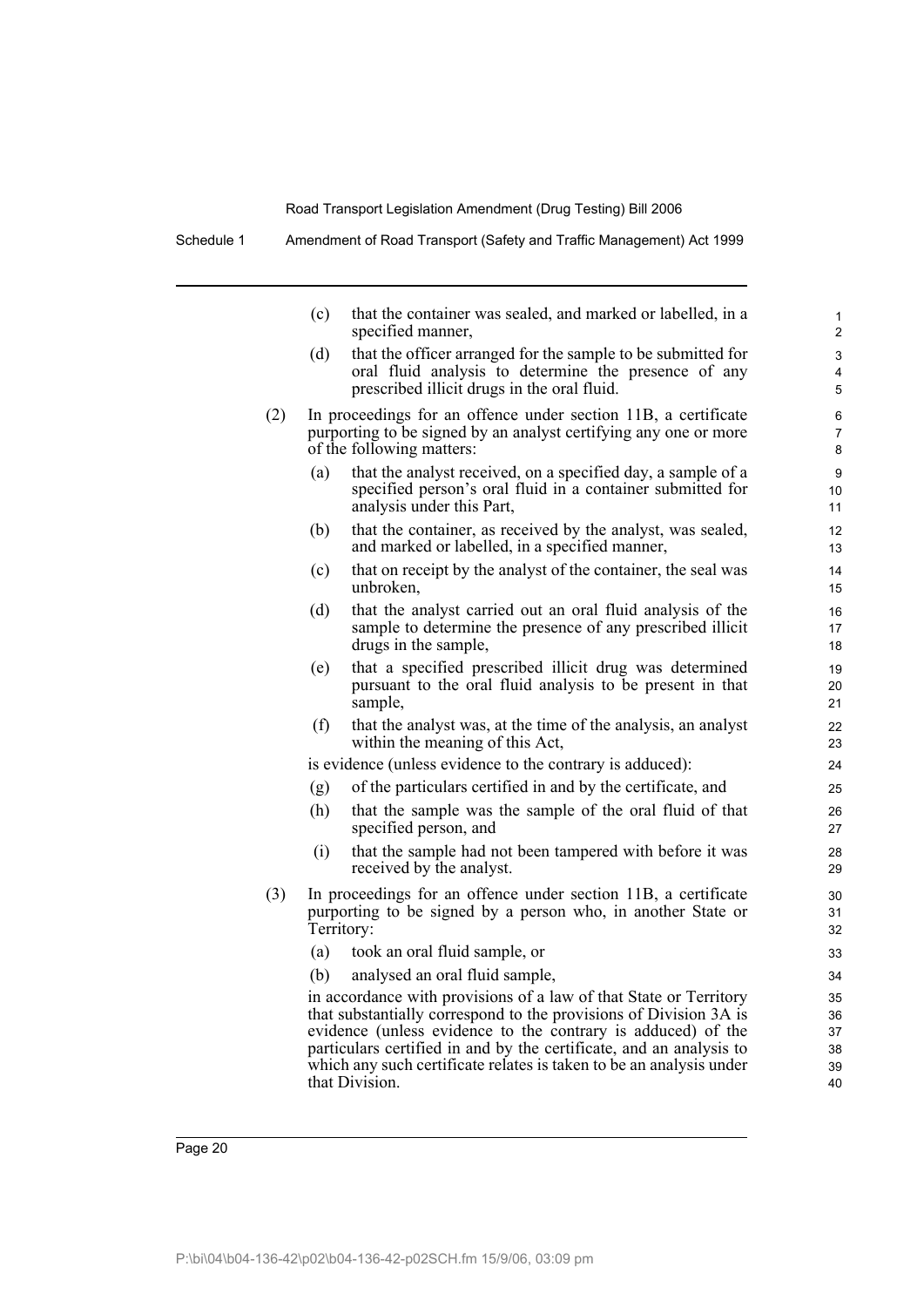Amendment of Road Transport (Safety and Traffic Management) Act 1999 Schedule 1

#### **33C Evidence of presence of drug revealed by blood or urine analysis in proceedings for offence under section 11B**

- (1) In proceedings for an offence under section 11B, evidence may be given of the presence of a prescribed illicit drug, morphine or cocaine in the blood or urine of the person charged as determined by an analysis of the person's blood or urine under this Part.
- (2) In proceedings for an offence under section 11B, if such an analysis determines the presence of a prescribed illicit drug, morphine or cocaine in the person's blood or urine, that drug is taken to be so present at the time of the occurrence of the relevant event referred to in section  $11B(1)(a)$ , (b) or (c) or (3) (a), (b) or (c) if the blood or urine sample was taken within 4 hours after the event, unless the defendant proves the absence of the drug when the event occurred.

#### **33D Certificate evidence about blood or urine analysis in proceedings for offences under section 11B**

- (1) In proceedings for an offence under section 11B a certificate purporting to be signed by a medical practitioner, registered nurse or prescribed sample taker certifying any one or more of the following matters is evidence (unless evidence to the contrary is adduced) of the particulars certified in and by the certificate:
	- (a) that he or she was a medical practitioner, registered nurse or prescribed sample taker who attended a specified person who attended at or was admitted into a hospital or a place prescribed by the regulations as referred to in Division 3A, 4, 4A or 5,
	- (b) that he or she took a sample of the person's blood or urine in accordance with Division 3A, 4, 4A or 5, and any relevant provisions of the regulations, on the day and at the time stated in the certificate,
	- (c) that he or she dealt with the sample in accordance with Division 3A, 4, 4A or 5 and any relevant provisions of the regulations,
	- (d) that the container was sealed, and marked or labelled, in a specified manner.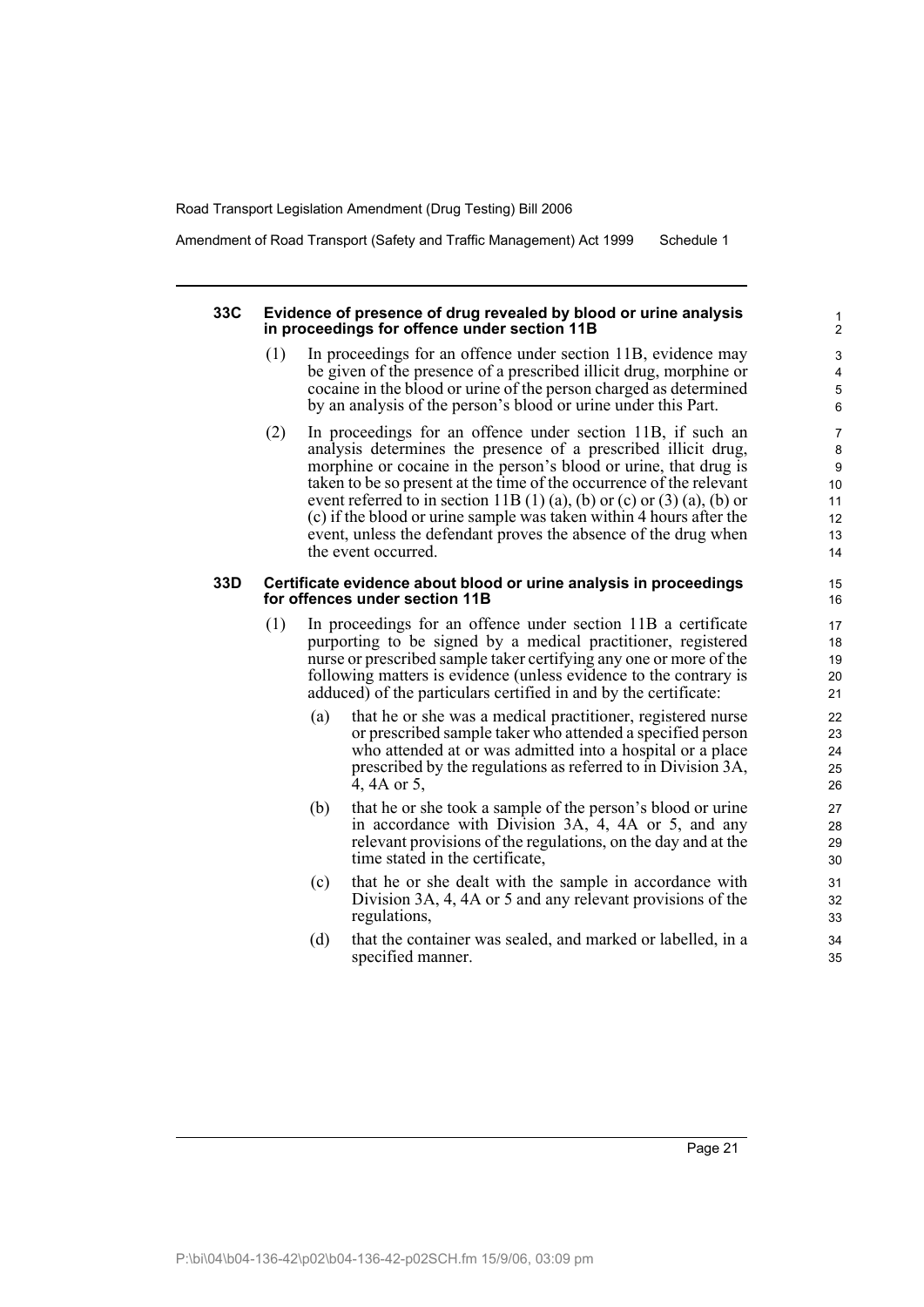Schedule 1 Amendment of Road Transport (Safety and Traffic Management) Act 1999

(2) In proceedings for an offence under section 11B, a certificate purporting to be signed by a police officer certifying any one or more of the following matters is evidence (unless evidence to the contrary is adduced) of the particulars certified in and by the certificate: (a) that the officer received a sample of a specified person's blood or urine taken in accordance with Division 3A, 4, 4A or 5, (b) that the officer arranged for the sample to be submitted for analysis by an analyst to determine whether any drug was present in the sample, (c) that the container was sealed, and marked or labelled, in a specified manner. (3) In proceedings for an offence under section 11B, a certificate purporting to be signed by an analyst certifying any one or more of the following matters: (a) that the analyst received, on a specified day, a sample of a specified person's blood or urine in a container submitted for analysis under this Part, (b) that the container, as received by the analyst, was sealed, and marked or labelled, in a specified manner, (c) that on receipt by the analyst of the container, the seal was unbroken, (d) that the analyst carried out an analysis of the sample to determine the presence of the following in the sample, (i) any prescribed illicit drug, (ii) any prescribed illicit drug, morphine or cocaine, (e) that the analyst was, at the time of the analysis, an analyst within the meaning of this Act, is evidence (unless evidence to the contrary is adduced): (f) of the particulars certified in and by the certificate, and (g) that the sample was a sample of the blood or urine of that specified person, and (h) that the sample had not been tampered with before it was received by the analyst. (4) In proceedings for an offence under section 11B, a certificate purporting to be signed by a person who, in another State or Territory: (a) took a blood or urine sample, or 1 2 3 4 5 6 7 8  $\alpha$ 10 11 12 13 14 15 16 17 18 19 20 21 22 23  $24$ 25 26 27  $28$ 29 30 31 32 33 34 35 36 37 38 39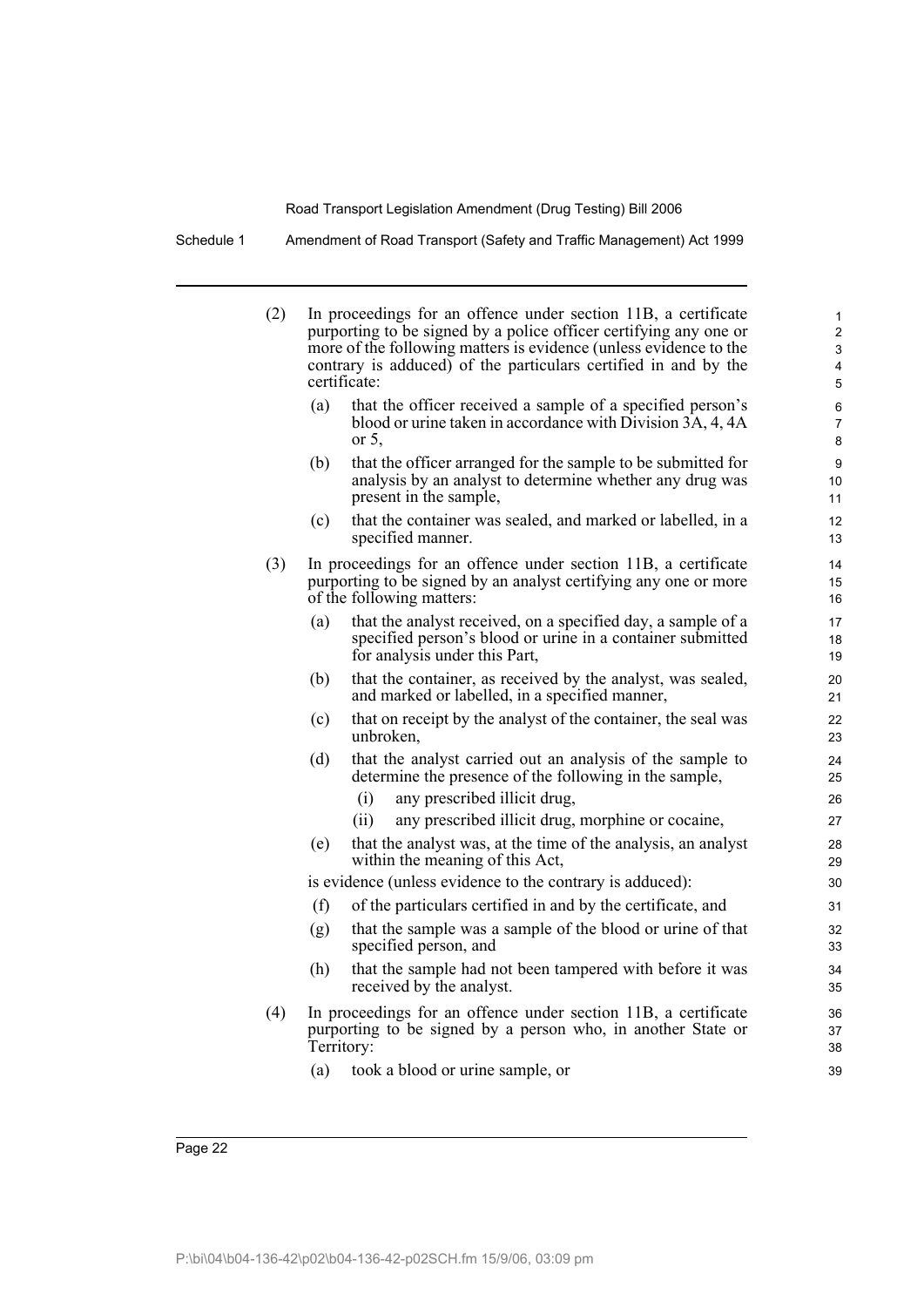Amendment of Road Transport (Safety and Traffic Management) Act 1999 Schedule 1

|        | analysed a blood or urine sample,<br>(b)<br>in accordance with provisions of a law of that State or Territory<br>that substantially correspond to the provisions of Division 3A, 4,<br>4A or 5 is evidence (unless evidence to the contrary is adduced)<br>of the particulars certified in and by the certificate, and an<br>analysis to which any such certificate relates is taken to be an<br>analysis under those Divisions. | 1<br>$\overline{\mathbf{c}}$<br>3<br>4<br>5<br>6<br>7 |
|--------|----------------------------------------------------------------------------------------------------------------------------------------------------------------------------------------------------------------------------------------------------------------------------------------------------------------------------------------------------------------------------------------------------------------------------------|-------------------------------------------------------|
| $[12]$ | Section 34 Evidence of drugs revealed by blood or urine analysis in<br>proceedings for offence under section 12                                                                                                                                                                                                                                                                                                                  | 8<br>9                                                |
|        | Omit "Division 4" from section 34 (a).                                                                                                                                                                                                                                                                                                                                                                                           | 10                                                    |
|        | Insert instead "Division 3A, 4, 4A".                                                                                                                                                                                                                                                                                                                                                                                             | 11                                                    |
| $[13]$ | <b>Section 34</b>                                                                                                                                                                                                                                                                                                                                                                                                                | 12                                                    |
|        | Omit "2 hours". Insert instead "4 hours".                                                                                                                                                                                                                                                                                                                                                                                        | 13                                                    |
| $[14]$ | Section 35 Certificate evidence about blood or urine analysis in<br>proceedings for offences under section 12                                                                                                                                                                                                                                                                                                                    | 14<br>15                                              |
|        | Omit "practitioner or nurse" wherever occurring in section 35 (1).                                                                                                                                                                                                                                                                                                                                                               | 16                                                    |
|        | Insert instead "practitioner, nurse or prescribed sample taker".                                                                                                                                                                                                                                                                                                                                                                 | 17                                                    |
| $[15]$ | Section 35 (1) (a), (b) and (c), (2) (a) and (3) (a)                                                                                                                                                                                                                                                                                                                                                                             | 18                                                    |
|        | Omit "Division 4" wherever occurring.                                                                                                                                                                                                                                                                                                                                                                                            | 19                                                    |
|        | Insert instead "Division 3A, 4, 4A".                                                                                                                                                                                                                                                                                                                                                                                             | 20                                                    |
| $[16]$ | Section 37 Evidence of breath test, breath analysis, oral fluid test, oral<br>fluid analysis or blood or urine analysis and related facts not admissible<br>in insurance cases to prove intoxication or drug use                                                                                                                                                                                                                 | 21<br>22<br>23                                        |
|        | Insert after section $37(1)(b)$ :                                                                                                                                                                                                                                                                                                                                                                                                | 24                                                    |
|        | (b1)<br>the fact that a person has undergone an oral fluid test or<br>provided a sample for oral fluid analysis under Division<br>3A,                                                                                                                                                                                                                                                                                            | 25<br>26<br>27                                        |
|        | the result of an oral fluid test or oral fluid analysis,<br>(b2)                                                                                                                                                                                                                                                                                                                                                                 | 28                                                    |
| $[17]$ | Section 37 (1) (c)                                                                                                                                                                                                                                                                                                                                                                                                               | 29                                                    |
|        | Omit "section 9, 13 (2), 15 (4) or 16".                                                                                                                                                                                                                                                                                                                                                                                          | 30                                                    |
|        | Insert instead "section 9, 11B (1) or (3), 13 (2), 15 (4), 16, 18B (2), 18D (2),<br>18E (9) or $18G(1)$ ".                                                                                                                                                                                                                                                                                                                       | 31<br>32                                              |
| $[18]$ | <b>Section 37 (2)</b>                                                                                                                                                                                                                                                                                                                                                                                                            | 33                                                    |
|        | Omit "Division 4". Insert instead "Division 3A, 4, 4A".                                                                                                                                                                                                                                                                                                                                                                          | 34                                                    |
|        |                                                                                                                                                                                                                                                                                                                                                                                                                                  |                                                       |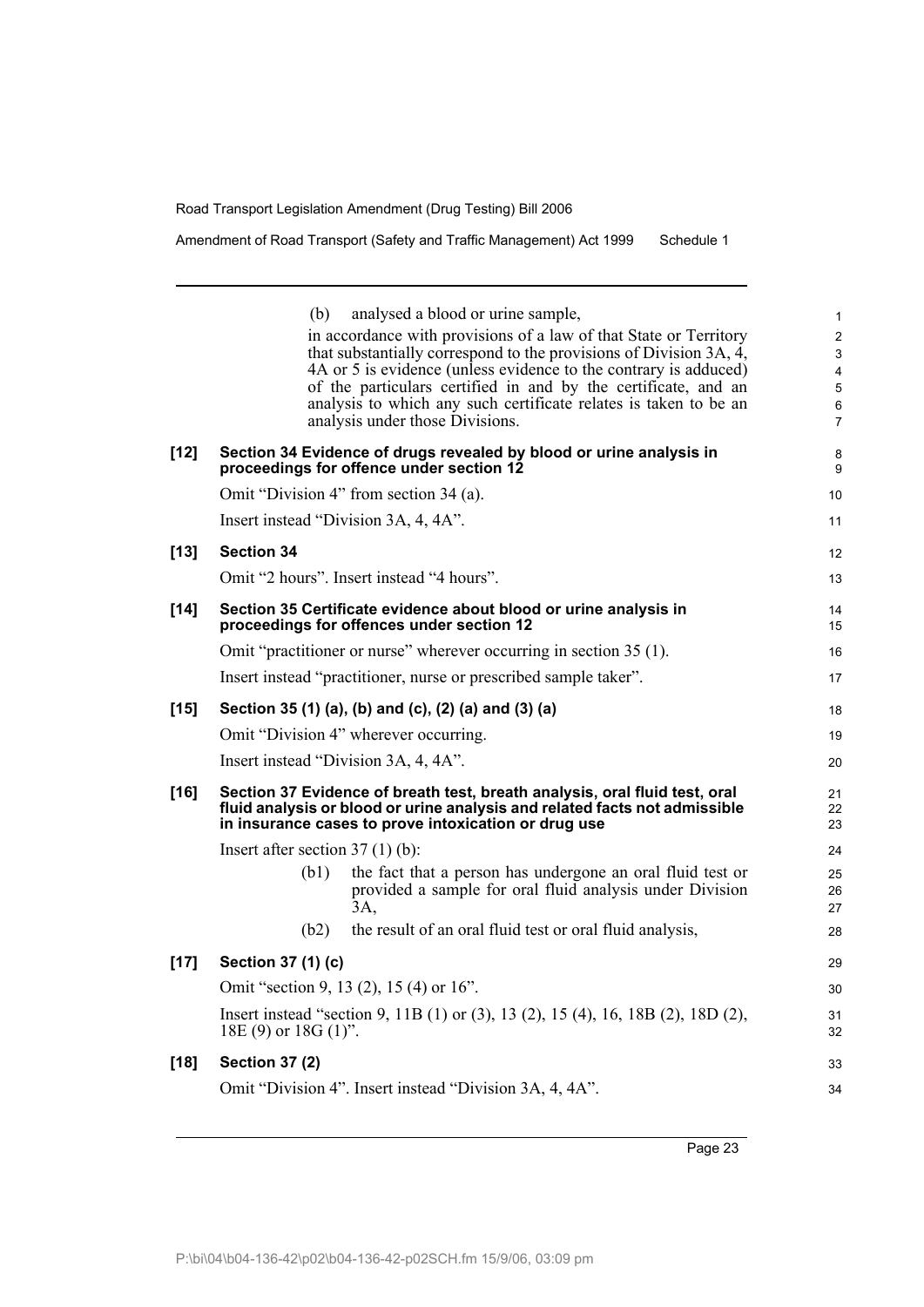Schedule 1 Amendment of Road Transport (Safety and Traffic Management) Act 1999

| $[19]$ | Section 37 (5) (b)    |                                                                                                                                                                                                                                                                                                    | 1                          |
|--------|-----------------------|----------------------------------------------------------------------------------------------------------------------------------------------------------------------------------------------------------------------------------------------------------------------------------------------------|----------------------------|
|        |                       | Omit "section 9 or Division 3".                                                                                                                                                                                                                                                                    | $\overline{\mathbf{c}}$    |
|        |                       | Insert instead "section 9, $11B(1)$ or (3) or Division 3 or 3A".                                                                                                                                                                                                                                   | 3                          |
| $[20]$ | offences              | Section 38 Double jeopardy in relation to alcohol and other drug                                                                                                                                                                                                                                   | 4<br>5                     |
|        |                       | Omit "16, 22 $(2)$ " wherever occurring in section 38 $(1)$ and $(2)$ .                                                                                                                                                                                                                            | 6                          |
|        |                       | Insert instead "16, 18D (2), 18E (9), 18G (1), 22 (2), 24D (1) and (6)".                                                                                                                                                                                                                           | 7                          |
| $[21]$ |                       | Section 38 (3A) and (3B)                                                                                                                                                                                                                                                                           | 8                          |
|        |                       | Insert after section $38(3)$ :                                                                                                                                                                                                                                                                     | 9                          |
|        | (3A)                  | If a person has been convicted of an offence under section 11B,<br>the person is not liable to be convicted of an offence under section<br>12(1) if the offence for which the person has been convicted and<br>the other offence arose directly or indirectly out of the same<br>circumstances.    | 10<br>11<br>12<br>13<br>14 |
|        | (3B)                  | If a person has been convicted of an offence under section $12(1)$ ,<br>the person is not liable to be convicted of an offence under section<br>11B if the offence for which the person has been convicted and<br>the other offence arose directly or indirectly out of the same<br>circumstances. | 15<br>16<br>17<br>18<br>19 |
| $[22]$ |                       | Section 39 Personal liability for good faith taking of samples                                                                                                                                                                                                                                     | 20                         |
|        |                       | Omit "or nurse" wherever occurring in section 39 (1).                                                                                                                                                                                                                                              | 21                         |
|        |                       | Insert instead ", nurse or prescribed sample taker".                                                                                                                                                                                                                                               | 22                         |
| $[23]$ | Section 39 (1) (b)    |                                                                                                                                                                                                                                                                                                    | 23                         |
|        |                       | Insert "or 4A" after "Division 4".                                                                                                                                                                                                                                                                 | 24                         |
| $[24]$ | <b>Section 39 (2)</b> |                                                                                                                                                                                                                                                                                                    | 25                         |
|        |                       | Omit the subsection. Insert instead:                                                                                                                                                                                                                                                               | 26                         |
|        | (2)                   | Subsection $(1)$ extends to any person acting under the supervision<br>of the medical practitioner, nurse or prescribed sample taker as<br>referred to in section 18E $(7)$ , 24, 24B $(9)$ or 27 $(6)$ .                                                                                          | 27<br>28<br>29             |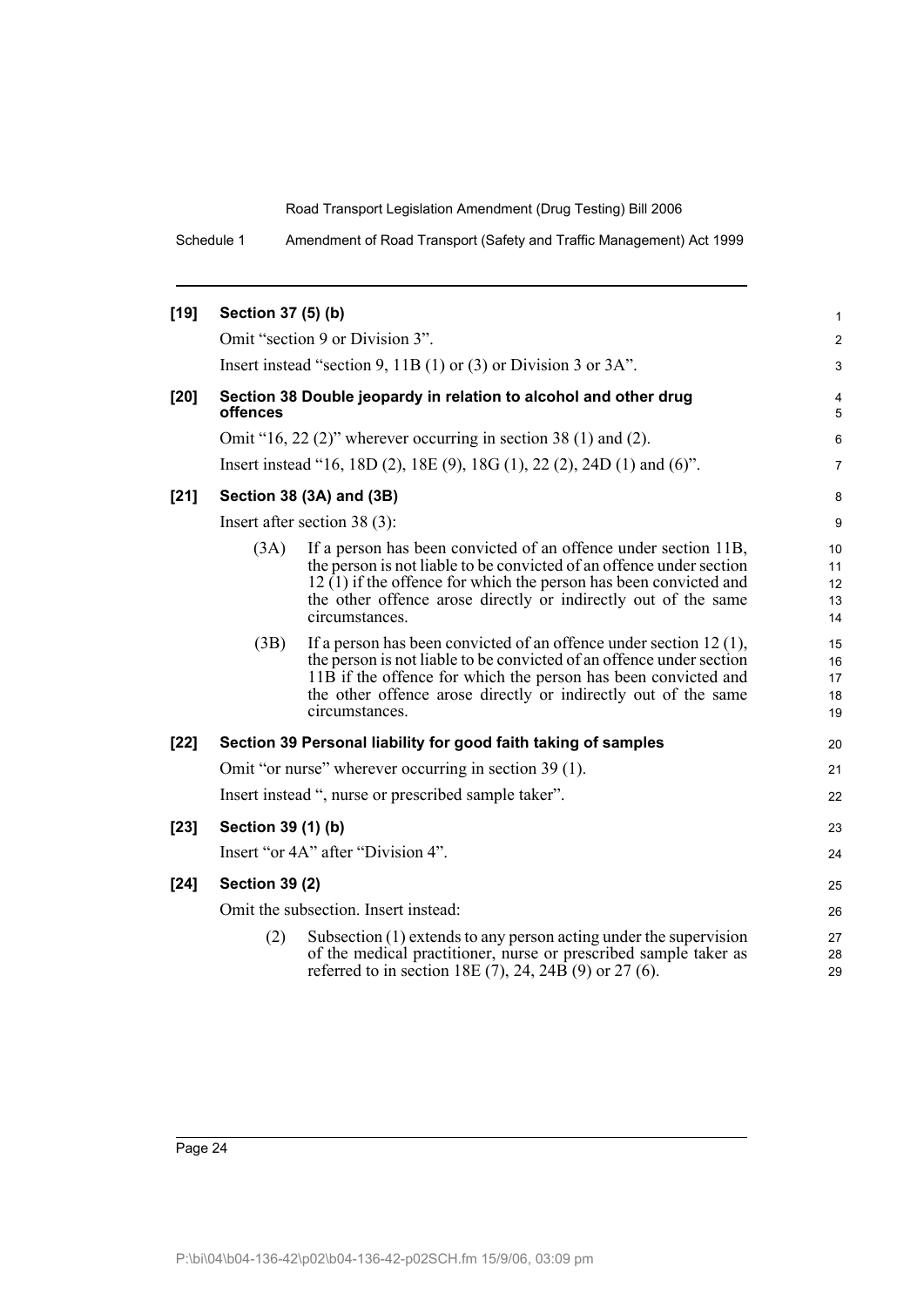Amendment of Road Transport (Safety and Traffic Management) Act 1999 Schedule 1

## **[25] Part 2, Division 9** Insert after Division 8 of Part 2: **Division 9 Random breath and oral fluid testing at same time 39A Police may conduct random breath and oral fluid testing at same time** (1) Nothing in this Act prevents a police officer requiring a person to undergo both breath testing and oral fluid testing. (2) If a police officer requests or signals a driver of a motor vehicle to stop for the purpose of both section 13 (Power to conduct random breath testing) and section 18B (Power to conduct random oral fluid testing) and the driver fails to comply with the request or signal, the driver may be convicted of an offence under section 13  $(5)$  or an offence under section 18B  $(5)$ , but not both. **[26] Schedule 2 Savings, transitional and other provisions** Insert at the end of clause 1 (1): *Road Transport Legislation Amendment (Drug Testing) Act 2006* **[27] Schedule 2** Insert at the end of the Schedule: **Part 5 Provisions consequent on enactment of Road Transport Legislation Amendment (Drug Testing) Act 2006 8 Review of Road Transport Legislation Amendment (Drug Testing) Act 2006** (1) The Minister is to review the *Road Transport Legislation Amendment (Drug Testing) Act 2006* (the *amending Act*) to determine whether the policy objectives of the amending Act remain valid and whether the terms of the amending Act remain appropriate for securing those objectives. (2) The review is to be undertaken as soon as possible after the period of 12 months from the date of commencement of Division 3A or 4A of Part 2 of this Act (whichever is the earlier). (3) A report on the outcome of the review is to be tabled in each

House of Parliament within 12 months after the end of the period

of 12 months referred to in subclause (2).

Page 25

1  $\mathfrak{p}$ 

15 16 17

18 19

20 21 22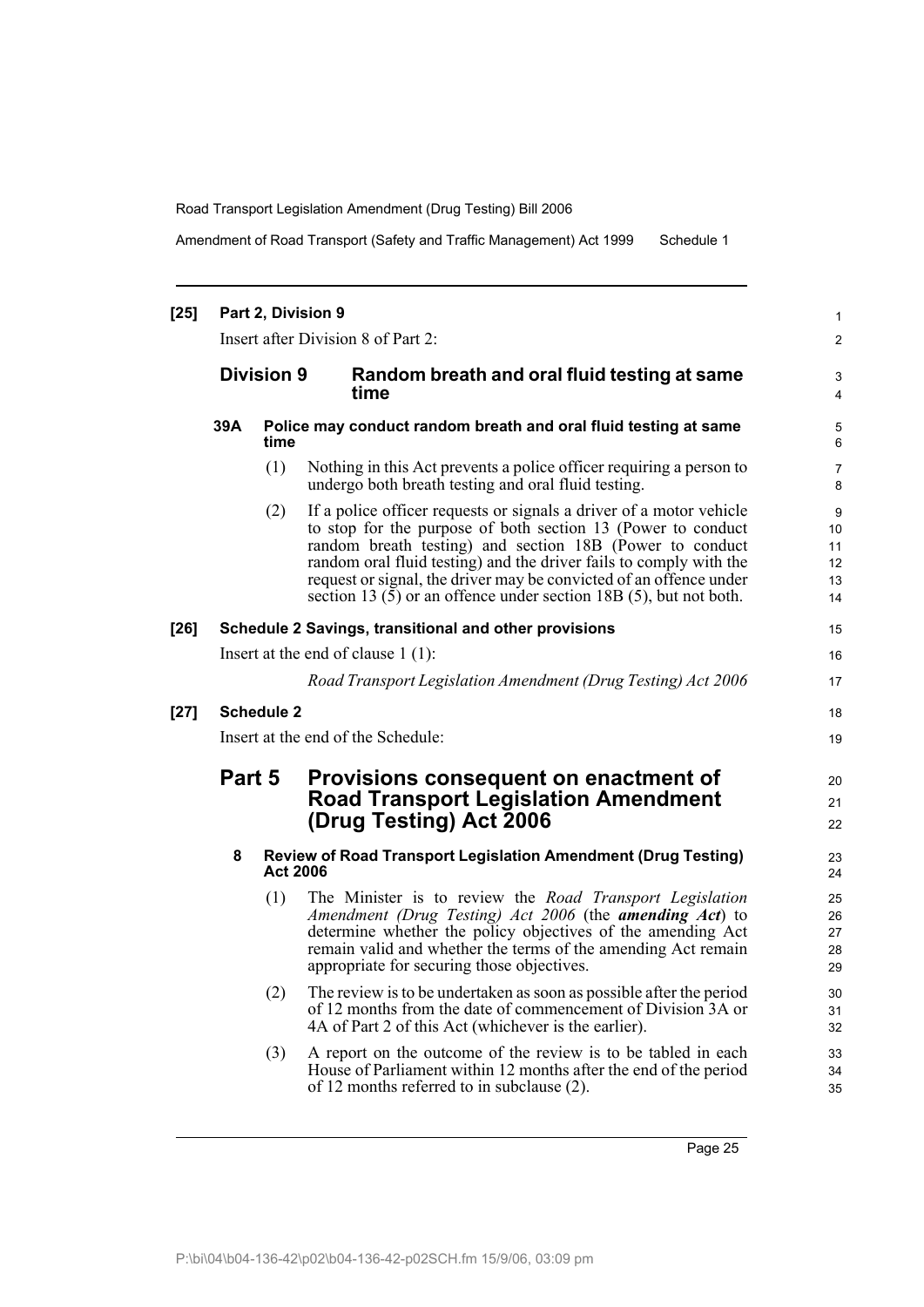Schedule 1 Amendment of Road Transport (Safety and Traffic Management) Act 1999

### **[28] Dictionary**

|     | Insert in alphabetical order in clause 1:                                                                                                                | $\overline{2}$ |
|-----|----------------------------------------------------------------------------------------------------------------------------------------------------------|----------------|
|     | <i>approved oral fluid analysing instrument—see section 18A.</i>                                                                                         | 3              |
|     | <i>approved oral fluid testing device</i> —see section 18A.                                                                                              | 4              |
|     | <i>fatal accident</i> means an accident on a road or road related area<br>involving a motor vehicle that results in the death of one or more<br>persons. | 5<br>6<br>7    |
|     | <i>oral fluid analysis</i> —see section 18A.                                                                                                             | 8              |
|     | <i>oral fluid test</i> —see section 18A.                                                                                                                 | 9              |
|     | <i>prescribed illicit drug</i> means any of the following:                                                                                               | 10             |
| (a) | delta-9-tetrahydrocannabinol (also known as THC),                                                                                                        | 11             |
| (b) | methylamphetamine (also known as speed),                                                                                                                 | 12             |
| (c) | methylenedioxymethylamphetamine (also<br>known<br>as<br>ecstasy).                                                                                        | 13<br>14       |
|     | <i>prescribed sample taker</i> means a person, or class of persons,<br>prescribed by the regulations as authorised to take the following<br>samples:     | 15<br>16<br>17 |
| (a) | samples of blood for the purposes of Division 3A of Part 2,                                                                                              | 18             |
| (b) | samples of blood or urine, or both, for the purposes of<br>Divisions 4A and 5 of Part 2.                                                                 | 19<br>20       |
|     |                                                                                                                                                          |                |

1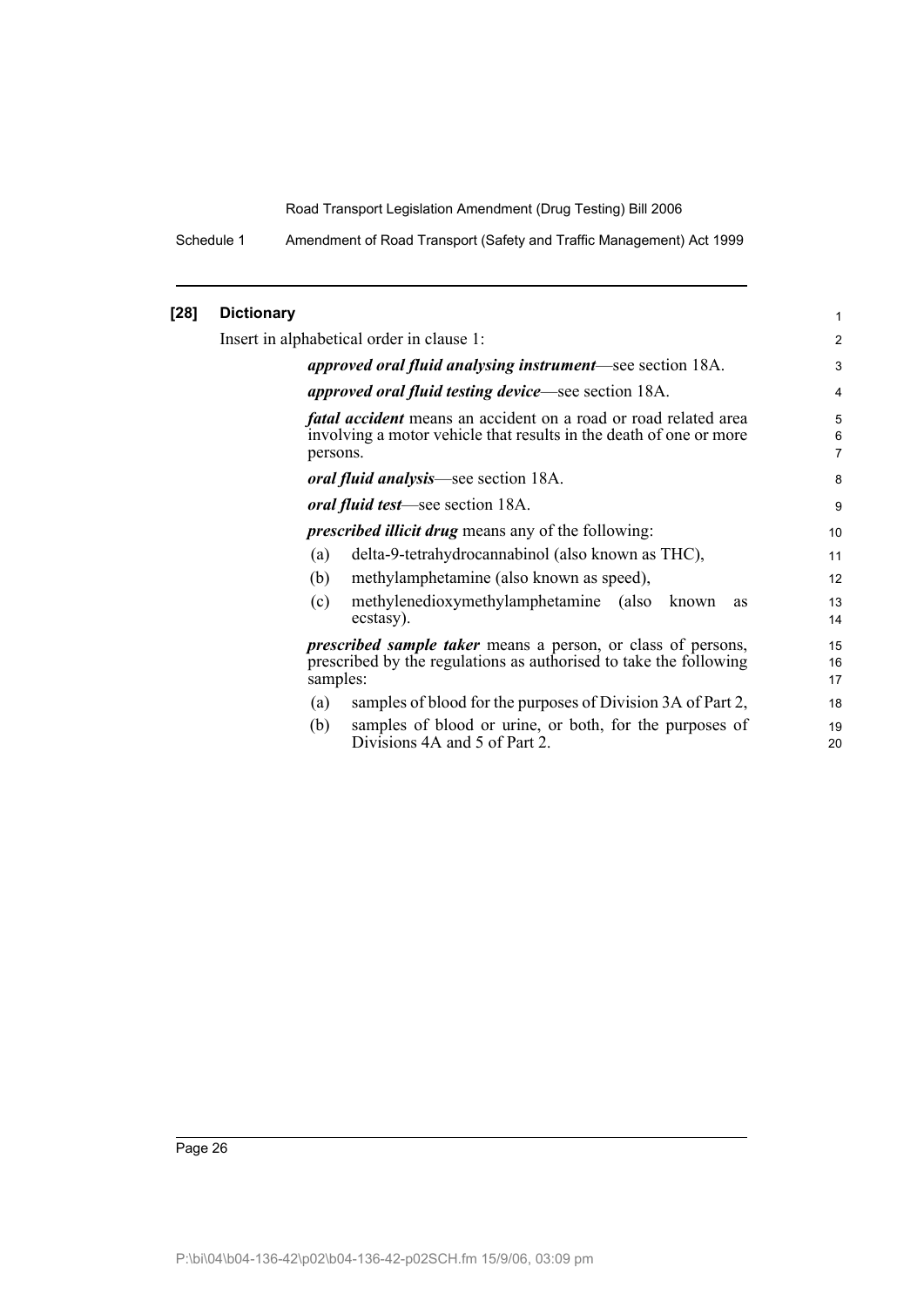Amendment of other Acts Schedule 2

<span id="page-38-0"></span>

| <b>Schedule 2</b><br><b>Amendment of other Acts</b> |                                                                                                                                  | $\mathbf{1}$                                                                                                                                                                                                                                                                                                                                                                                                                                                                                                                                                                                                                                                                                                                            |                                                                                                                     |                                                                |  |  |
|-----------------------------------------------------|----------------------------------------------------------------------------------------------------------------------------------|-----------------------------------------------------------------------------------------------------------------------------------------------------------------------------------------------------------------------------------------------------------------------------------------------------------------------------------------------------------------------------------------------------------------------------------------------------------------------------------------------------------------------------------------------------------------------------------------------------------------------------------------------------------------------------------------------------------------------------------------|---------------------------------------------------------------------------------------------------------------------|----------------------------------------------------------------|--|--|
|                                                     |                                                                                                                                  |                                                                                                                                                                                                                                                                                                                                                                                                                                                                                                                                                                                                                                                                                                                                         | (Section 4)                                                                                                         | $\overline{c}$                                                 |  |  |
| 2.1                                                 | Crimes Act 1900 No 40                                                                                                            |                                                                                                                                                                                                                                                                                                                                                                                                                                                                                                                                                                                                                                                                                                                                         |                                                                                                                     |                                                                |  |  |
| [1]                                                 | Section 52AA Dangerous driving: procedural matters<br>Insert "—alcohol" after "intoxication" in the heading to section 52AA (2). |                                                                                                                                                                                                                                                                                                                                                                                                                                                                                                                                                                                                                                                                                                                                         |                                                                                                                     | 4<br>5                                                         |  |  |
| [2]                                                 | Section 52AA (2)                                                                                                                 |                                                                                                                                                                                                                                                                                                                                                                                                                                                                                                                                                                                                                                                                                                                                         |                                                                                                                     | 6                                                              |  |  |
|                                                     |                                                                                                                                  |                                                                                                                                                                                                                                                                                                                                                                                                                                                                                                                                                                                                                                                                                                                                         | Insert "or 4A" after "Division 4".                                                                                  | 7                                                              |  |  |
| $[3]$                                               |                                                                                                                                  |                                                                                                                                                                                                                                                                                                                                                                                                                                                                                                                                                                                                                                                                                                                                         | Section 52AA (3A) and (3B)                                                                                          | 8                                                              |  |  |
|                                                     | Insert after section $52AA(3)$ :                                                                                                 |                                                                                                                                                                                                                                                                                                                                                                                                                                                                                                                                                                                                                                                                                                                                         | 9                                                                                                                   |                                                                |  |  |
|                                                     | (3A)                                                                                                                             |                                                                                                                                                                                                                                                                                                                                                                                                                                                                                                                                                                                                                                                                                                                                         | Evidence of intoxication-drugs                                                                                      | 10                                                             |  |  |
|                                                     |                                                                                                                                  | For the purposes of section 52A, evidence may be given of the<br>concentration of a drug (other than alcohol) present in the<br>accused's blood or urine at the time of the impact occasioning<br>death or grievous bodily harm occurring at a place that is not a<br>road or road related area within the meaning of the Road<br><i>Transport (General) Act 2005</i> (other than a road or road related<br>area that is the subject of a declaration made under section $15(1)$<br>(b) of that Act relating to all of the provisions of that Act) as<br>determined by a blood or urine analysis carried out in accordance<br>with Division 4 or 4A of Part 2 of the <i>Road Transport (Safety and</i><br>Traffic Management) Act 1999. |                                                                                                                     | 11<br>12<br>13<br>14<br>15<br>16<br>17<br>18<br>19<br>20<br>21 |  |  |
|                                                     | (3B)                                                                                                                             |                                                                                                                                                                                                                                                                                                                                                                                                                                                                                                                                                                                                                                                                                                                                         | <b>Time of intoxication</b>                                                                                         | 22                                                             |  |  |
|                                                     |                                                                                                                                  | A concentration of a drug (other than alcohol) determined by the<br>means referred to in subsection (3A) is taken to be the<br>concentration of the drug in the accused's blood or urine at the<br>time of the impact occasioning death or grievous bodily harm:                                                                                                                                                                                                                                                                                                                                                                                                                                                                        |                                                                                                                     | 23<br>24<br>25<br>26                                           |  |  |
|                                                     |                                                                                                                                  | (a)                                                                                                                                                                                                                                                                                                                                                                                                                                                                                                                                                                                                                                                                                                                                     | if the blood or urine sample that was analysed was taken<br>within 4 hours after the impact, and                    | 27<br>28                                                       |  |  |
|                                                     |                                                                                                                                  | (b)                                                                                                                                                                                                                                                                                                                                                                                                                                                                                                                                                                                                                                                                                                                                     | unless the accused proves that there was no such drug in<br>the accused's blood or urine at the time of the impact. | 29<br>30                                                       |  |  |
| 2.2                                                 |                                                                                                                                  |                                                                                                                                                                                                                                                                                                                                                                                                                                                                                                                                                                                                                                                                                                                                         | <b>Criminal Procedure Act 1986 No 209</b>                                                                           | 31                                                             |  |  |
|                                                     | <b>Section 283 Law enforcement devices</b>                                                                                       |                                                                                                                                                                                                                                                                                                                                                                                                                                                                                                                                                                                                                                                                                                                                         |                                                                                                                     |                                                                |  |  |
|                                                     | Insert "33D," after "section 33," in section 283 $(1)$ (a).                                                                      |                                                                                                                                                                                                                                                                                                                                                                                                                                                                                                                                                                                                                                                                                                                                         |                                                                                                                     | 33                                                             |  |  |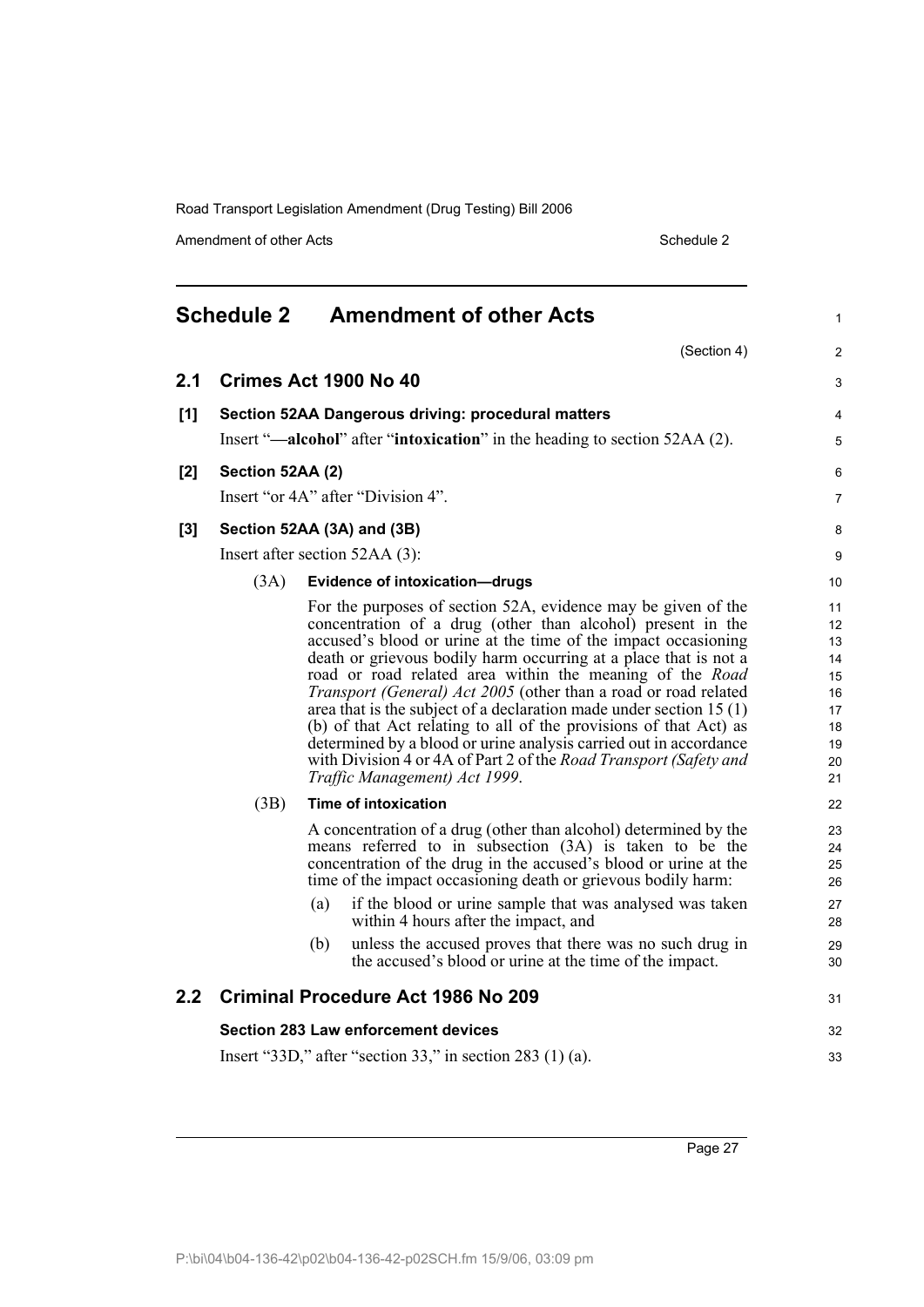#### **2.3 Law Enforcement (Powers and Responsibilities) Act 2002 No 103**

#### **[1] Sections 189A–189C**

Insert after section 189:

#### **189A Power to prevent persons who are under the influence of alcohol or other drugs supervising learner drivers**

(1) If a police officer is of the opinion that a person who was occupying a seat in a motor vehicle next to a holder of a learner licence while the holder of the learner licence was driving (or about to drive) the motor vehicle is under the influence of alcohol or any other drug, or a combination of drugs, the police officer may prohibit the person from occupying a seat in a motor vehicle next to a holder of a learner licence while the person is under the influence of alcohol or that other drug or a combination of drugs.

1  $\overline{2}$ 

> 3 4

- (2) If the police officer is of the opinion that the person concerned is under the influence of alcohol, the person is entitled to request that the person undergo a breath test in order to determine whether or not the person is under the influence of alcohol. If such a request is made, the police officer may not take any action under subsection (1) until the person undergoes the breath test.
- (3) Despite subsection (2), a police officer may take action under subsection (1) if the police officer reasonably suspects that the person is likely to abscond before undergoing the breath test.

#### **189B Power to prevent driving by persons who have failed oral fluid test or refused or failed to undergo oral fluid test or refused to provide oral fluid sample**

- (1) A police officer may exercise the powers referred to in subsection (2) in respect of a person who is driving (or about to drive) a motor vehicle if the person has:
	- (a) undergone an oral fluid test and the test has indicated that one or more prescribed illicit drugs may be present in the person's oral fluid, or
	- (b) refused or failed to undergo an oral fluid test, or
	- (c) refused or failed to provide an oral fluid sample in accordance with the directions of a police officer.
- (2) A police officer may:
	- (a) prohibit the person from driving a motor vehicle for a period of 24 hours, and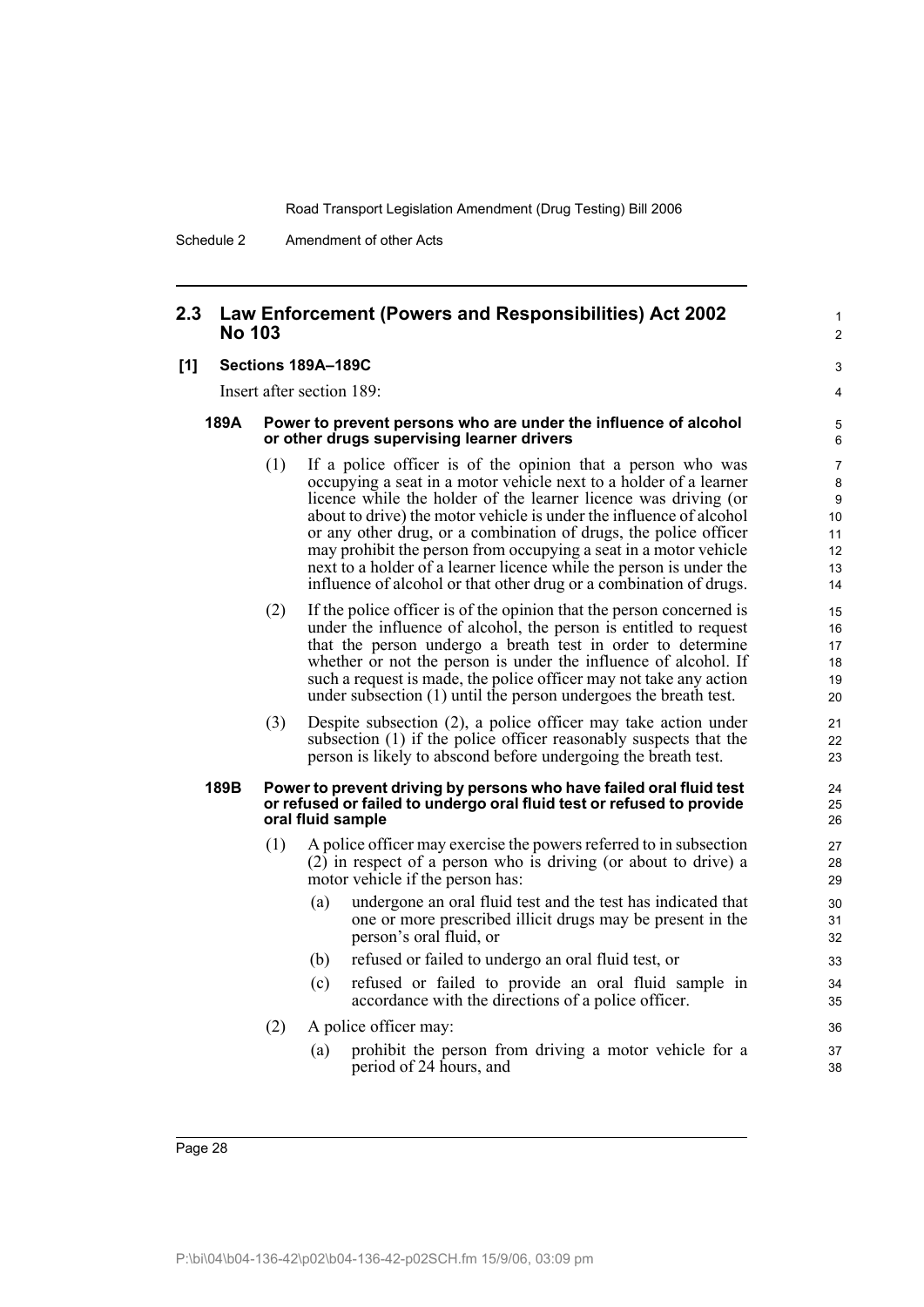Amendment of other Acts Schedule 2

|      |     | (b)<br>require the person to immediately hand over all ignition or<br>other keys of the motor vehicle in the person's actual<br>possession:                                                                                                                                                               | 1<br>$\overline{2}$<br>3   |
|------|-----|-----------------------------------------------------------------------------------------------------------------------------------------------------------------------------------------------------------------------------------------------------------------------------------------------------------|----------------------------|
|      |     | (i)<br>to the police officer, or                                                                                                                                                                                                                                                                          | 4                          |
|      |     | (ii)<br>to another person in the company of the person<br>whom the police officer is satisfied is responsible<br>and capable of exercising proper control of the<br>motor vehicle, and                                                                                                                    | 5<br>6<br>7<br>8           |
|      |     | take such other steps as, in the opinion of the police officer,<br>(c)<br>are necessary in order:                                                                                                                                                                                                         | 9<br>10                    |
|      |     | to immobilise the motor vehicle, or<br>(i)                                                                                                                                                                                                                                                                | 11                         |
|      |     | (ii)<br>to remove the motor vehicle to a place of safety and<br>detain it at that place.                                                                                                                                                                                                                  | 12<br>13                   |
|      | (3) | In this section, <i>oral fluid test</i> and <i>prescribed illicit drug</i> have the<br>same meaning as in the Road Transport (Safety and Traffic<br>Management) Act 1999.                                                                                                                                 | 14<br>15<br>16             |
| 189C |     | Power to prevent persons who have failed oral fluid test or refused<br>or failed to undergo oral fluid test or refused to provide oral fluid<br>sample supervising learner drivers                                                                                                                        | 17<br>18<br>19             |
|      | (1) | A police officer may exercise the power referred to in subsection<br>$(2)$ in respect of a person who was occupying a seat in a motor<br>vehicle next to a holder of a learner licence while the holder of<br>the learner licence was driving (or about to drive) the motor<br>vehicle if the person has: | 20<br>21<br>22<br>23<br>24 |
|      |     | (a)<br>undergone an oral fluid test and the test has indicated that<br>one or more prescribed illicit drugs may be present in the<br>person's oral fluid, or                                                                                                                                              | 25<br>26<br>27             |
|      |     | (b)<br>refused or failed to undergo an oral fluid test, or                                                                                                                                                                                                                                                | 28                         |
|      |     | refused or failed to provide an oral fluid sample in<br>(c)<br>accordance with the directions of a police officer.                                                                                                                                                                                        | 29<br>30                   |
|      | (2) | A police officer may prohibit the person from occupying a seat in<br>a motor vehicle next to a holder of a learner licence for a period<br>of 24 hours.                                                                                                                                                   | 31<br>32<br>33             |
|      | (3) | In this section, <i>oral fluid test</i> and <i>prescribed illicit drug</i> have the<br>same meaning as in the Road Transport (Safety and Traffic<br>Management) Act 1999.                                                                                                                                 | 34<br>35<br>36             |
| [2]  |     | Section 190 Detention of keys or vehicles may be continued                                                                                                                                                                                                                                                | 37                         |
|      |     | Insert "or 189B" after "section 189" in section 190 (1).                                                                                                                                                                                                                                                  | 38                         |
|      |     |                                                                                                                                                                                                                                                                                                           |                            |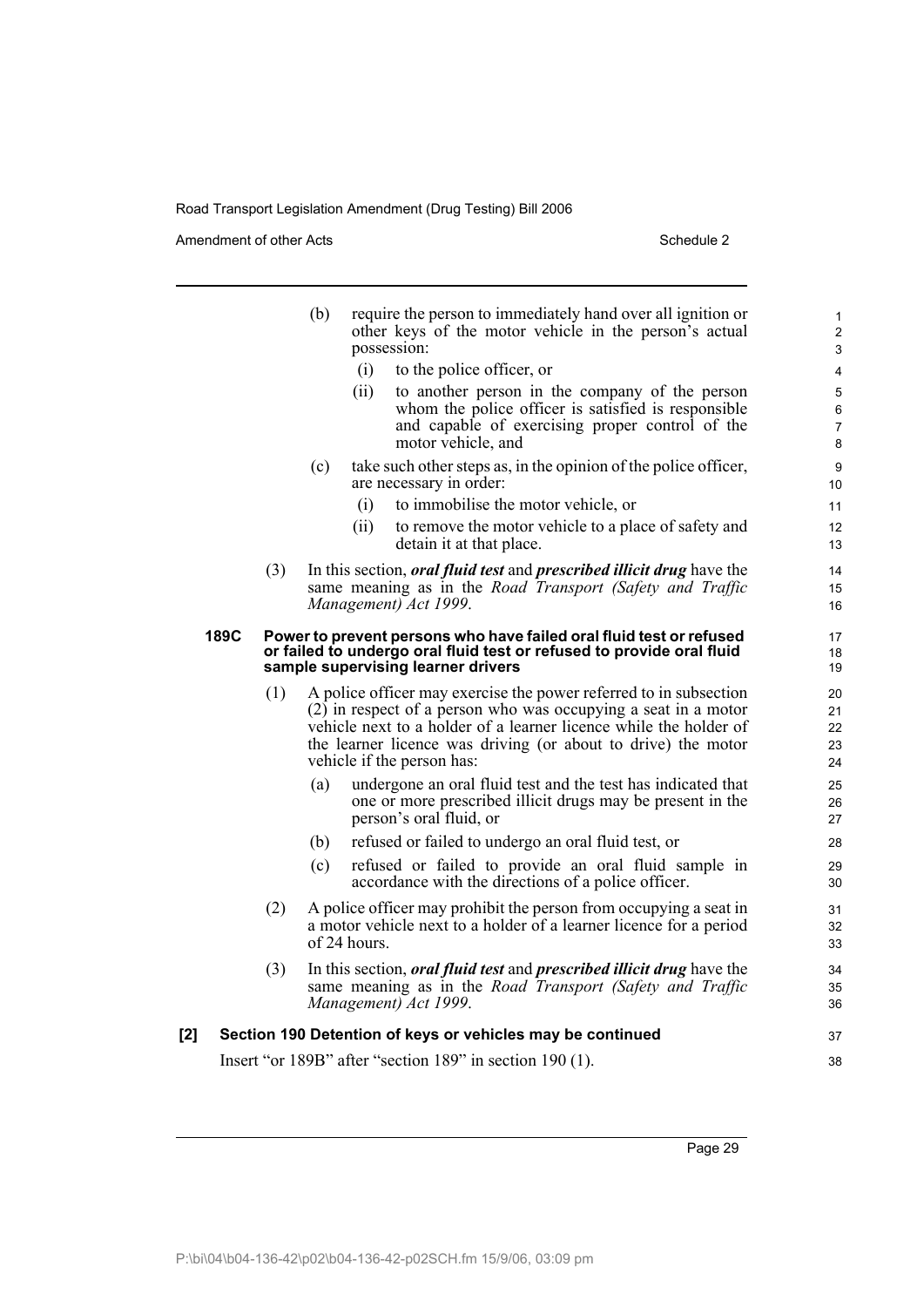Schedule 2 Amendment of other Acts

| [3] | <b>Section 190 (1)</b>                                                                                                                                           | $\mathbf{1}$              |  |  |
|-----|------------------------------------------------------------------------------------------------------------------------------------------------------------------|---------------------------|--|--|
|     | Omit "that section". Insert instead "either of those sections".                                                                                                  |                           |  |  |
| [4] | Section 190 (1) (a)                                                                                                                                              | $\ensuremath{\mathsf{3}}$ |  |  |
|     | Omit the paragraph. Insert instead:                                                                                                                              |                           |  |  |
|     | the return of the keys or the motor vehicle is requested by:<br>(a)                                                                                              | 5                         |  |  |
|     | in relation to a power exercised by a police officer<br>(i)<br>under section $189$ —any person, or                                                               | 6<br>$\overline{7}$       |  |  |
|     | in relation to a power exercised by a police officer<br>(ii)<br>under section 189B—any person (other than the<br>person referred to in section 189B $(1)$ ), and | $\bf 8$<br>9<br>10        |  |  |
| 2.4 | Road Transport (General) Act 2005 No 11                                                                                                                          | 11                        |  |  |
| [1] | Section 187 Court may impose penalty and disqualify driver on<br>conviction                                                                                      | 12<br>13                  |  |  |
|     | Omit "section 9, 12 (1), 15 (4), 16, 43 or 70" from section 187 (6) (c).                                                                                         | 14                        |  |  |
|     | Insert instead "section 9, 11B, 12 (1), 15 (4), 16, 18D (2), 18E (9), 18G (1),<br>$24D(1)$ , 43 or 70".                                                          | 15<br>16                  |  |  |
| [2] | Section 188 Disqualification for certain major offences                                                                                                          | 17                        |  |  |
|     | Omit "or" from paragraph (c) (viii) of the definition of <i>convicted person</i> in<br>section 188 (1).                                                          | 18<br>19                  |  |  |
| [3] | Section 188 (1), definition of "convicted person"                                                                                                                | 20                        |  |  |
|     | Insert after paragraph (c) (viii):                                                                                                                               | 21                        |  |  |
|     | section 11B, 18D (2), 18E (9), 18G (1) or 24D (1) of<br>(ix)<br>(Safety)<br>the<br>Road<br>Transport<br>Traffic<br>and<br>Management) Act 1999, or               | 22<br>23<br>24            |  |  |
| [4] | Section 188 (2) (a)                                                                                                                                              | 25                        |  |  |
|     | Insert "or 11B (1) or (3)" after "section 9 (1A), (1) or (2)".                                                                                                   | 26                        |  |  |
| [5] | Section 188 (2) (c)                                                                                                                                              | 27                        |  |  |
|     | Omit "section 29 (2)".                                                                                                                                           | 28                        |  |  |
|     | Insert instead "section 18D (2), 18E (9), 18G (1), 24D (1) or 29 (2)".                                                                                           | 29                        |  |  |